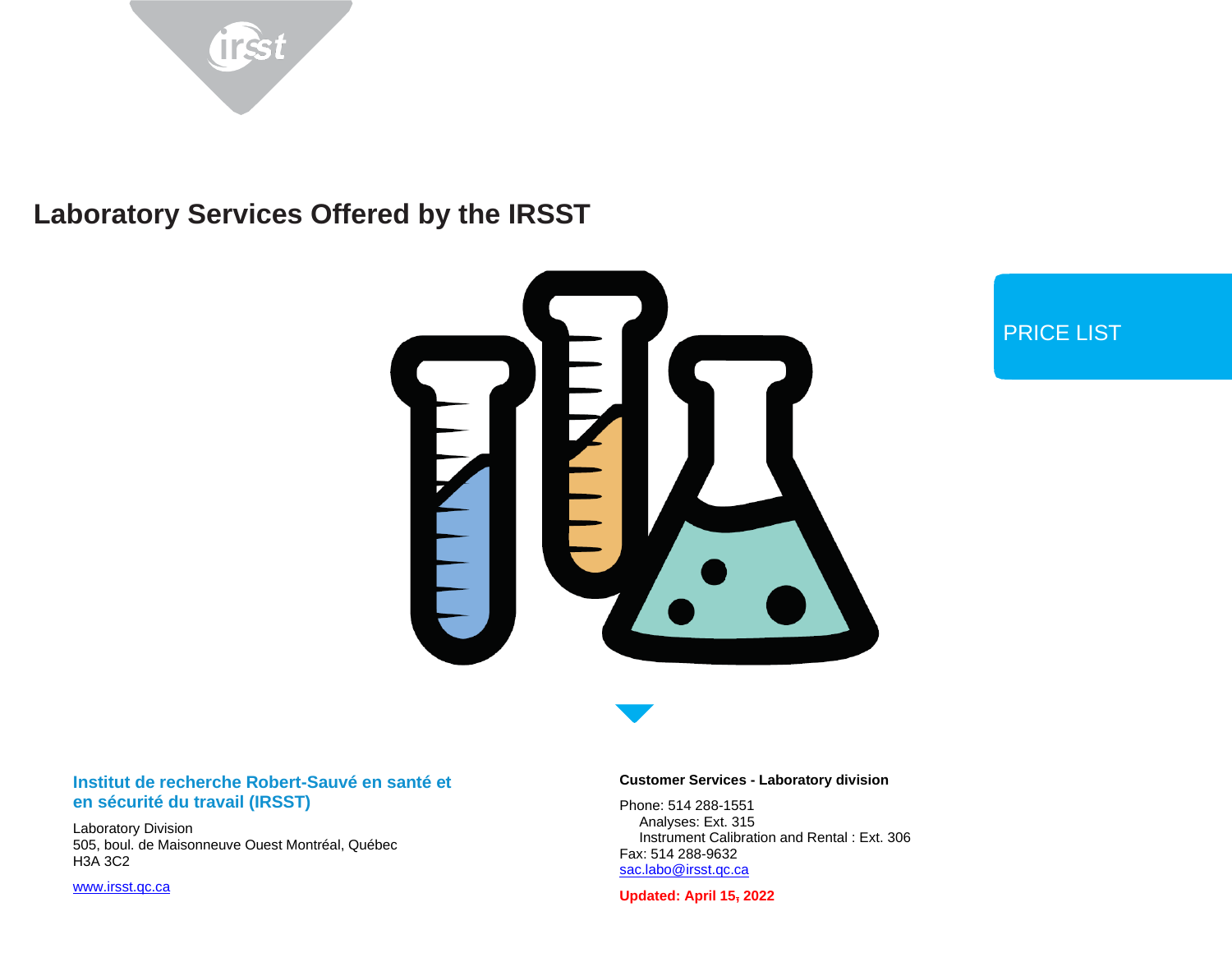# **Table of contents**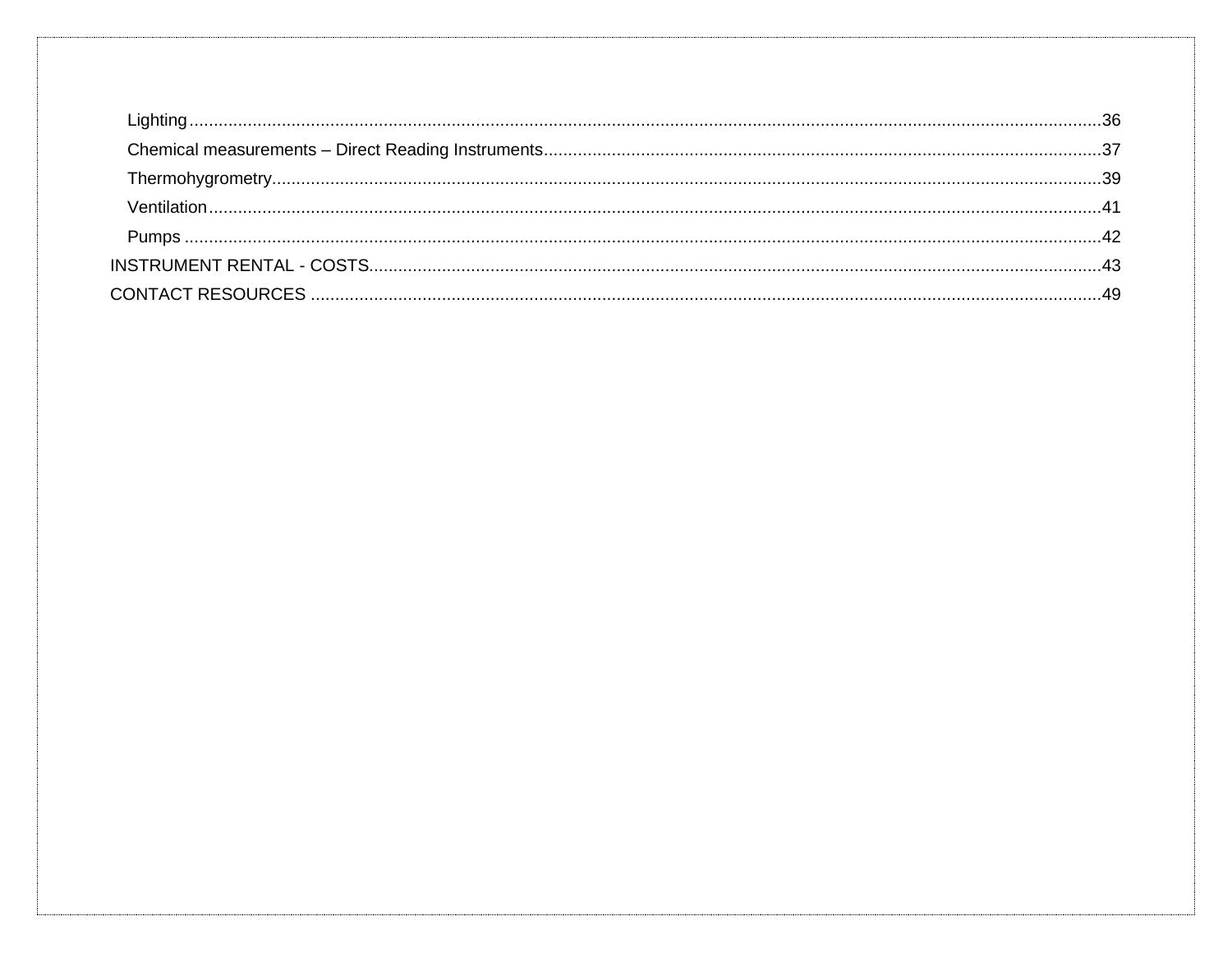# <span id="page-3-0"></span>**INTRODUCTION**

Our laboratory services are offered to the occupational health network and to private enterprises.

Our services include environmental, toxicological and microbiological analyses, sampling equipment, instrument rental and calibration, and tests on Respiratory Protective Devices.

For environmental and microbiological analyses, we recommend that you consult the Sampling Guide for Air Contaminants in the Workplace on the IRSST's Web site. [www.irsst.qc.ca](http://www.irsst.qc.ca/)

For toxicological analyses, we recommend that you consult the *Guide de surveillance biologique – Stratégie de prélèvement et interprétation des résultats* and Le guide de prélèvement des échantillons biologiques also available on the IRSST's Web site :<https://www.irsst.qc.ca/en/publications-tools/publication/i/336/n/surveillance-biologique> .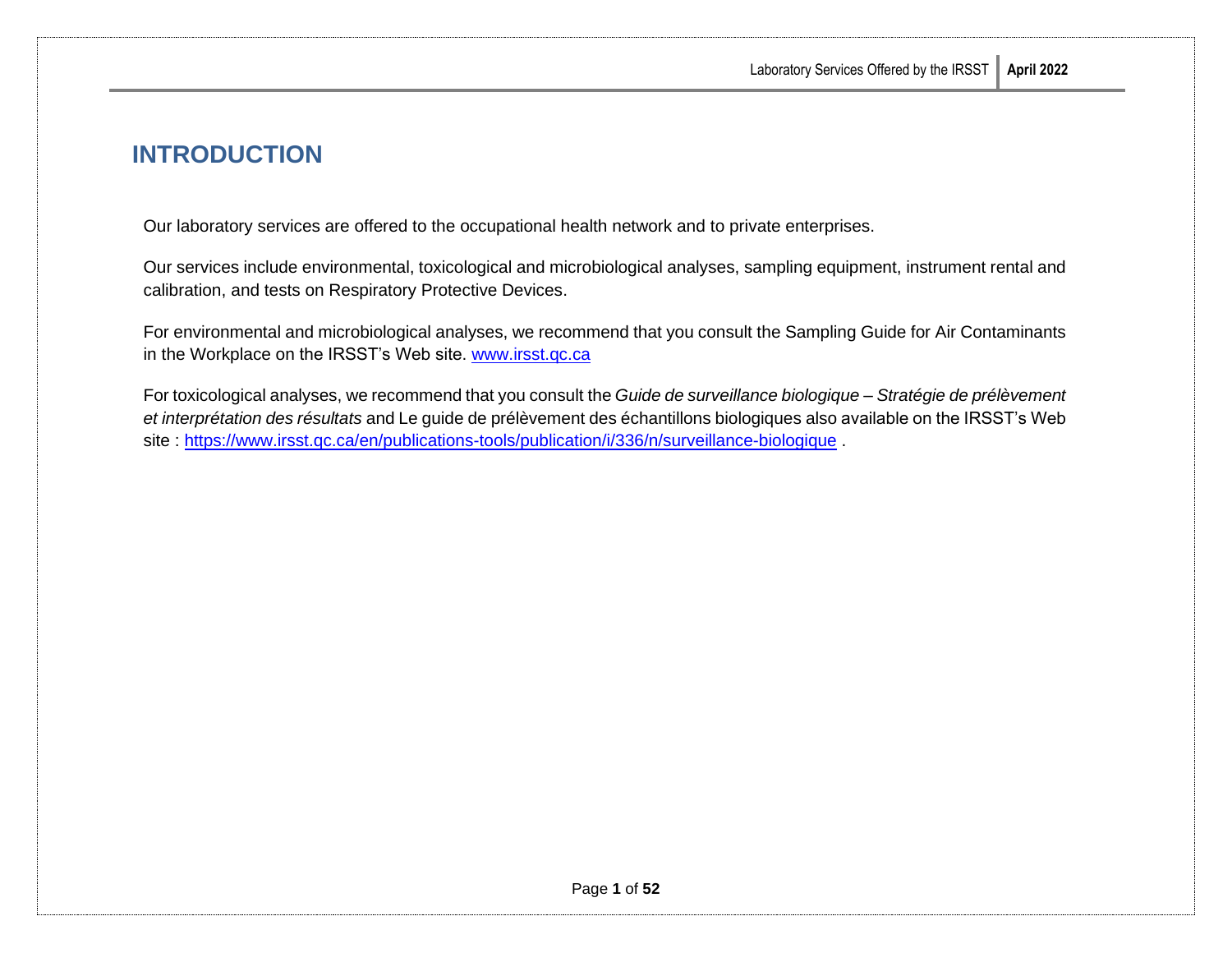# <span id="page-4-0"></span>**POLICY ON THE USE OF THE LABORATORY SERVICES OFFERED BY THE IRSST**

### <span id="page-4-1"></span>**Cost**

The cost of the sampling equipment is included in the costs of analysis.

The costs of the analytical services and instrument-related services are in effect as of January 31<sup>st</sup>, 2022.

The cost for a field blank analysis is the same as a sample.

### <span id="page-4-2"></span>**Terms of payment**

The client agrees to pay the IRSST for the costs of service within 30 days of receipt of the invoice.

Using the following methods:

- Cheque payable to the IRSST
- Bank transfer: Banking information is on the invoice
- For payments by bank transfer, please email the payment slip to [compte.recevable@irsst.qc.ca](mailto:compte.recevable@irsst.qc.ca)

### <span id="page-4-3"></span>**Sampling equipment**

Except for toxicological analyses, the client agrees to use only the sampling equipment supplied by the IRSST, according to the *Sampling Guide for Air Contaminants in the Workplace*.

For toxicological analyses, the client agrees to obtain the sampling equipment himself, according to the *Guide de prélèvement des échantillons biologiques*.

If the equipment ordered is not all used, the unused quantity must be returned to us within 60 days; otherwise, it will be billed at market costs.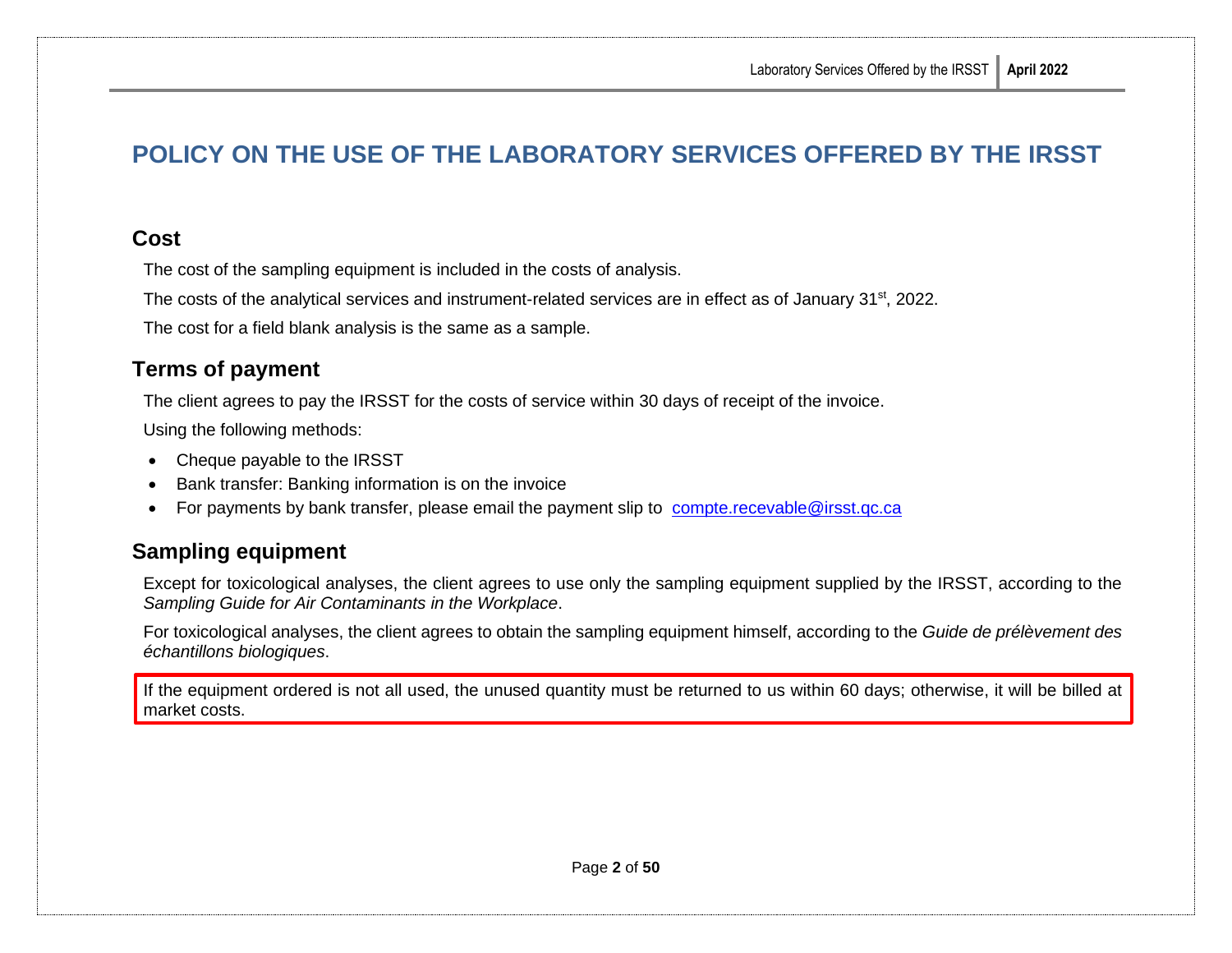### <span id="page-5-0"></span>**Samples reception**

Business hours: Monday to Friday 8AM to 12PM & 1PM to 4PM

Samples received at the laboratory before 4 PM will be considered received the same day for analysis delay determination.

Samples received after 4 PM at the laboratory will be considered received the next business day.

### <span id="page-5-1"></span>**Calibration certificates**

The calibration certificates issued by the IRSST are subject to a copyright in accordance with accreditation requirements.

However, the client is authorized to reproduce all calibration certificates in whole (as stipulated on the certificates) for its own instruments in order to demonstrate, if need be, that they were calibrated according to IRSST's standards.

### <span id="page-5-2"></span>**Purchase order**

 $\checkmark$  The client has to enter its Purchase Order number on the request form if he wishes it to appear on the invoice.

### <span id="page-5-3"></span>**Subcontracted work**

 $\checkmark$  In some situations or for certain analyses, the IRSST laboratory subcontracts to other laboratories thoroughly selected according to our accreditation requirements. If applicable, the client authorization is required beforehand. A comment will then appear on the IRSST report, and the subcontractor laboratory's report will be provided. Additional costs of 25% will be billed as well as the costs for the sampling equipment, if applicable.

# <span id="page-5-4"></span>**Rush turnaround**

- $\checkmark$  Additional costs of 25% will be applicable if any analysis needs to be prioritized compared to regular delay. Such demands need prior approval by the Laboratory that are to be addressed through Customer Service.
- $\checkmark$  Additional costs of 25% will be applicable for any urgent request for equipment rental, meaning within a maximum of 5 business days following reception of the instrument rental request.
- $\checkmark$  Additional costs of 25% will be applicable for any urgent request for instrument calibration, meaning within a maximum of 5 business days following reception of the request.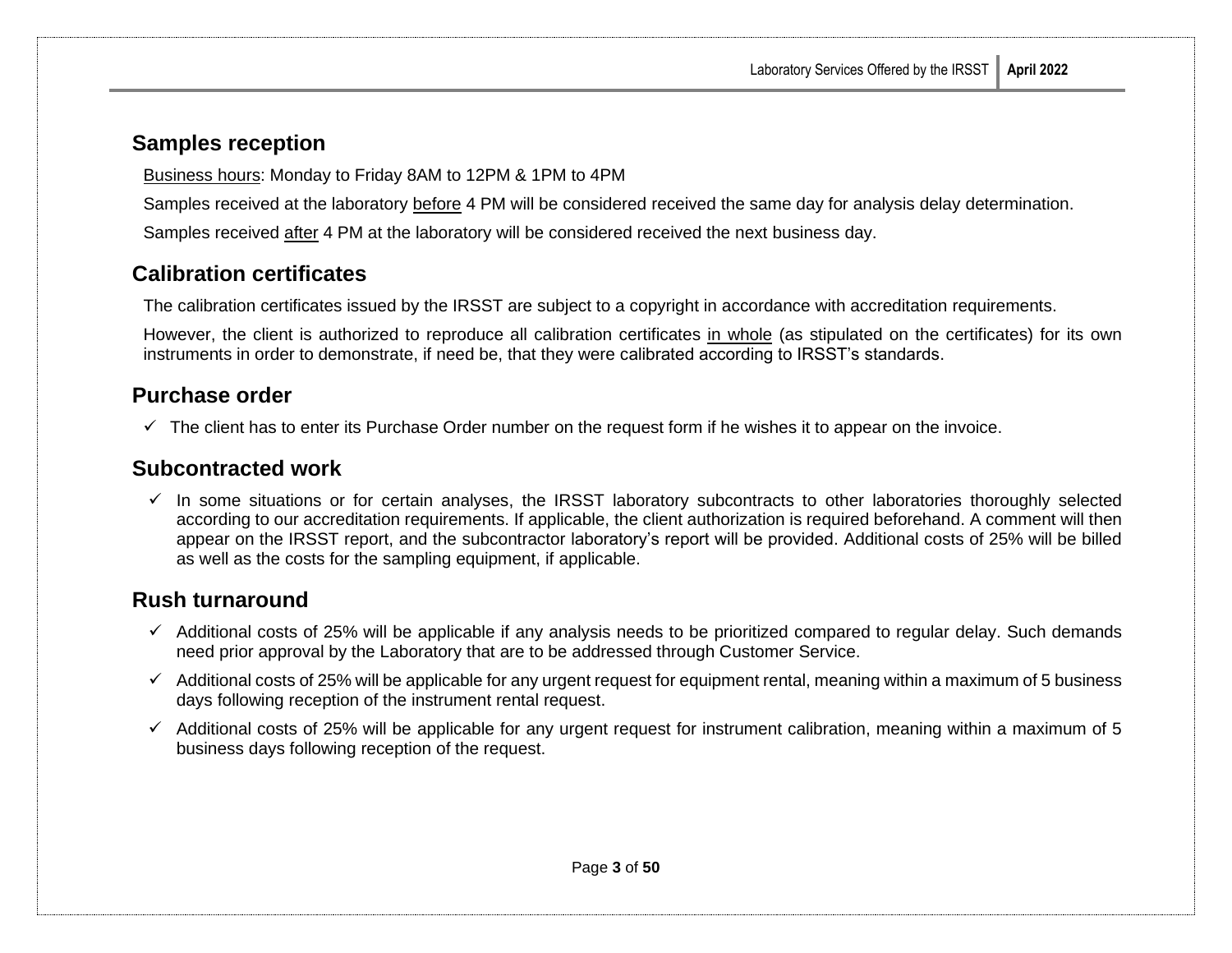### <span id="page-6-0"></span>**How to access our Services**

Services are available through our *ClicLab* web service:<https://cliclab.irsst.qc.ca/Login>

For customers who have not yet registered to *ClicLab*, please contact Laboratory Customer Service by email at [sac.labo@irsst.qc.ca](mailto:sac.labo@irsst.qc.ca) or at 514-288-1551, extension 306.

New customers will first need to fill our registration forms available on the Laboratory Services page of the IRSST web site: <https://www.irsst.qc.ca/en/laboratories/register> .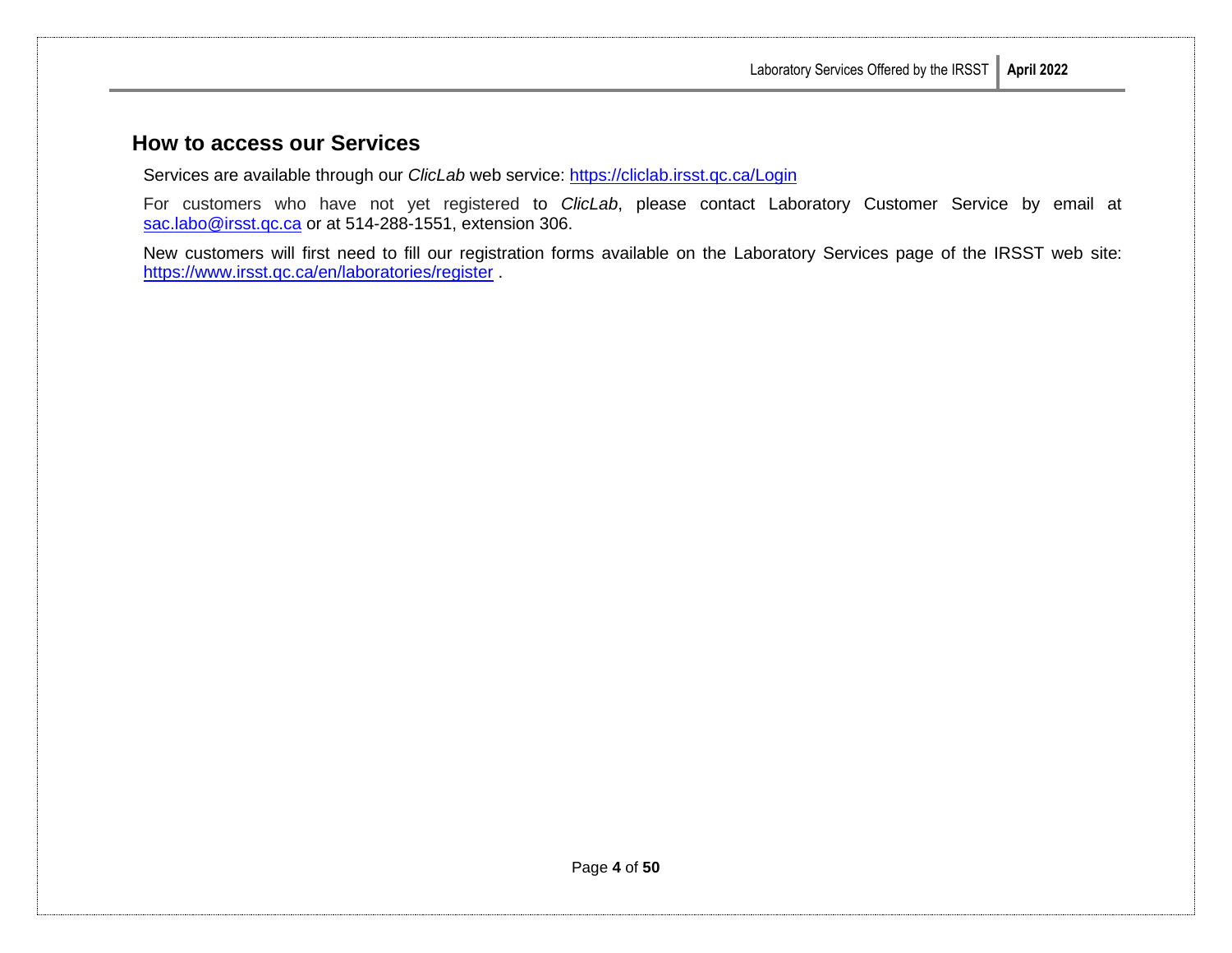### <span id="page-7-0"></span>**Accreditation**

With recognized expertise in occupational health and safety services, the IRSST has several accreditations that guarantee to its partners and clients the quality, integrity and recognition of its work.

#### **Areas of accreditation and organizations**

The Analytical and Calibration Laboratories are accredited by these organizations according to ISO/IEC 17025:2017 standard.

#### **[American Industrial Hygiene Association -](http://www.aiha.org/Pages/default.aspx) Laboratory Accreditation Program (AIHA LAP, LLC)**

- Asbestos
- Metals (including beryllium)
- Silica
- Solvents
- Ions
- Respirable compressed air (CRA)

Scope of accreditation of analytical laboratories: <https://www.aihaaccreditedlabs.org/lab-accreditation-programs/find-an-accredited-lab>- Lab ID : LAP-101913

#### **[Calibration Laboratory Assessment Service](http://www.nrc-cnrc.gc.ca/fra/services/ienm/laboratoires-etalonnage.html) (CLAS) from National Council Research of Canada (NRC)**

- Acoustic
- Flow

Scope of accreditation of calibration laboratories:

- o CLAS: [https://nrc.canada.ca/en/certifications-evaluations-standards/calibration-laboratory-assessment-service/directory](https://nrc.canada.ca/en/certifications-evaluations-standards/calibration-laboratory-assessment-service/directory-accredited-calibration-laboratories/clas-certificate-number-94-01)[accredited-calibration-laboratories/clas-certificate-number-94-01](https://nrc.canada.ca/en/certifications-evaluations-standards/calibration-laboratory-assessment-service/directory-accredited-calibration-laboratories/clas-certificate-number-94-01)
- o SCC (Standard Council of Canada): [https://www.scc.ca/en/system/files/client-scopes/ASB\\_SOA\\_15162\\_CLAS\\_431\\_Scope\\_v4\\_2021-05-20.pdf](https://www.scc.ca/en/system/files/client-scopes/ASB_SOA_15162_CLAS_431_Scope_v4_2021-05-20.pdf) .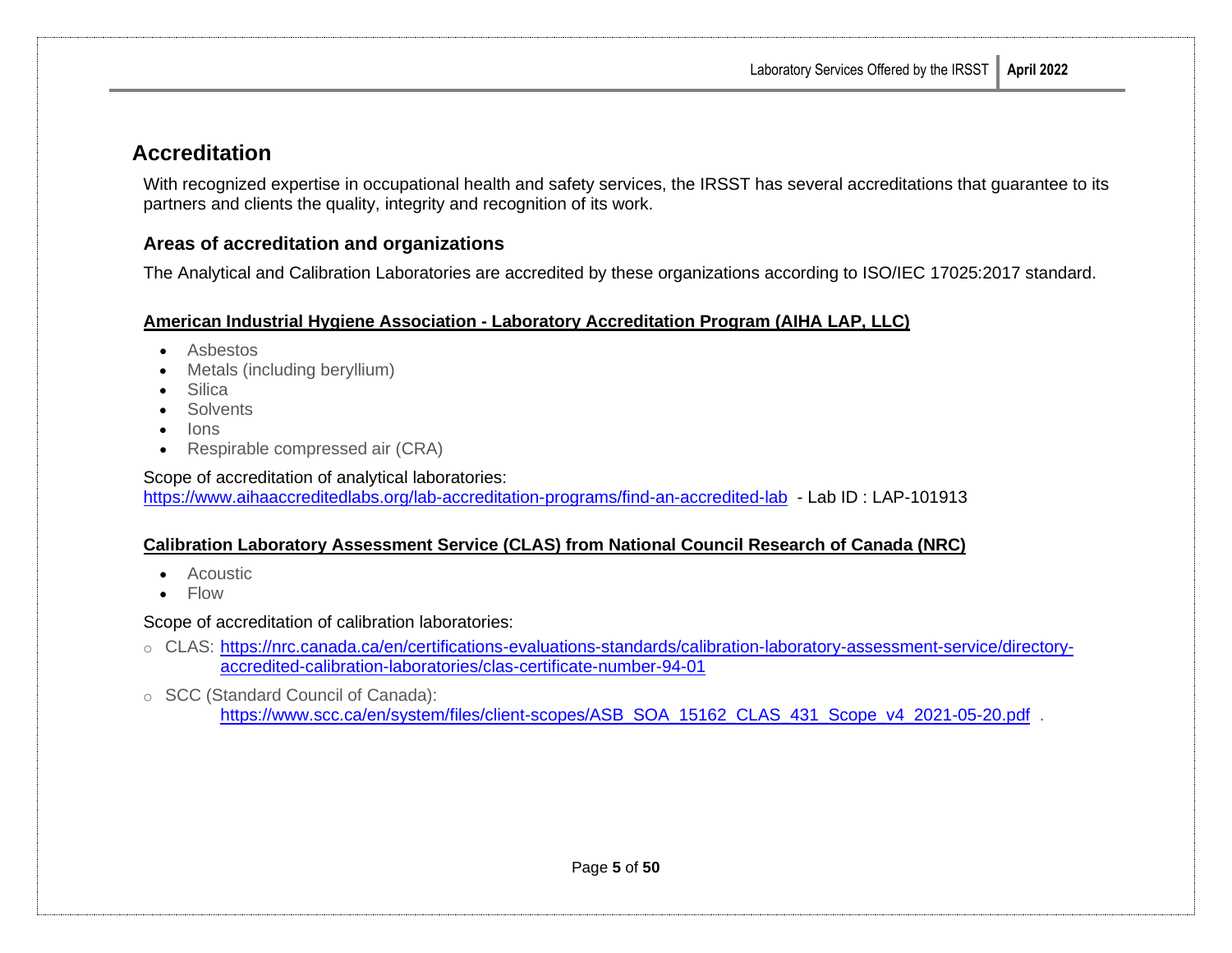#### **New York State Department of Health, Wadsworth Center-Environmental Laboratory Approval Program (NYSDOH-ELAP)**

• Asbestos in Non-Friable Material by Transmission Electron Microscopoy (TEM).

Certificate and scope of accreditation:<https://www.irsst.qc.ca/Portals/0/upload/3-laboratoires/Certificat-ELAP.pdf>

#### **Standard Council of Canada (SCC)**

• Filtration efficiency and differential pressure of a filtering face-piece (FFPs) according to procedure IRSST I-APR-001 and the method from Annex A of the attestation document BNQ 1922-900.

Certificate and scope of accreditation:

[https://www.scc.ca/en/system/files/client-scopes/ASB\\_SOA\\_151271\\_Scope\\_v1\\_2021-05-22\\_EN.pdf](https://www.scc.ca/en/system/files/client-scopes/ASB_SOA_151271_Scope_v1_2021-05-22_EN.pdf)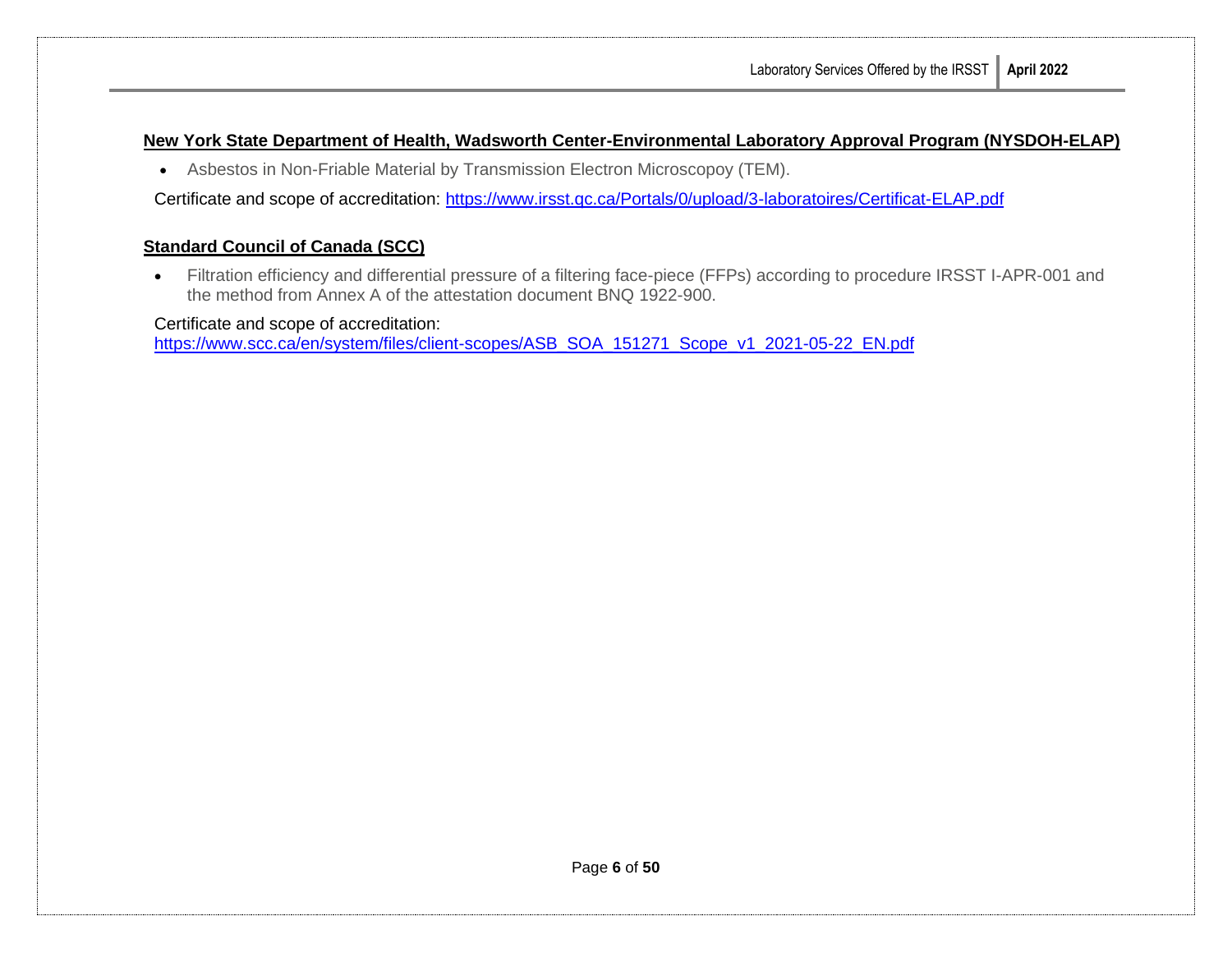### <span id="page-9-0"></span>**Instrument rental policy**

- 1) The client agrees to use the instrument according to the specifications described in the instrument's user manual or in any IRSST document accompanying the instrument. The instrument and its briefcase must be returned to IRSST, decontaminated and in good condition.
- 2) The costs of repair, cleaning or replacement made necessary following the use of the instrument are assumed in whole by the client. This includes damage caused during transportation, if applicable.
- 3) The rental costs are calculated by day, week or month (20 business days) and include initial calibration by the IRSST's laboratories. For direct reading instruments, only a functional check is carried out when the calibration is less than one year old.
- 4) The rented instrument is made available to the client around 4 p.m. on the day before the first day of rental (business day).
- 5) The rented instrument must be returned to the IRSST's laboratories before 12 noon on the day following the final day of rental (business day).
- 6) Any cancellation will result in a penalty equivalent to a one-day rental fee per instrument that will be billed to the client, unless a two days' notice is given prior to the rental period.
- 7) For any instrument and sampling equipment shipments done by the IRSST, the IRSST assumes the transportation and insurance costs.
- 8) For any instrument and sampling equipment shipments done by the client, the latter assumes the transportation and insurance costs.
- 9) All rentals or rental extensions must be arranged with Laboratory Customer Service (514) 288-1551, ext. 306, or by e-mail: [sac.labo@irsst.qc.ca.](mailto:sac.labo@irsst.qc.ca)

**Reminder**: Additional costs of 25% will be applicable for any urgent request for equipment rental, meaning within a maximum of five (5) business days following reception of the instrument rental request by Customer Service.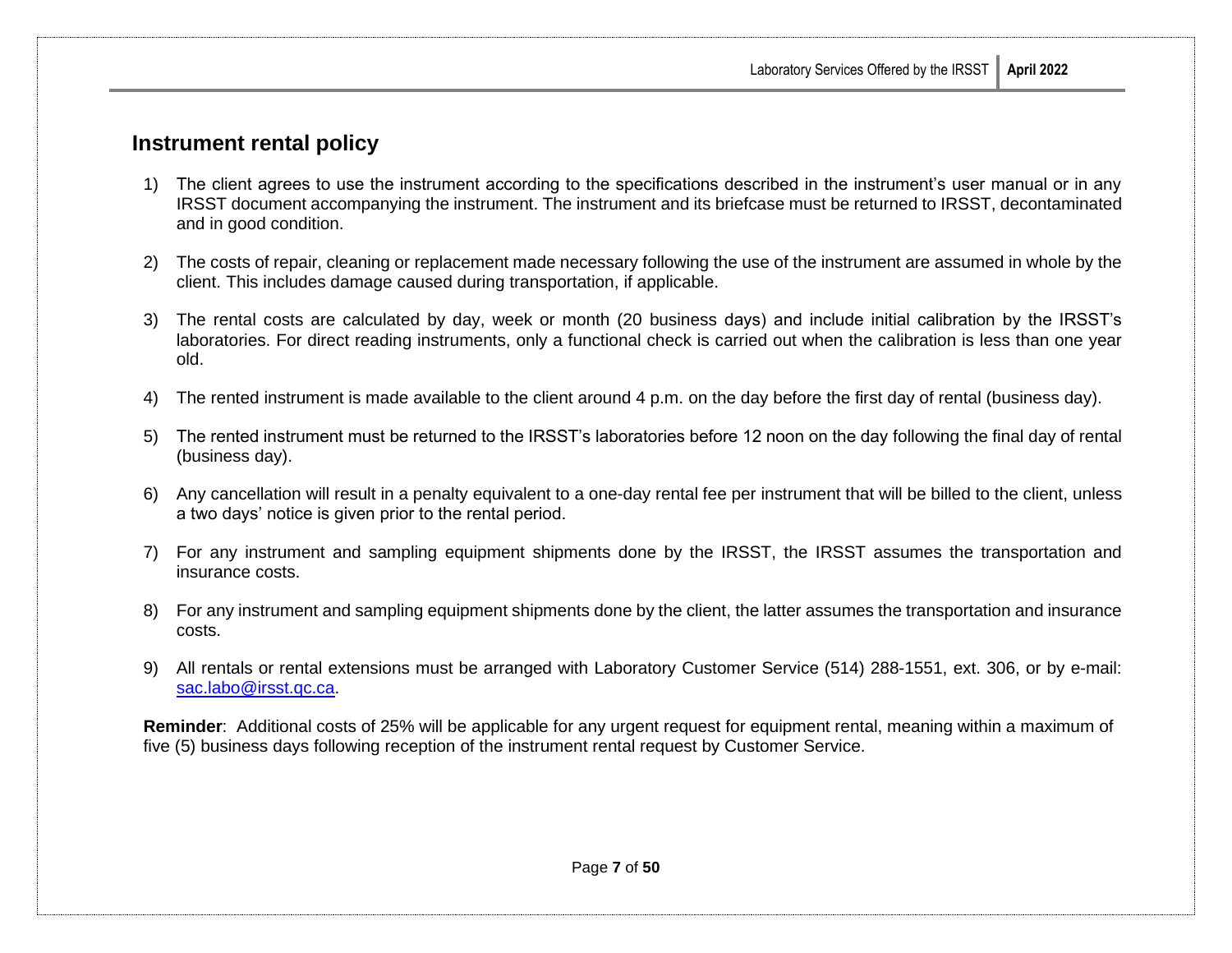# <span id="page-10-0"></span>**COSTS OF ANALYTICAL SERVICES**

# <span id="page-10-1"></span>**Environmental analyses**

| <b>Substances</b>       | <b>Equipment</b> | <b>Description of equipment</b>  | <b>Cost for</b><br>substance #1 | <b>Cost for each</b><br>extra<br>substance |
|-------------------------|------------------|----------------------------------|---------------------------------|--------------------------------------------|
| 1,1,1-Trichloroethane   | 2120             | Activated charcoal tube, 100/50  | \$70                            | \$40                                       |
| 1,1,1-Trichloroethane   |                  | Passive dosimeter                | <b>Contact Customer Service</b> |                                            |
| 1,1,2-Trichloroethane   | 2120             | Activated charcoal tube, 100/50  | \$70                            | \$40                                       |
| 1,2-Dichloroethane      | 2120             | Activated charcoal tube, 100/50  | \$70                            | \$40                                       |
| 1,2-Dichloroethylene    | 2120             | Activated charcoal tube, 100/50  | \$70                            | \$40                                       |
| 1,3-Butadiene           | 2189             | Activated charcoal tube with TBC | \$75                            | Not applicable                             |
| 1-Bromopropane          | 2120             | Activated charcoal tube, 100/50  | \$70                            | \$40                                       |
| 1-Methoxy-2-propanol    | 2120             | Activated charcoal tube, 100/50  | \$70                            | \$40                                       |
| 2-Aminoethanol          | 2170             | XAD-2 tube, 7 cm                 | \$125                           | Not applicable                             |
| 2-Aminoethanol          | 955              | Impregned filter                 | \$160                           | \$80                                       |
| 2-Butoxyethanol         | 2120             | Activated charcoal tube, 100/50  | \$70                            | \$40                                       |
| 2-Butoxyethyl acetate   | 2120             | Activated charcoal tube, 100/50  | \$70                            | \$40                                       |
| 2-Ethoxyethanol         | 2120             | Activated charcoal tube, 100/50  | \$70                            | \$40                                       |
| 2-Methoxyethanol        | 2120             | Activated charcoal tube, 100/50  | \$70                            | \$40                                       |
| 3-Carene                | 2120             | Activated charcoal tube, 100/50  | \$70                            | \$40                                       |
| Acenaphthene - Cassette | 911              | Glass Fiber Filter 37 mm 0.8 um  | \$120                           | \$60                                       |
| Acenaphthene - Tube     | 2187             | Orbo 42 L tube                   | \$120                           | \$60                                       |
| Acetaldehyde            | 2186             | Orbo 23 tube                     | \$130                           | \$60                                       |
| Acetic acid             | 2120             | Activated charcoal tube, 100/50  | \$123                           | Not applicable                             |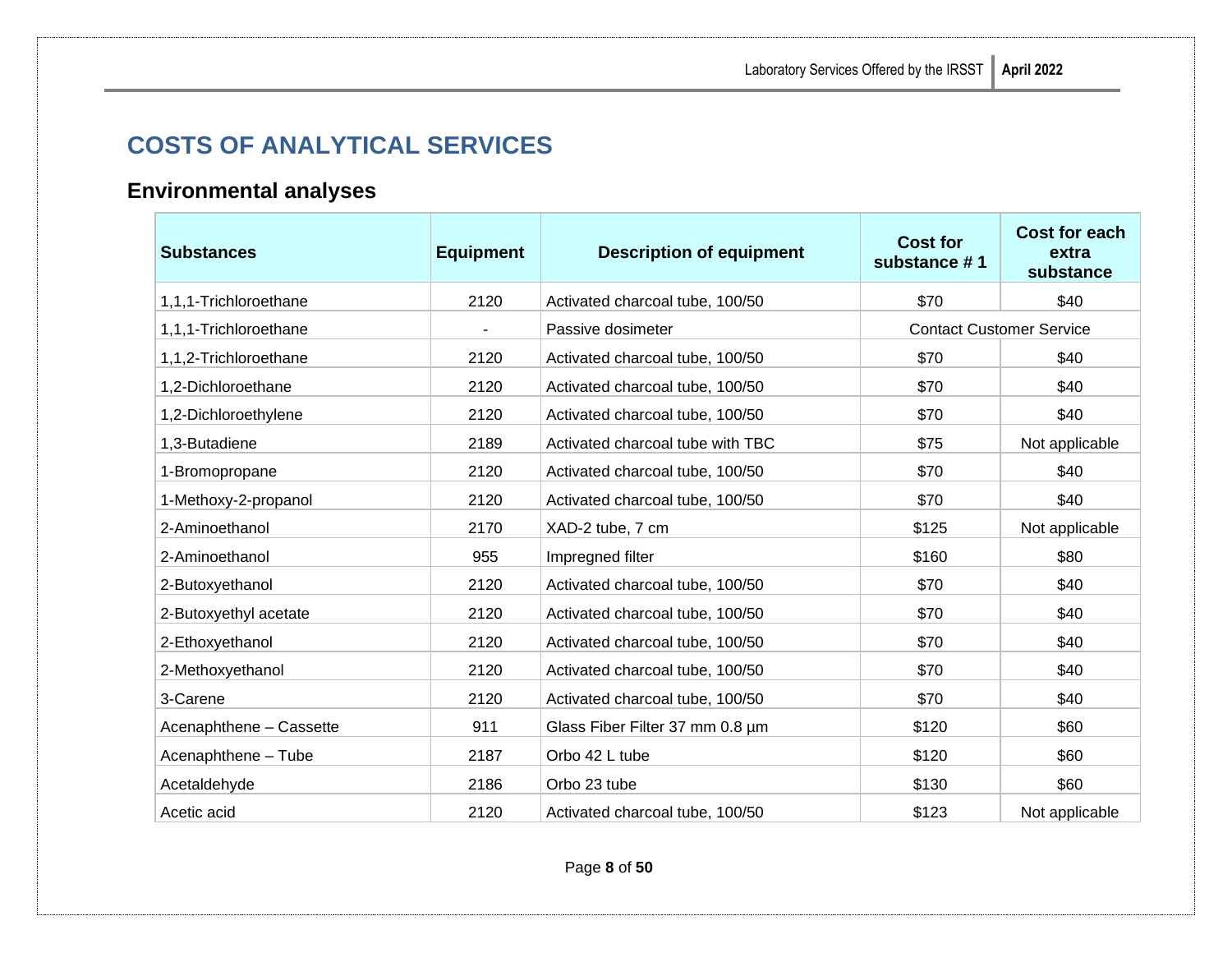| <b>Substances</b>                                    | <b>Equipment</b> | <b>Description of equipment</b>    | <b>Cost for</b><br>substance #1 | <b>Cost for each</b><br>extra<br>substance |
|------------------------------------------------------|------------------|------------------------------------|---------------------------------|--------------------------------------------|
| Acetone                                              | 2120             | Activated charcoal tube, 100/50    | \$70                            | \$40                                       |
| Acetone                                              |                  | Passive dosimeter                  | <b>Contact Customer Service</b> |                                            |
| Acrolein                                             | 2186             | Orbo 23 tube                       | \$130                           | \$60                                       |
| Allyl alcohol                                        | 2120             | Activated charcoal tube, 100/50    | \$70                            | \$40                                       |
| Aluminum                                             | 913              | MCEF 37 mm, 0.8 µm pre-weighed     | \$48                            | \$28                                       |
| Aluminum                                             | 916              | MCEF 25 mm, 0.8 µm pre-weighed     | \$48                            | \$28                                       |
| Aluminum                                             | 990              | Solu-Sert™ filter 25 mm            | \$60                            | \$28                                       |
| Aluminum                                             | 992              | Solu-Sert™ filter 37 mm            | \$60                            | \$28                                       |
| Aluminum (Inhalable fraction)                        | 928              | MCEF 0.8 µm, 25 mm, IOM in plastic | \$65                            | \$28                                       |
| Aluminum                                             | 3090             | Wipe sample kit for metals         | \$80                            | See package                                |
| Aluminum                                             | 100              | Miscellaneous                      | \$45                            | \$24                                       |
| Aluminum (sol. salts)                                | 903              | PVCF 37 mm, $5 \mu m$              | \$48                            | Not applicable                             |
| Ammonia                                              | 2144             | Treated charcoal tube              | \$106                           | Not applicable                             |
| Aniline                                              | 955              | Impregned filter                   | \$160                           | \$80                                       |
| Anthracene - Cassette                                | 911              | Glass Fiber Filter 37 mm, 0.8 um   | \$120                           | \$60                                       |
| Anthracene - Tube                                    | 2187             | Orbo 42 L tube                     | \$120                           | \$60                                       |
| Arsenic                                              | 990              | Solu-Sert™ filter 25 mm            | \$60                            | \$28                                       |
| Arsenic                                              | 992              | Solu-Sert™ filter 37 mm            | \$60                            | \$28                                       |
| Asbestos fibers by TEM (Tiles and<br>other material) | 100              | Miscellaneous                      | \$185                           | Not applicable                             |
| Barium, soluble                                      | 100              | Miscellaneous                      | \$48                            | Non applicable                             |
| Barium, soluble                                      | 903              | PVCF 37 mm, $5 \mu m$              | \$48                            | Not applicable                             |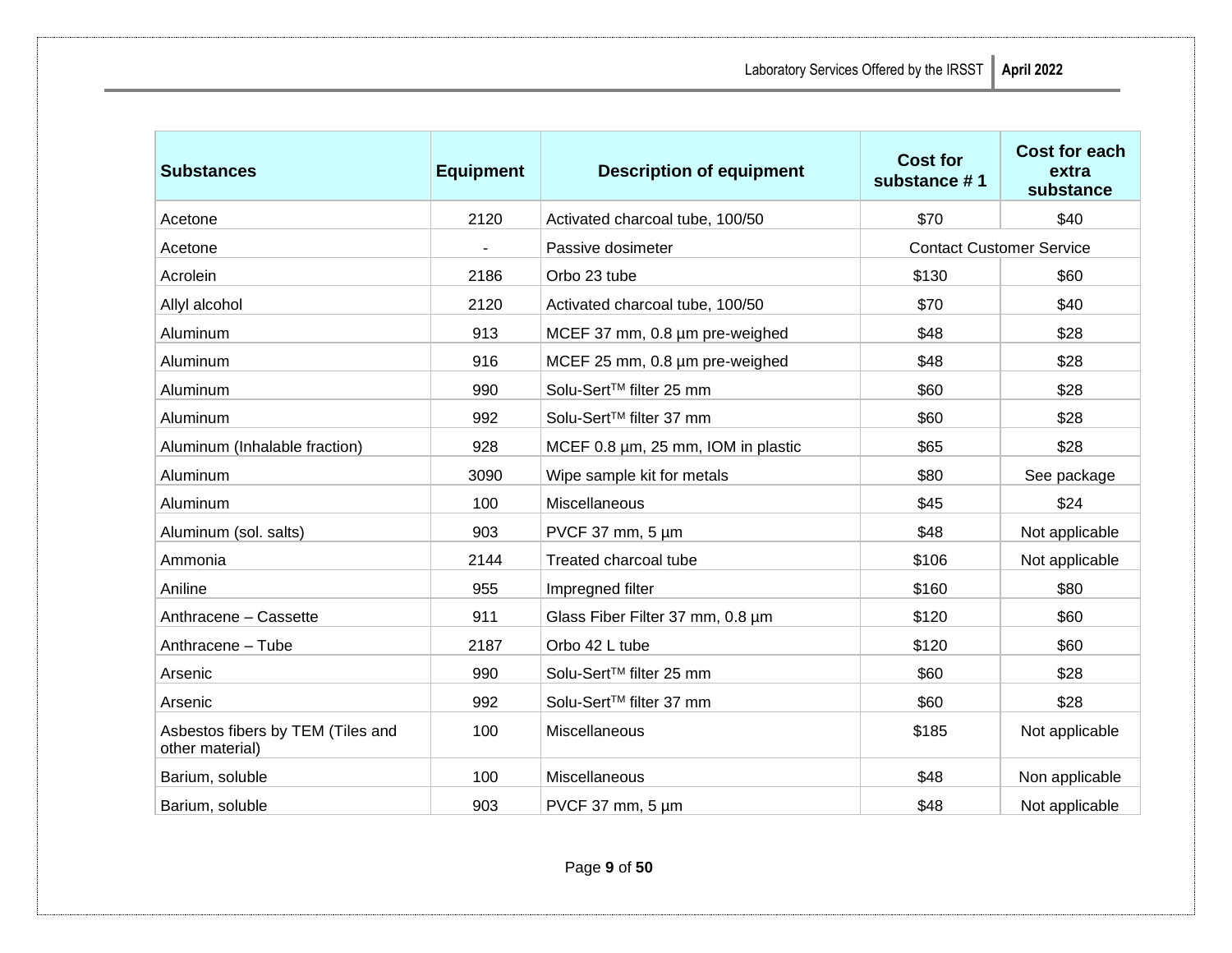| <b>Substances</b>                   | <b>Equipment</b> | <b>Description of equipment</b>   | <b>Cost for</b><br>substance #1 | <b>Cost for each</b><br>extra<br>substance |
|-------------------------------------|------------------|-----------------------------------|---------------------------------|--------------------------------------------|
| <b>Barium</b>                       | 913              | MCEF 37 mm, 0.8 µm pre-weighed    | \$48                            | \$28                                       |
| <b>Barium</b>                       | 916              | MCEF 25 mm, 0.8 µm pre-weighed    | \$48                            | \$28                                       |
| Benz(a)anthracene - Cassette        | 911              | Glass Fiber Filter 37 mm, 0.8 um  | \$120                           | \$60                                       |
| Benz(a)anthracene - Tube            | 2187             | Orbo 42 L tube                    | \$120                           | \$60                                       |
| <b>Benzene</b>                      | 2120             | Activated charcoal tube, 100/50   | \$70                            | \$40                                       |
| Benzene                             | $\blacksquare$   | Passive dosimeter                 | <b>Contact Customer Service</b> |                                            |
| Benzo(b+j+k)fluoranthene - Cassette | 911              | Glass Fiber Filter 37 mm, 0.8 um  | \$120                           | \$60                                       |
| Benzo(b+j+k)fluoranthene - Tube     | 2187             | Orbo 42 L tube                    | \$120                           | \$60                                       |
| Benzo(a)pyrene - Cassette           | 911              | Glass Fiber Filter 37 mm, 0.8 um  | \$120                           | \$60                                       |
| Benzo(a)pyrene - Tube               | 2187             | Orbo 42 L tube                    | \$120                           | \$60                                       |
| Benzo(e)pyrene - Cassette           | 911              | Glass Fiber Filter 37 mm, 0.8 µm  | \$120                           | \$60                                       |
| Benzo(e)pyrene - Tube               | 2187             | Orbo 42 L tube                    | \$120                           | \$60                                       |
| Benzyl chloride                     | 2120             | Activated charcoal tube, 100/50   | \$70                            | \$40                                       |
| Beryllium                           | 913              | MCEF 37 mm, 0.8 µm pre-weighed    | \$48                            | Not applicable                             |
| Beryllium                           | 916              | MCEF 25 mm, 0.8 µm pre-weighed    | \$48                            | Not applicable                             |
| Beryllium                           | 990              | Solu-Sert™ filter 25 mm           | \$60                            | Not applicable                             |
| Beryllium                           | 992              | Solu-Sert™ filter 37 mm           | \$60                            | Not applicable                             |
| Beryllium (inhalable fraction)      | 928              | MCEF 0.8 µm, 25 mm IOM in plastic | \$65                            | Not applicable                             |
| Beryllium                           | 3090             | Wipe sample kit for metals        | \$80                            | Not applicable                             |
| Beryllium                           | 100              | Miscellaneous                     | \$45                            | \$24                                       |
| Butyl acetate (all isomers)         | 2120             | Activated charcoal tube, 100/50   | \$70                            | \$40                                       |
| Butyraldehyde                       | 2186             | Orbo 23 tube                      | \$130                           | \$60                                       |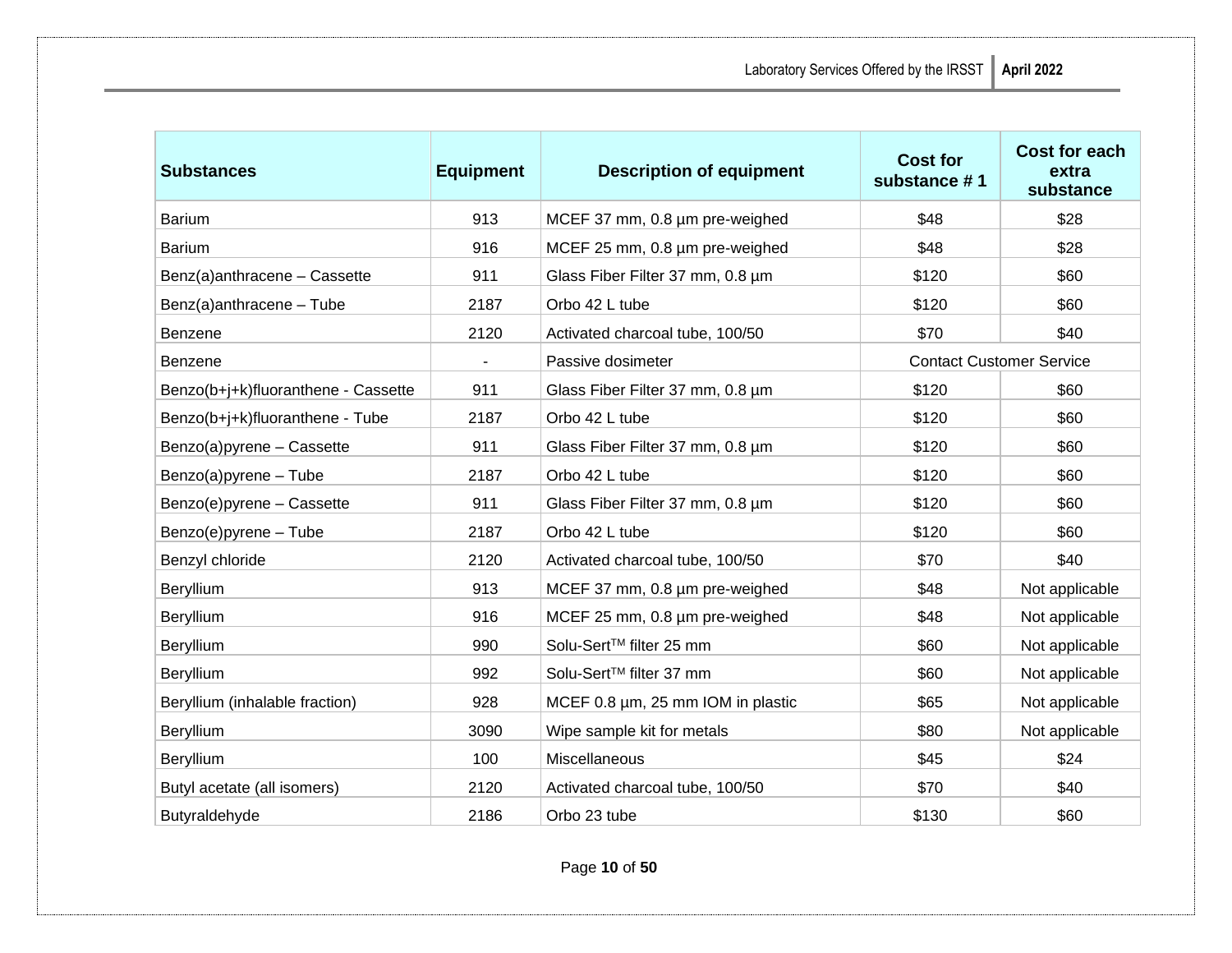| <b>Substances</b>             | <b>Equipment</b> | <b>Description of equipment</b>    | <b>Cost for</b><br>substance #1 | Cost for each<br>extra<br>substance |
|-------------------------------|------------------|------------------------------------|---------------------------------|-------------------------------------|
| Cadmium                       | 913              | MCEF 37 mm, 0.8um pre-weighed      | \$48                            | \$28                                |
| Cadmium                       | 916              | MCEF 25 mm, 0.8 µm pre-weighed     | \$48                            | \$28                                |
| Cadmium                       | 990              | Solu-Sert™ filter 25 mm            | \$60                            | \$28                                |
| Cadmium                       | 992              | Solu-Sert™ filter 37 mm            | \$60                            | \$28                                |
| Cadmium (Inhalable fraction)  | 928              | MCEF 0.8 µm, 25 mm IOM in plastic  | \$65                            | \$28                                |
| Cadmium                       | 3090             | Wipe sample kit for metals         | \$80                            | See package                         |
| Cadmium                       | 100              | <b>Miscellaneous</b>               | \$45                            | \$24                                |
| Camphor (synthetic)           | 2120             | Activated charcoal tube, 100/50    | \$70                            | Not applicable                      |
| Carbon tetrachloride          | 2120             | Activated charcoal tube, 100/50    | \$70                            | \$40                                |
| Carbon tetrachloride          |                  | Passive dosimeter                  | <b>Contact Customer Service</b> |                                     |
| Chlorodifluoromethane         | 2121             | Activated charcoal tube # 2 226-09 | \$70                            | Not applicable                      |
| Chloroform                    | 2120             | Activated charcoal tube, 100/50    | \$70                            | \$40                                |
| Chromium                      | 913              | MCEF 37 mm, 0.8 µm pre-weighed     | \$48                            | \$28                                |
| Chromium                      | 916              | MCEF 25 mm, 0.8 µm pre-weighed     | \$48                            | \$28                                |
| Chromium                      | 990              | Solu-Sert™ filter 25 mm            | \$60                            | \$28                                |
| Chromium                      | 992              | Solu-Sert™ filter 37 mm            | \$60                            | \$28                                |
| Chromium (Inhalable fraction) | 928              | MCEF 0.8 µm, 25 mm IOM in plastic  | \$65                            | \$28                                |
| Chromium                      | 3090             | Wipe sample kit for metals         | \$80                            | See package                         |
| Chromium                      | 100              | Miscellaneous                      | \$45                            | \$24                                |
| Chromium VI, water insoluble  | 976              | Quartz filter                      | \$115                           | \$40                                |
| Chromium VI, water soluble    | 976              | Quartz filter                      | \$115                           | \$40                                |
| Chromium VI, acid aerosol     | 977              | Pretreated quartz filter           | \$155                           | Not applicable                      |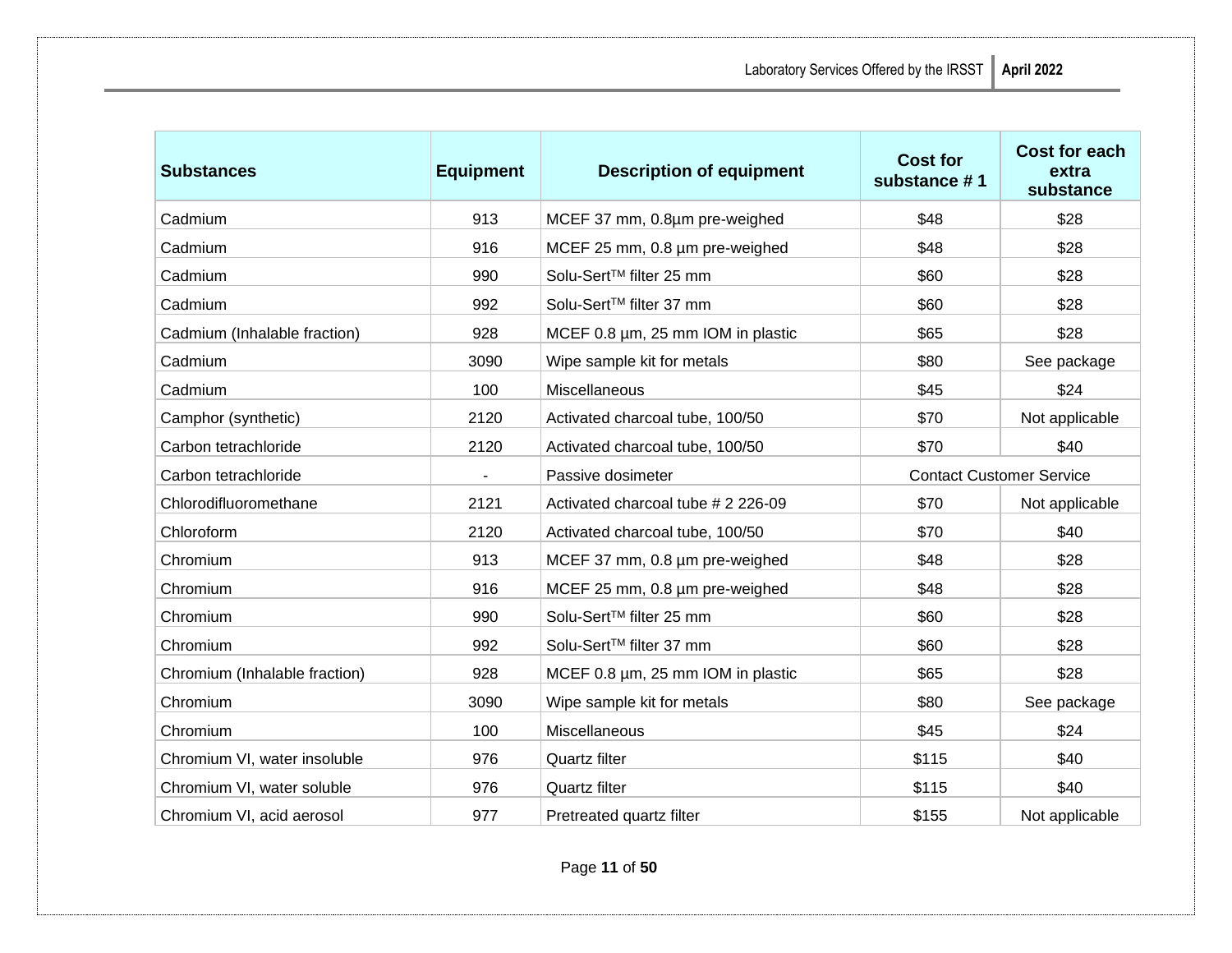| <b>Substances</b>                | <b>Equipment</b> | <b>Description of equipment</b>       | <b>Cost for</b><br>substance #1 | <b>Cost for each</b><br>extra<br>substance |
|----------------------------------|------------------|---------------------------------------|---------------------------------|--------------------------------------------|
| Chrysene - Cassette              | 911              | Glass Fiber Filter 37 mm, 0.8 um      | \$120                           | \$60                                       |
| Chrysene - Tube                  | 2187             | Orbo 42 L tube                        | \$120                           | \$60                                       |
| Cobalt                           | 913              | MCEF 37 mm, 0.8 µm pre-weighed        | \$48                            | \$28                                       |
| Cobalt                           | 916              | MCEF 25 mm, 0.8 µm pre-weighed        | \$48                            | \$28                                       |
| Cobalt                           | 990              | Solu-Sert™ filter 25 mm               | \$60                            | \$28                                       |
| Cobalt                           | 992              | Solu-Sert™ filter 37 mm               | \$60                            | \$28                                       |
| Cobalt (Inhalable fraction)      | 928              | MCEF 0.8 µm, 25 mm IOM in plastic     | \$65                            | \$28                                       |
| Cobalt                           | 3090             | Wipe sample kit for metals            | \$80                            | See package                                |
| Cobalt                           | 100              | Miscellaneous                         | \$45                            | \$24                                       |
| Copper                           | 913              | MCEF 37 mm, 0.8 µm pre-weighed        | \$48                            | \$28                                       |
| Copper                           | 916              | MCEF 25 mm, 0.8 um, pre-weighed       | \$48                            | \$28                                       |
| Copper                           | 990              | Solu-Sert™ filter 25 mm               | \$60                            | \$28                                       |
| Copper                           | 992              | Solu-Sert™ filter 37 mm               | \$60                            | \$28                                       |
| Copper (Inhalable fraction)      | 928              | MCEF 0.8 µm, 25 mm IOM in plastic     | \$65                            | \$28                                       |
| Copper                           | 3090             | Wipe sample kit for metals            | \$80                            | See package                                |
| Copper                           | 100              | Miscellaneous                         | \$45                            | \$24                                       |
| Cristobalite, crystalline silica | 902              | PVCF pre-weighed, 37 mm, 5 µm         | \$180                           | \$20                                       |
| Cristobalite, crystalline silica | 997              | PVCF 37 mm, 5 µm pre-weighed, 3 parts | \$180                           | \$20                                       |
| Cumene                           | 2120             | Activated charcoal tube, 100/50       | \$70                            | \$40                                       |
| Cumene                           |                  | Passive dosimeter                     | <b>Contact Customer Service</b> |                                            |
| Cyclohexane                      | 2120             | Activated charcoal tube, 100/50       | \$70                            | \$40                                       |
| Cyclohexane                      |                  | Passive dosimeter                     | <b>Contact Customer Service</b> |                                            |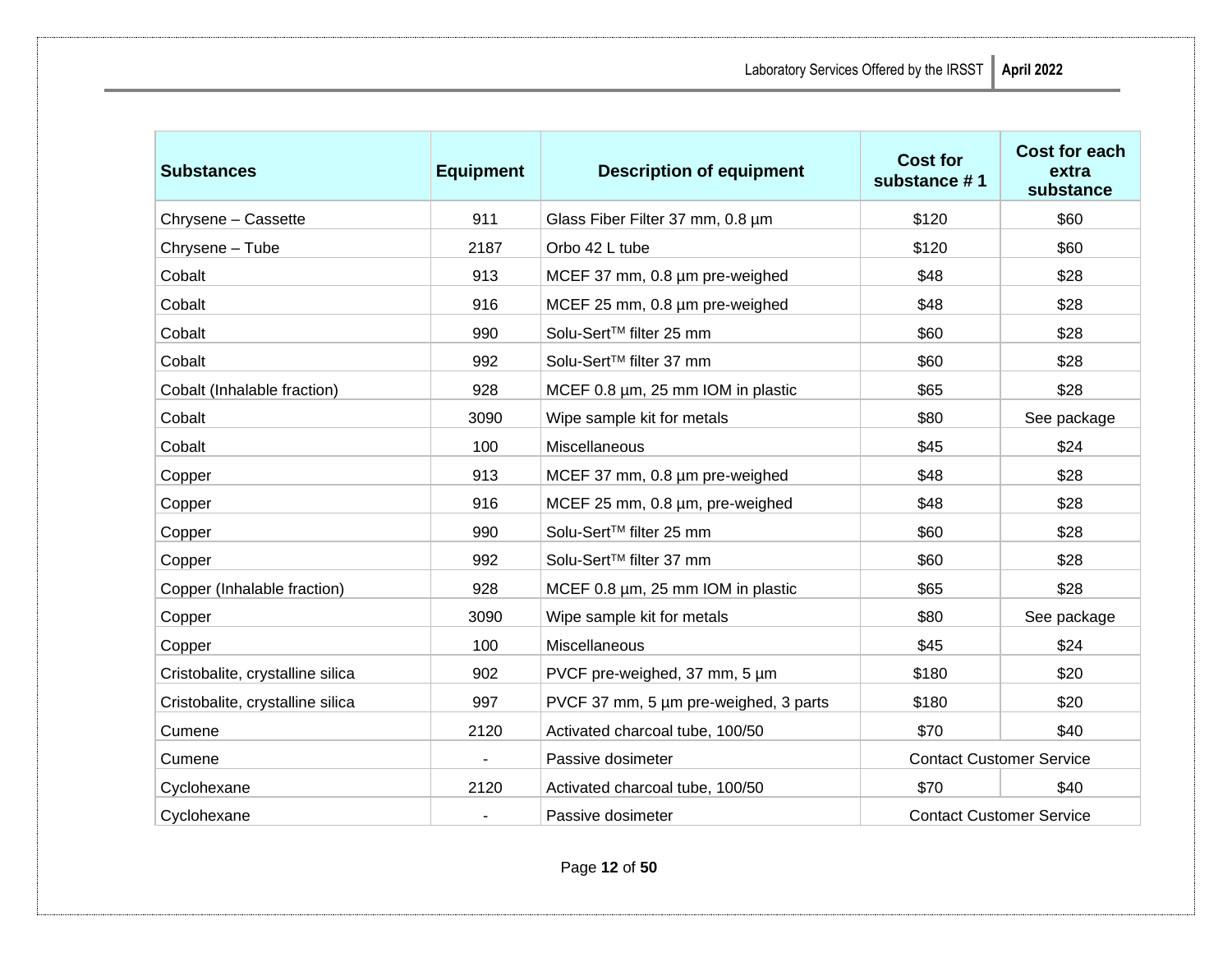| <b>Substances</b>                              | <b>Equipment</b> | <b>Description of equipment</b>                   | <b>Cost for</b><br>substance #1 | <b>Cost for each</b><br>extra<br>substance |
|------------------------------------------------|------------------|---------------------------------------------------|---------------------------------|--------------------------------------------|
| Cyclohexanol                                   | 2120             | Activated charcoal tube, 100/50                   | \$70                            | \$40                                       |
| Cyclohexanone                                  | 2127             | Chromosorb 106 tube                               | \$85                            | Not applicable                             |
| Desflurane                                     | 2190             | Anasorb 747 tube                                  | \$75                            | \$40                                       |
| Diacetone alcohol                              | 2120             | Activated charcoal tube, 100/50                   | \$70                            | N/A                                        |
| Dibutyl phthalate                              | 912              | Cellulose nitrate filter                          | \$115                           | \$50                                       |
| Dicyclopentadiene                              | 2120             | Activated charcoal tube, 100/50                   | \$70                            | \$40                                       |
| Diesel particulate matter<br>(as total carbon) | 952              | Traited quartz fiber filter, 25 mm, 3 parts       | \$105                           | Not applicable                             |
| Diesel particulate matter<br>(as total carbon) | 953              | Traited quartz fiber filter, 37 mm, 3 parts       | \$105                           | Not applicable                             |
| Diesel, fuel (as total hydrocarbons)           | 2120             | Activated charcoal tube, 100/50                   | \$70                            | \$40                                       |
| Diethanolamine                                 | 955              | Impregned filter                                  | \$160                           | \$80                                       |
| Diethyl ether                                  | 2120             | Activated charcoal tube, 100/50                   | \$70                            | \$40                                       |
| Diethylene glycol monobutyl ether              | 2120             | Activated charcoal tube, 100/50                   | \$70                            | \$40                                       |
| Diethyl phthalate                              | 912              | Cellulose nitrate filter                          | \$115                           | \$50                                       |
| Diisobutyl ketone                              | 2120             | Activated charcoal tube, 100/50,                  | \$70                            | \$40                                       |
| Dimethylamine                                  | 955              | Impregned filter                                  | \$160                           | \$80                                       |
| Dimethyl phthalate                             | 912              | Cellulose nitrate filter                          | \$115                           | \$50                                       |
| Dioxane                                        | 2120             | Activated charcoal tube, 100/50                   | \$70                            | \$40                                       |
| Di-sec-octyl phthalate                         | 912              | Cellulose nitrate filter                          | \$115                           | \$50                                       |
| Dusts, inhalable - disposable cassette         | 922              | PVCF 25 mm, 5 µm, disposable IOM, pre-<br>weighed | \$48                            | Not applicable                             |
| Dusts, respirable                              | 902              | PVCF, 37 mm, 5 µm pre-weighed                     | \$30                            | Not applicable                             |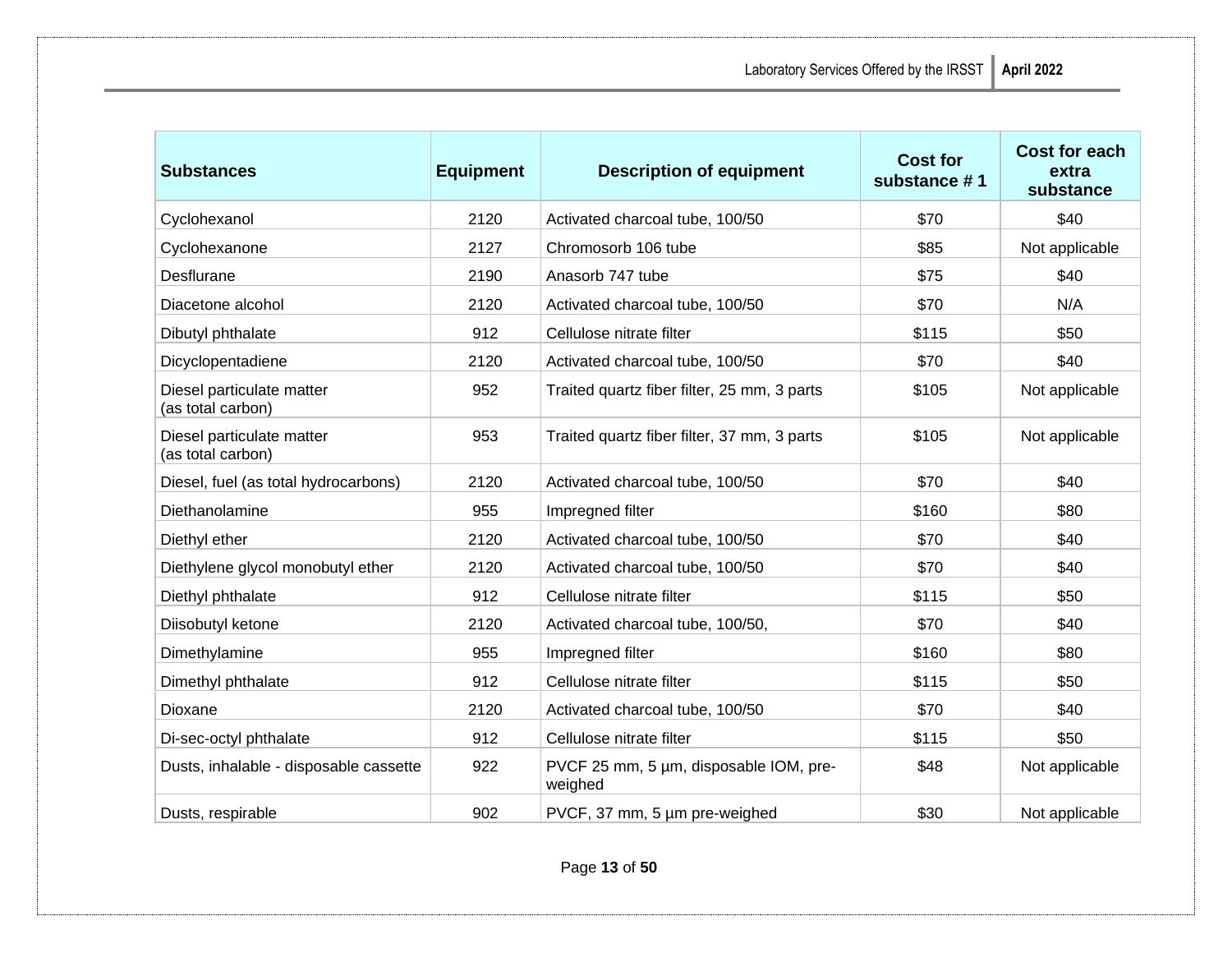| <b>Substances</b>    | <b>Equipment</b> | <b>Description of equipment</b>                                | <b>Cost for</b><br>substance #1 | Cost for each<br>extra<br>substance |
|----------------------|------------------|----------------------------------------------------------------|---------------------------------|-------------------------------------|
| Dusts, respirable    | 913              | MCEF 37 mm, 0.8 um, pre-weighed                                | \$30                            | Not applicable                      |
| Dusts, respirable    | 914              | PVCF 25 mm, 5 µm, pre-weighed                                  | \$30                            | Not applicable                      |
| Dusts, respirable    | 916              | MCEF 25 mm, 0.8 um, pre-weighed                                | \$30                            | Not applicable                      |
| Dusts, respirable    | 997              | PVCF 37 mm, 5 µm, pre-weighed, 3 parts<br>cassette             | \$30                            | Not applicable                      |
| Dusts, total         | 902              | PVCF 37 mm, 5 µm, pre-weighed                                  | \$30                            | Not applicable                      |
| Dusts, total         | 910              | PVCF 37 mm, 5 um, pre-weighed,<br>Accu-CAP <sup>®</sup> insert | \$42                            | Not applicable                      |
| Dusts, total         | 913              | MCEF 37 mm, 0.8 um, pre-weighed                                | \$30                            | Not applicable                      |
| Dusts, total         | 914              | PVCF 25 mm, 5 µm, pre-weighed                                  | \$30                            | Not applicable                      |
| Dusts, total         | 916              | MCEF 25 mm, 0.8 um, pre-weighed                                | \$30                            | Not applicable                      |
| Dusts, total         | 997              | PVCF 37 mm, 5 µm, pre-weighed, 3 parts<br>cassette             | \$30                            | Not applicable                      |
| Enflurane            | 2120             | Activated charcoal tube, 100/50                                | \$70                            | \$40                                |
| Epichlorohydrin      | 2120             | Activated charcoal tube, 100/50                                | \$70                            | Not applicable                      |
| Ethyl acetate        | 2120             | Activated charcoal tube, 100/50                                | \$70                            | \$40                                |
| Ethyl acetate        |                  | Passive dosimeter                                              | <b>Contact Customer Service</b> |                                     |
| Ethyl acrylate       | 2189             | Activated charcoal tube with TBC                               | \$75                            | \$40                                |
| Ethyl alcohol        | 2120             | Activated charcoal tube, 100/50                                | \$70                            | \$40                                |
| Ethyl alcohol        | $\blacksquare$   | Passive dosimeter                                              | <b>Contact Customer Service</b> |                                     |
| Ethyl benzene        | 2120             | Activated charcoal tube, 100/50                                | \$70                            | \$40                                |
| Ethyl benzene        |                  | Passive dosimeter                                              | <b>Contact Customer Service</b> |                                     |
| Ethyl glycol acetate | 2120             | Activated charcoal tube, 100/50                                | \$70                            | \$40                                |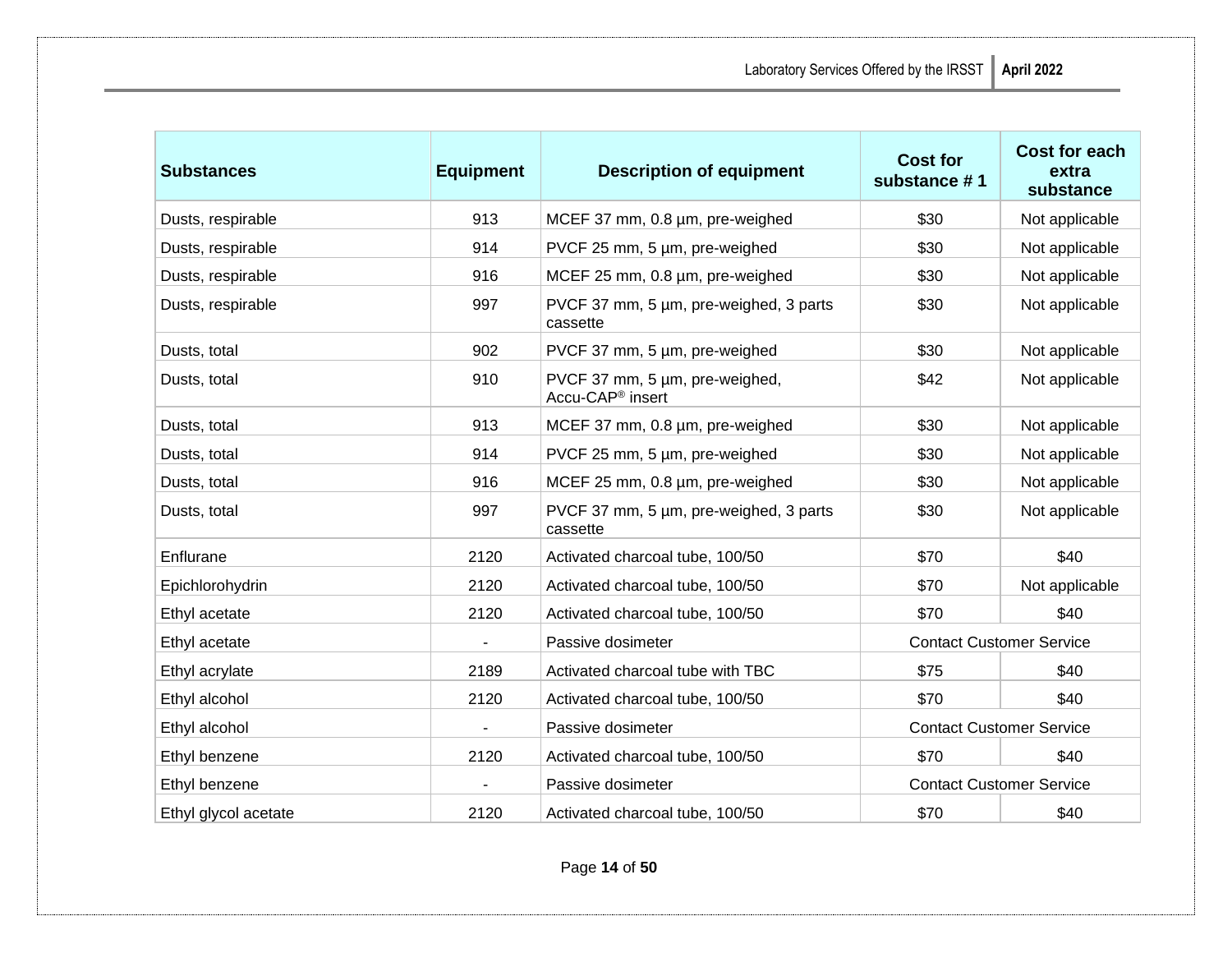| <b>Substances</b>                                                | <b>Equipment</b>         | <b>Description of equipment</b>         | <b>Cost for</b><br>substance #1 | <b>Cost for each</b><br>extra<br>substance |
|------------------------------------------------------------------|--------------------------|-----------------------------------------|---------------------------------|--------------------------------------------|
| Ethyl glycol acetate                                             | $\overline{\phantom{a}}$ | Passive dosimeter                       | <b>Contact Customer Service</b> |                                            |
| Fibres Count by PCM (Phase<br>Contrast Microscopy)               | 918                      | MCEF 25 mm, 0.8 µm                      | \$90                            | Not applicable                             |
| Fibres Identification by PLM<br>(Polarized Light Microscopy)     | 100                      | <b>Miscellaneous</b>                    | \$132                           | Not applicable                             |
| Fluoranthene - Cassette                                          | 911                      | Glass Fiber Filter 37 mm, 0.8 µm        | \$120                           | \$60                                       |
| Fluoranthene - Tube                                              | 2187                     | Orbo 42 L tube                          | \$120                           | \$60                                       |
| Fluorene - Cassette                                              | 911                      | Glass Fiber Filter 37 mm, 0.8 um        | \$120                           | \$60                                       |
| Fluorene - Tube                                                  | 2187                     | Orbo 42 L tube                          | \$120                           | \$60                                       |
| Formaldehyde<br>(Mass Spectrometry)                              | 2186                     | Orbo 23 tube                            | \$130                           | \$60                                       |
| Formaldehyde<br>(Quebec RSST Reglementation)                     | 6100                     | Passive dosimeter: form. # UMEX-100     | \$140                           | Not applicable                             |
| Formaldehyde (High sensitivity -<br><b>ACGIH</b> reglementation) | 2196                     | Silica tube DNPH + KI                   | \$140                           | Not applicable                             |
| Furfural                                                         | 2186                     | Orbo 23 tube                            | \$130                           | \$60                                       |
| Furfuryl alcohol                                                 | 2162                     | Porapak Q tube                          | \$80                            | Not applicable                             |
| Gasoline                                                         | 2120                     | Activated charcoal tube, 100/50         | \$70                            | \$40                                       |
| Halothane                                                        | 2120                     | Activated charcoal tube, 100/50         | \$70                            | \$40                                       |
| HDI (monomer) - High sensitivity                                 | 970                      | Impregnated GF filter                   | \$185                           | \$105                                      |
| HDI (monomer)                                                    | 917                      | Teflon and Glass fibre filters with jar | See package                     | See package                                |
| HDI (oligomers)                                                  | 917                      | Teflon and Glass fibre filters with jar | See package                     | See package                                |
| HDI (monomer)                                                    | 1415                     | Impinger                                | See package                     | See package                                |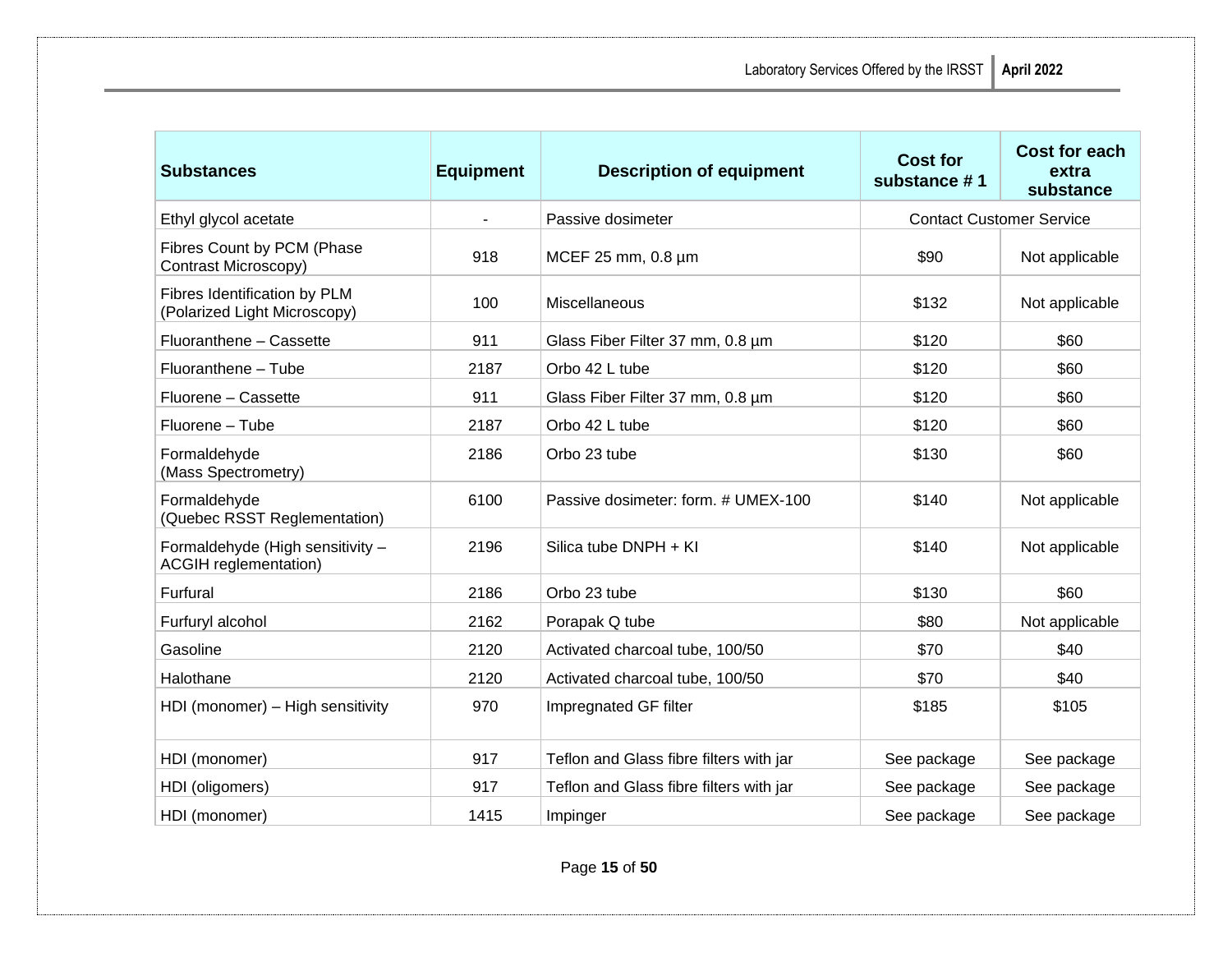| :SST<br>April 2022 |  |
|--------------------|--|
|--------------------|--|

| <b>Substances</b>                 | <b>Equipment</b> | <b>Description of equipment</b>         | <b>Cost for</b><br>substance #1 | <b>Cost for each</b><br>extra<br>substance |
|-----------------------------------|------------------|-----------------------------------------|---------------------------------|--------------------------------------------|
| HDI (oligomers)                   | 1415             | Impinger                                | See package                     | See package                                |
| HDI (monomer)                     | 981              | Impinger with filter for isocyanate     | See package                     | See package                                |
| HDI (oligomers)                   | 981              | Impinger with filter for isocyanate     | See package                     | See package                                |
| Heptanal                          | 2186             | Orbo 23 tube (20257-U)                  | \$130                           | \$60                                       |
| Hexanal                           | 2186             | Orbo 23 tube (20257-U)                  | \$130                           | \$60                                       |
| HMDI (monomer)                    | 917              | Teflon and Glass fibre filters with jar | See package                     | See package                                |
| HMDI (oligomers)                  | 917              | Teflon and Glass fibre filters with jar | See package                     | See package                                |
| HMDI (monomer) - High sensitivity | 970              | Impregnated GF filter                   | \$185                           | \$105                                      |
| Indium                            | 905              | MCEF 37 mm, 0.8 µm                      | \$48                            | Not applicable                             |
| Indium                            | 913              | MCEF 37 mm, 0.8 µm pre-weighed          | \$48                            | Not applicable                             |
| Indium                            | 915              | MCEF 25 mm, 0.8 µm                      | \$48                            | Not applicable                             |
| Indium                            | 916              | MCEF 25 mm, 0.8 µm, pre-weighed         | \$48                            | Not applicable                             |
| IPDI (monomer)                    | 917              | Teflon and Glass fibre filters with jar | See package                     | See package                                |
| IPDI (oligomer)                   | 917              | Teflon and Glass fibre filters with jar | See package                     | See package                                |
| IPDI (monomer)                    | 1415             | Impinger                                | See package                     | See package                                |
| IPDI (oligomers)                  | 1415             | Impinger                                | See package                     | See package                                |
| IPDI (monomer)                    | 981              | Impinger with filter for isocyanate     | See package                     | See package                                |
| IPDI (oligomers)                  | 981              | Impinger with filter for isocyanate     | See package                     | See package                                |
| IPDI (monomer) - High sensitivity | 970              | Impregnated GF filter                   | \$185                           | \$105                                      |
| Iron                              | 913              | MCEF 37 mm, 0.8 µm pre-weighed          | \$48                            | \$28                                       |
| Iron                              | 916              | MCEF 25 mm, 0.8 µm pre-weighed          | \$48                            | \$28                                       |
| Iron                              | 990              | Solu-Sert™ filter 25 mm                 | \$60                            | \$28                                       |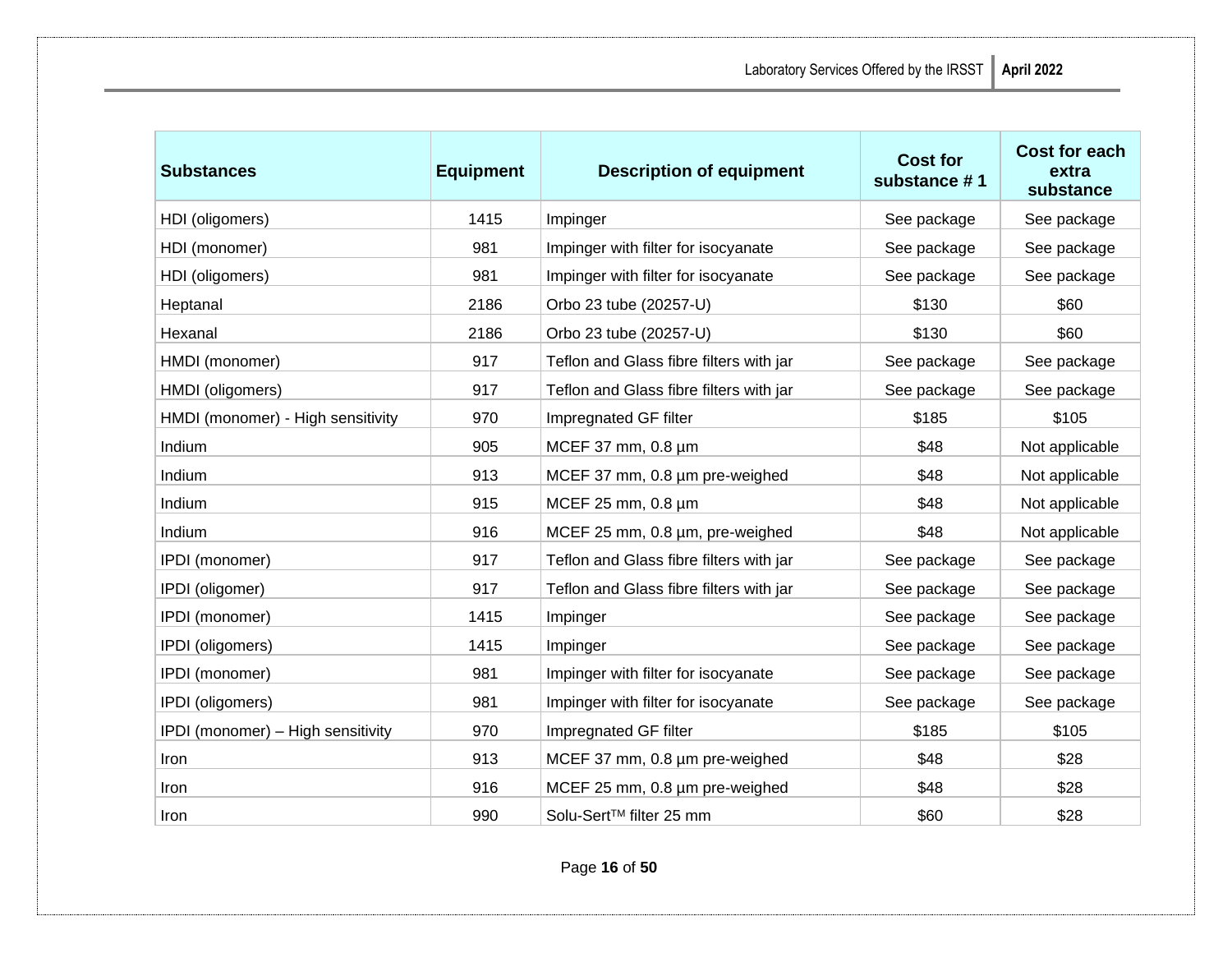| <b>Substances</b>         | <b>Equipment</b> | <b>Description of equipment</b>   | <b>Cost for</b><br>substance #1 | <b>Cost for each</b><br>extra<br>substance |
|---------------------------|------------------|-----------------------------------|---------------------------------|--------------------------------------------|
| Iron                      | 992              | Solu-Sert™ filter 37 mm           | \$60                            | \$28                                       |
| Iron (Inhalable fraction) | 928              | MCEF 0.8 µm, 25 mm IOM in plastic | \$65                            | \$28                                       |
| Iron                      | 3090             | Wipe sample kit for metals        | \$80                            | See package                                |
| Iron                      | 100              | Miscellaneous                     | \$45                            | \$24                                       |
| Isobutyl acetate          | $\blacksquare$   | Passive dosimeter                 | <b>Contact Customer Service</b> |                                            |
| Isobutyl alcohol          | 2120             | Activated charcoal tube, 100/50   | \$70                            | \$40                                       |
| Isobutyl alcohol          |                  | Passive dosimeter                 | <b>Contact Customer Service</b> |                                            |
| Isobutyraldehyde          | 2186             | Orbo 23 tube                      | \$130                           | \$60                                       |
| Isoflurane                | 2120             | Activated charcoal tube, 100/50   | \$70                            | \$40                                       |
| Isophorone                | 2120             | Activated charcoal tube, 100/50   | \$70                            | \$40                                       |
| Isopropyl acetate         | 2120             | Activated charcoal tube, 100/50   | \$70                            | \$40                                       |
| Isopropyl alcohol         | 2120             | Activated charcoal tube, 100/50   | \$70                            | \$40                                       |
| Isopropyl alcohol         |                  | Passive dosimeter                 | <b>Contact Customer Service</b> |                                            |
| Isopropylamine            | 955              | Impregned filter                  | \$160                           | \$80                                       |
| Isovaleraldehyde          | 2186             | Orbo 23 tube                      | \$130                           | \$60                                       |
| Kerosene                  | 2120             | Activated charcoal tube, 100/50   | \$70                            | \$40                                       |
| Lead                      | 913              | MCEF 37 mm, 0.8 µm pre-weighed    | \$48                            | \$28                                       |
| Lead                      | 916              | MCEF 25 mm, 0.8 µm pre-weighed    | \$48                            | \$28                                       |
| Lead                      | 990              | Solu-Sert™ filter 25 mm           | \$60                            | \$28                                       |
| Lead                      | 992              | Solu-Sert™ filter 37 mm           | \$60                            | \$28                                       |
| Lead (Inhalable fraction) | 928              | MCEF 0.8 µm, 25 mm IOM in plastic | \$65                            | \$28                                       |
| Lead                      | 3090             | Wipe sample kit for metals        | \$80                            | See package                                |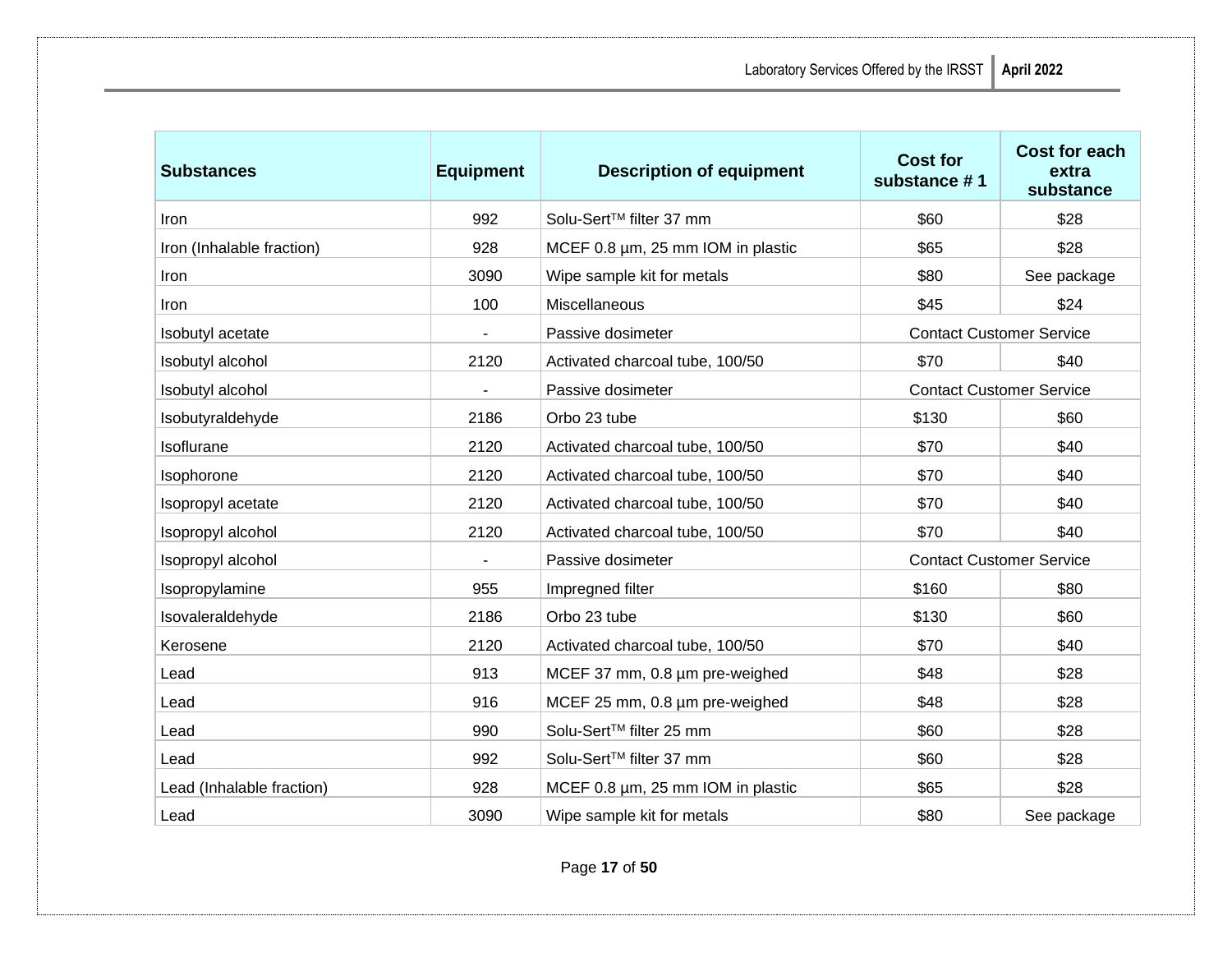| <b>Substances</b>               | <b>Equipment</b> | <b>Description of equipment</b>         | <b>Cost for</b><br>substance #1 | Cost for each<br>extra<br>substance |
|---------------------------------|------------------|-----------------------------------------|---------------------------------|-------------------------------------|
| Lead                            | 100              | Miscellaneous                           | \$45                            | \$24                                |
| Limonene                        | 2120             | Activated charcoal tube, 100/50         | \$70                            | \$40                                |
| Magnesium                       | 913              | MCEF 37 mm, 0.8 µm pre-weighed          | \$48                            | \$28                                |
| Magnesium                       | 916              | MCEF 25 mm, 0.8 µm pre-weighed          | \$48                            | \$28                                |
| Magnesium                       | 990              | Solu-Sert™ filter 25 mm                 | \$60                            | \$28                                |
| Magnesium                       | 992              | Solu-Sert™ filter 37 mm                 | \$60                            | \$28                                |
| Magnesium (Inhalable fraction)  | 928              | MCEF 0.8 µm, 25 mm IOM in plastic       | \$65                            | \$28                                |
| Magnesium                       | 3090             | Wipe sample kit for metals              | \$80                            | See package                         |
| Magnesium                       | 100              | Miscellaneous                           | \$45                            | \$24                                |
| Manganese                       | 913              | MCEF 37 mm, 0.8 µm pre-weighed          | \$48                            | \$28                                |
| Manganese                       | 916              | MCEF 25 mm, 0.8 µm pre-weighed          | \$48                            | \$28                                |
| Manganese                       | 990              | Solu-Sert™ filter 25 mm                 | \$60                            | \$28                                |
| Manganese                       | 992              | Solu-Sert™ filter 37 mm                 | \$60                            | \$28                                |
| Manganese (Inhalation fraction) | 928              | MCEF 0.8 µm, 25 mm IOM in plastic       | \$65                            | \$28                                |
| Manganese                       | 3090             | Wipe sample kit for metals              | \$80                            | See package                         |
| Manganese                       | 100              | Miscellaneous                           | \$45                            | \$24                                |
| MDI (monomer)                   | 917              | Teflon and Glass fibre filters with jar | See package                     | See package                         |
| MDI (oligomers)                 | 917              | Teflon and Glass fibre filters with jar | See package                     | See package                         |
| MDI (monomer)                   | 1415             | Impinger                                | See package                     | See package                         |
| MDI (oligomers)                 | 1415             | Impinger                                | See package                     | See package                         |
| MDI (monomer)                   | 981              | Impinger with filter for isocyanate     | See package                     | See package                         |
| MDI (oligomers)                 | 981              | Impinger with filter for isocyanate     | See package                     | See package                         |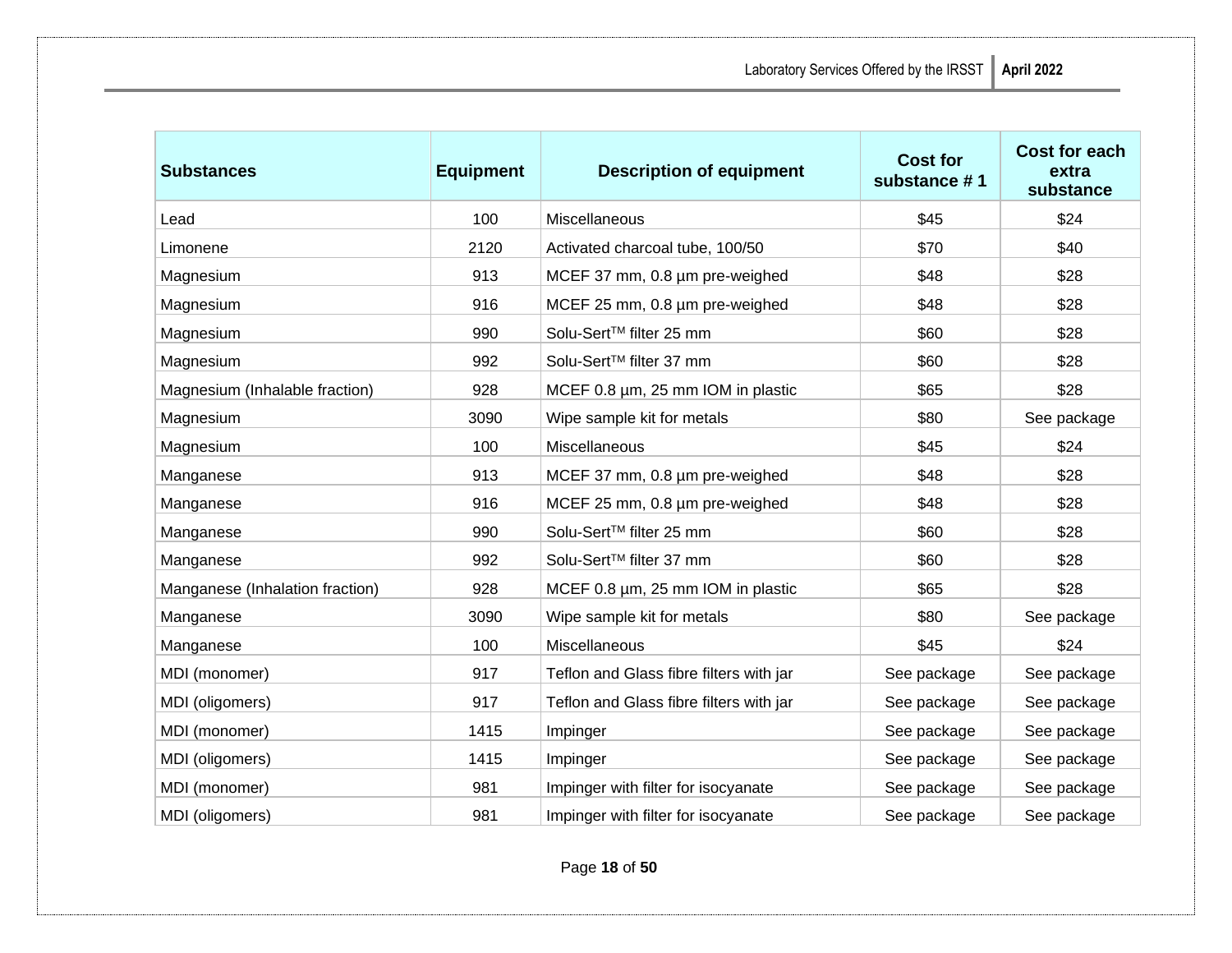| <b>Substances</b>                | <b>Equipment</b> | <b>Description of equipment</b>  | <b>Cost for</b><br>substance #1 | Cost for each<br>extra<br>substance |
|----------------------------------|------------------|----------------------------------|---------------------------------|-------------------------------------|
| MDI (monomer) - High sensitivity | 970              | Impregnated GF filter            | \$185                           | \$105                               |
| Methyl acetate                   | 2120             | Activated charcoal tube, 100/50  | \$70                            | \$40                                |
| Methyl acetate                   |                  | Passive dosimeter                | <b>Contact Customer Service</b> |                                     |
| Methyl acrylate                  | 2189             | Activated charcoal tube with TBC | \$75                            | \$40                                |
| Methyl alcohol                   | 2140             | Silica gel tube                  | \$70                            | Not applicable                      |
| Méthylamine                      | 955              | Impregned filter                 | \$160                           | \$80                                |
| Methyl ethyl ketone              | 2120             | Activated charcoal tube, 100/50  | \$70                            | \$40                                |
| Methyl ethyl ketone              | 2190             | Anasorb 747 tube                 | \$75                            | Not applicable                      |
| Methyl ethyl ketone              |                  | Passive dosimeter                | <b>Contact Customer Service</b> |                                     |
| Methyl formate                   | 2121             | Activated charcoal tube, 400/200 | \$70                            | Not applicable                      |
| Methyl glycol acetate            | 2120             | Activated charcoal tube, 100/50  | \$70                            | \$40                                |
| Methyl isoamyl ketone            | 2120             | Activated charcoal tube, 100/50  | \$70                            | \$40                                |
| Methyl isobutyl ketone           | 2120             | Activated charcoal tube, 100/50, | \$70                            | \$40                                |
| Methyl isobutyl ketone           |                  | Passive dosimeter                | <b>Contact Customer Service</b> |                                     |
| Methyl methacrylate              | 2185             | Anasorb 727 tube                 | \$115                           | Not applicable                      |
| Methyl n-amyl ketone             | 2120             | Activated charcoal tube, 100/50  | \$70                            | \$40                                |
| Methyl propyl ketone             | 2120             | Activated charcoal tube, 100/50  | \$70                            | \$40                                |
| Methylcyclohexane                | 2120             | Activated charcoal tube, 100/50  | \$70                            | \$40                                |
| Methylcyclohexanol               | 2120             | Activated charcoal tube, 100/50  | \$70                            | \$40                                |
| Methylene chloride               | 2120             | Activated charcoal tube, 100/50  | \$70                            | \$40                                |
| Methylene chloride               | $\blacksquare$   | Passive dosimeter                | <b>Contact Customer Service</b> |                                     |
| Methyl styrene (alpha)           | 2120             | Activated charcoal tube, 100/50  | \$70                            | \$40                                |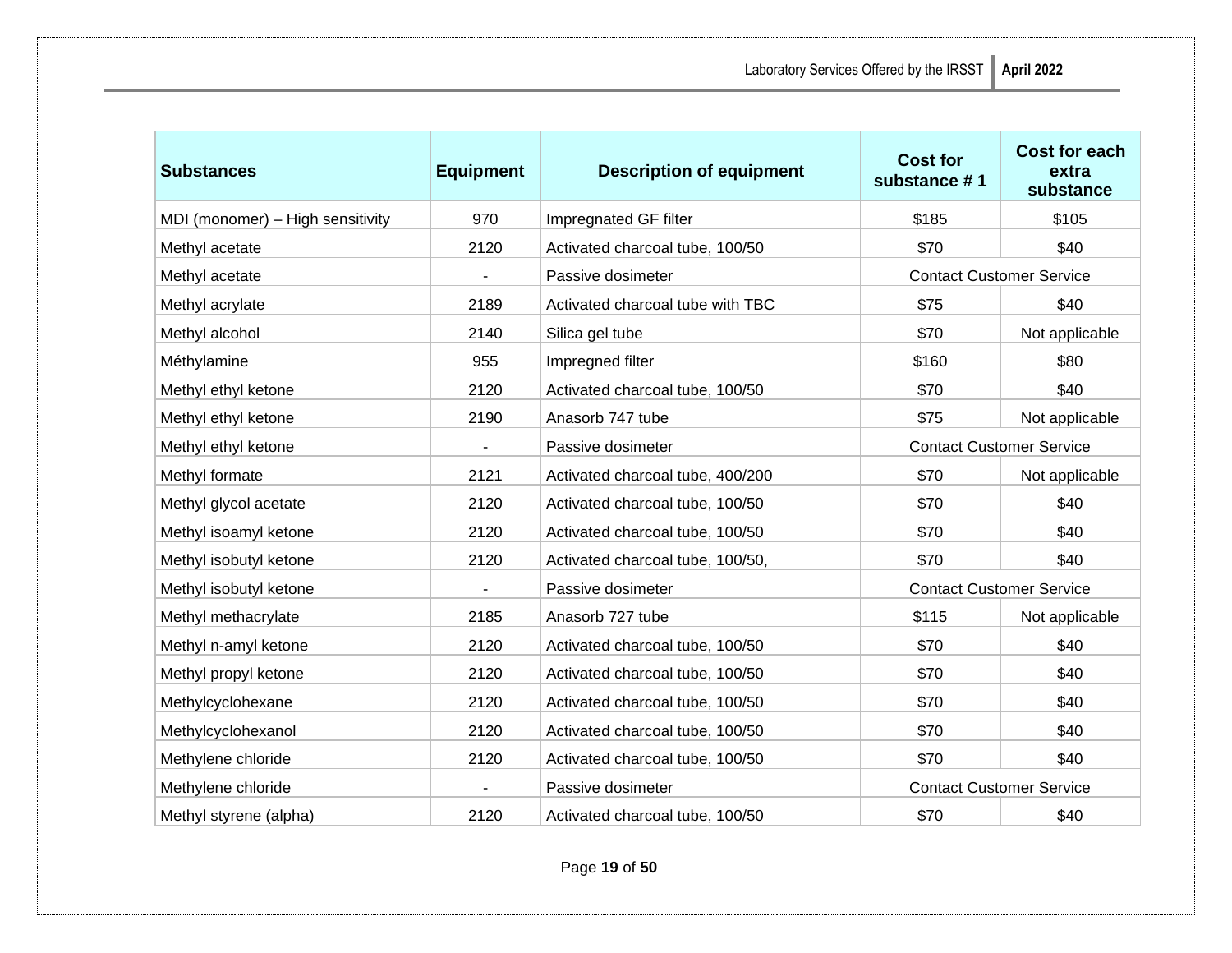| <b>Substances</b>                             | <b>Equipment</b>         | <b>Description of equipment</b>   | <b>Cost for</b><br>substance #1 | Cost for each<br>extra<br>substance |
|-----------------------------------------------|--------------------------|-----------------------------------|---------------------------------|-------------------------------------|
| Mineral composition (phase<br>identification) | 100                      | Miscellaneous                     | \$160                           | Not applicable                      |
| Morpholine                                    | 955                      | Impregned filter                  | \$160                           | \$80                                |
| N,N-Dimethylformamide                         | 2140                     | Silica gel tube (226-10)          | \$70                            | Not applicable                      |
| n-Amyl acetate                                |                          | Passive dosimeter                 | <b>Contact Customer Service</b> |                                     |
| Naphtha, VM and P                             | 2120                     | Activated charcoal tube, 100/50   | \$70                            | \$40                                |
| Naphthalene                                   | 2120                     | Activated charcoal tube, 100/50   | \$70                            | Not applicable                      |
| n-Butyl acetate                               | 2120                     | Activated charcoal tube, 100/50   | \$70                            | \$40                                |
| n-Butyl alcohol                               | 2120                     | Activated charcoal tube, 100/50   | \$70                            | \$40                                |
| n-Butyl alcohol                               | $\overline{\phantom{a}}$ | Passive dosimeter                 | <b>Contact Customer Service</b> |                                     |
| n-Heptane                                     | $\frac{1}{2}$            | Passive dosimeter                 | <b>Contact Customer Service</b> |                                     |
| n-Heptane (all isomers)                       | 2120                     | Activated charcoal tube, 100/50   | \$70                            | \$40                                |
| n-Hexane                                      | 2120                     | Activated charcoal tube, 100/50   | \$70                            | \$40                                |
| n-Hexane                                      |                          | Passive dosimeter                 | <b>Contact Customer Service</b> |                                     |
| Nickel                                        | 913                      | MCEF 37 mm, 0.8 µm pre-weighed    | \$48                            | \$28                                |
| Nickel                                        | 916                      | MCEF 25 mm, 0.8 µm pre-weighed    | \$48                            | \$28                                |
| Nickel                                        | 990                      | Solu-Sert™ filter 25 mm           | \$60                            | \$28                                |
| Nickel                                        | 992                      | Solu-Sert™ filter 37 mm           | \$60                            | \$28                                |
| Nickel (Inhalable fraction)                   | 928                      | MCEF 0.8 µm, 25 mm IOM in plastic | \$65                            | \$28                                |
| Nickel                                        | 3090                     | Wipe sample kit for metals        | \$80                            | See package                         |
| Nickel                                        | 100                      | Miscellaneous                     | \$45                            | \$24                                |
| Nickel, soluble                               | 903                      | PVCF 37 mm, $5 \mu m$             | \$48                            | Not applicable                      |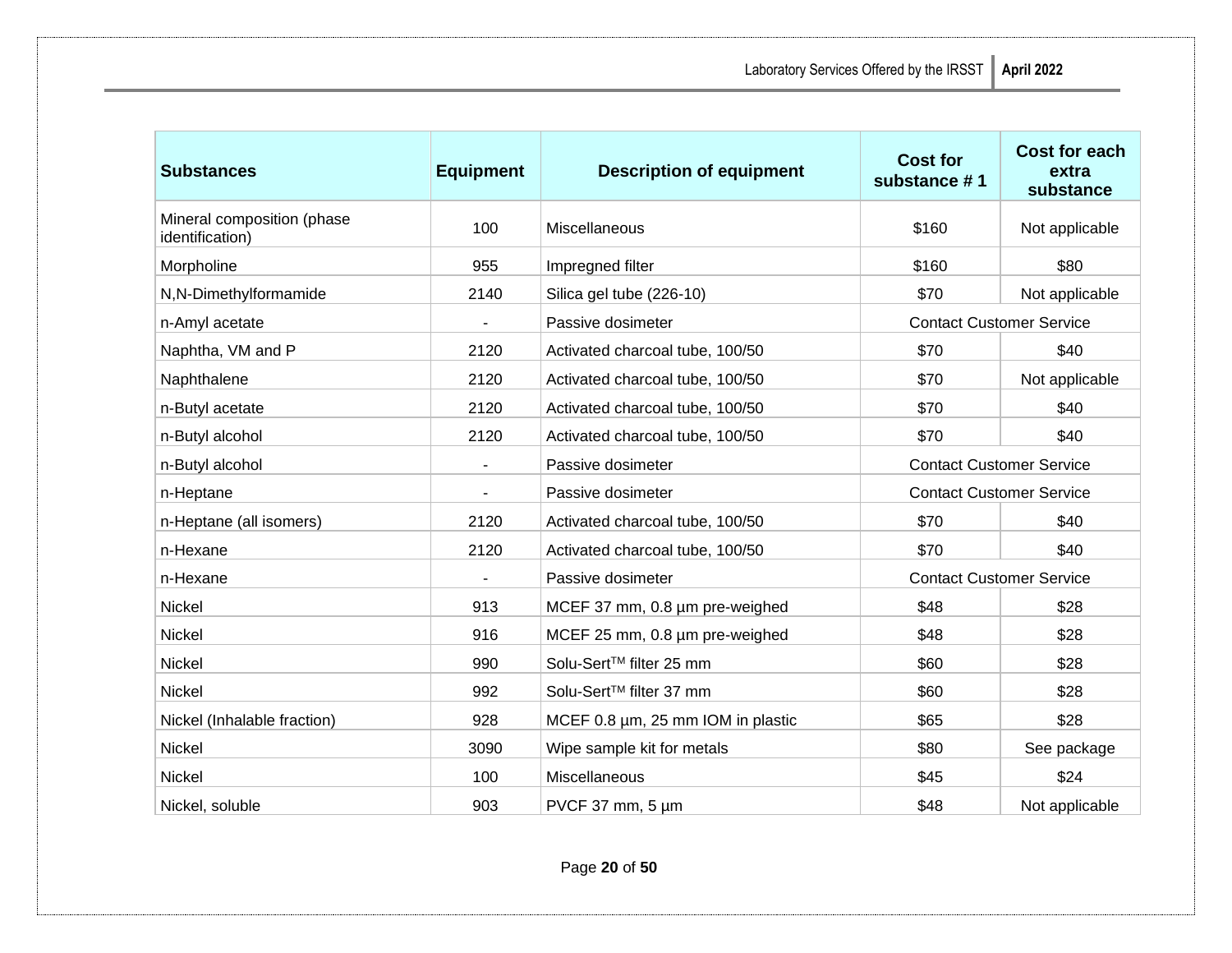| <b>Substances</b>            | <b>Equipment</b> | <b>Description of equipment</b> | <b>Cost for</b><br>substance #1 | <b>Cost for each</b><br>extra<br>substance |
|------------------------------|------------------|---------------------------------|---------------------------------|--------------------------------------------|
| N-Nitrosodibutylamine        | 2210             | Florisil tube, 500 mg           | \$225                           | Package only                               |
| N-Nitrosodiethylamine        | 2210             | Florisil tube, 500 mg           | \$225                           | Package only                               |
| N-Nitrosodimethylamine       | 2210             | Florisil tube, 500 mg           | \$225                           | Package only                               |
| N-Nitrosodipropylamine       | 2210             | Florisil tube, 500 mg           | \$225                           | Package only                               |
| N-Nitrosomethylethylamine    | 2210             | Florisil tube, 500 mg           | \$225                           | Package only                               |
| N-Nitrosomorpholine          | 2210             | Florisil tube, 500 mg           | \$225                           | Package only                               |
| N-Nitrosopiperidine          | 2210             | Florisil tube, 500 mg           | \$225                           | Package only                               |
| N-Nitrosopyrrolidine         | 2210             | Florisil tube, 500 mg           | \$225                           | Package only                               |
| Nonane                       | 2120             | Activated charcoal tube, 100/50 | \$70                            | \$40                                       |
| Nonane                       |                  | Passive dosimeter               | <b>Contact Customer Service</b> |                                            |
| n-Pentane                    |                  | Passive dosimeter               | <b>Contact Customer Service</b> |                                            |
| n-Pentane (all isomers)      | 2120             | Activated charcoal tube, 100/50 | \$70                            | \$40                                       |
| Pentyl acetate (all isomers) | 2120             | Activated charcoal tube, 100/50 | \$70                            | \$40                                       |
| n-Propyl acetate             | 2120             | Activated charcoal tube, 100/50 | \$70                            | \$40                                       |
| n-Propyl acetate             |                  | Passive dosimeter               | <b>Contact Customer Service</b> |                                            |
| n-Propyl alcohol             | 2120             | Activated charcoal tube, 100/50 | \$70                            | \$40                                       |
| n-Propyl alcohol             |                  | Passive dosimeter               | <b>Contact Customer Service</b> |                                            |
| Octane                       | $\blacksquare$   | Passive dosimeter               | <b>Contact Customer Service</b> |                                            |
| Octane and Isooctane         | 2120             | Activated charcoal tube, 100/50 | \$70                            | \$40                                       |
| o-Dichlorobenzene            | 2120             | Activated charcoal tube, 100/50 | \$70                            | \$40                                       |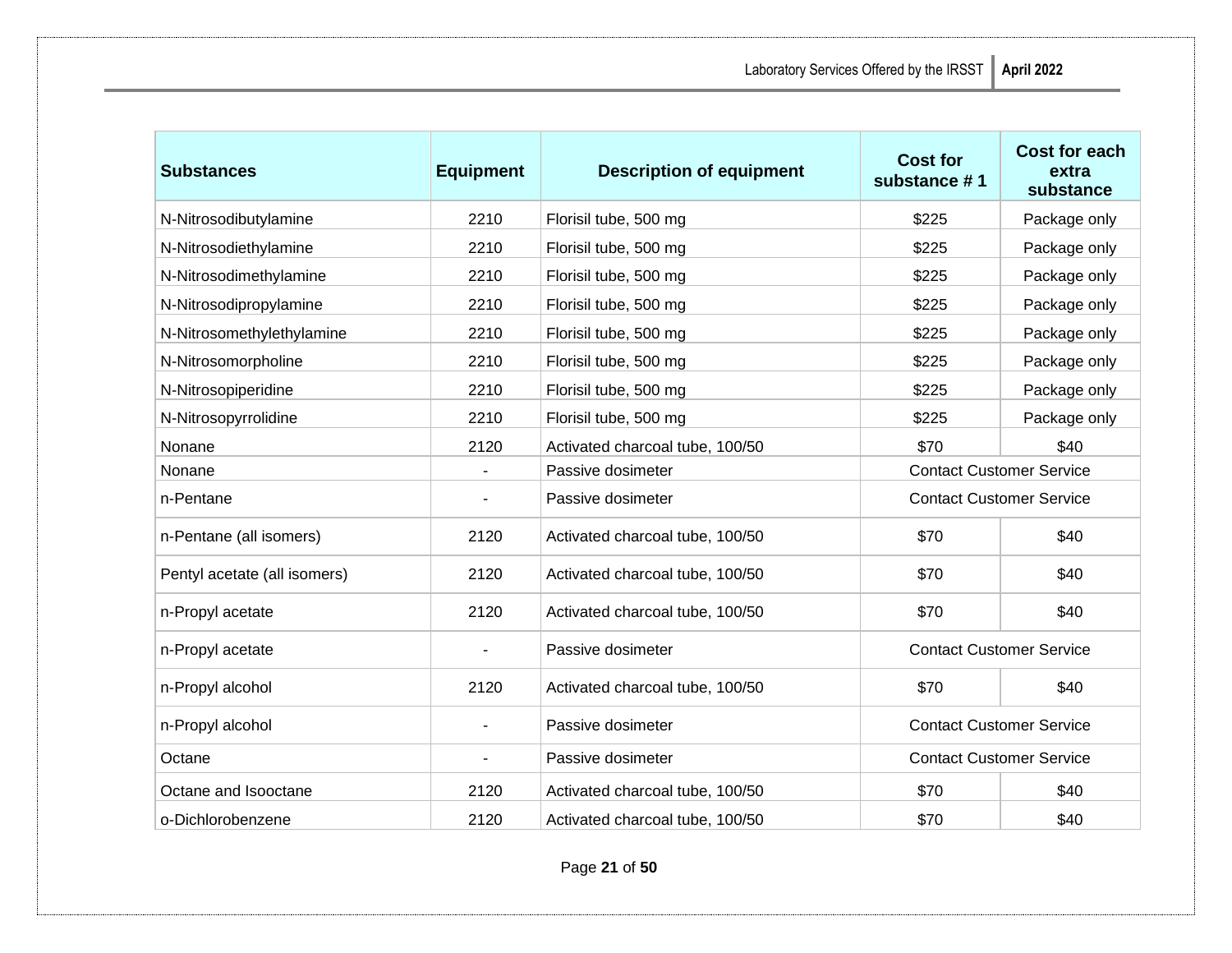| <b>Substances</b>                 | <b>Equipment</b> | <b>Description of equipment</b>       | <b>Cost for</b><br>substance #1 | <b>Cost for each</b><br>extra<br>substance |
|-----------------------------------|------------------|---------------------------------------|---------------------------------|--------------------------------------------|
| Oil mist                          | 960              | Teflon B. oil filter                  | \$110                           | Not applicable                             |
| p-Chlorotrifluoromethylbenzene    | 2120             | Activated charcoal tube, 100/50       | \$70                            | \$40                                       |
| p-Dichlorobenzene                 | 2120             | Activated charcoal tube, 100/50       | \$70                            | \$40                                       |
| Pentyl acetate (all isomers)      | 2120             | Activated charcoal tube, 100/50       | \$70                            | \$40                                       |
| Perchloroethylene                 | 2120             | Activated charcoal tube, 100/50       | \$70                            | \$40                                       |
| Perchloroethylene                 |                  | Passive dosimeter                     | <b>Contact Customer Service</b> |                                            |
| Phenanthrene - Cassette           | 911              | Glass Fiber Filter 37 mm, 0.8 um      | \$120                           | \$60                                       |
| Phenanthrene - Tube               | 2187             | Orbo 42L tube                         | \$120                           | \$60                                       |
| Phenol                            | 1422             | Midget impinge with standard nozzel   | \$150                           | Not applicable                             |
| Pinene (alpha)                    | 2120             | Activated charcoal tube, 100/50       | \$70                            | \$40                                       |
| Pinene (beta)                     | 2120             | Activated charcoal tube, 100/50       | \$70                            | \$40                                       |
| Propionaldehyde                   | 2186             | Orbo 23 tube                          | \$130                           | \$60                                       |
| Pyrene - Cassette                 | 911              | Glass Fiber Filter 37 mm, 0.8 um      | \$120                           | \$60                                       |
| Pyrene - Tube                     | 2187             | Orbo 42 L tube                        | \$120                           | \$60                                       |
| Pyridine                          | 2120             | Activated charcoal tube, 100/50       | \$70                            | Not applicable                             |
| Quantitative analysis of solvents | 2120             | Activated charcoal tube, 100/50       | \$70                            | \$40                                       |
| Quartz, crystalline silica        | 902              | PVCF 37 mm, 5 um pre-weighed          | \$180                           | \$20                                       |
| Quartz, crystalline silica        | 997              | PVCF 37 mm, 5 µm pre-weighed, 3 parts | \$180                           | \$20                                       |
| Rubber solvent                    | 2120             | Activated charcoal tube, 100/50       | \$70                            | \$40                                       |
| sec-Butyl acetate                 | $\blacksquare$   | Passive dosimeter                     | <b>Contact Customer Service</b> |                                            |
| sec-Butyl alcohol                 | 2120             | Activated charcoal tube, 100/50       | \$70                            | \$40                                       |
| Sevoflurane                       | 2190             | Anasorb 747 tube                      | \$75                            | \$40                                       |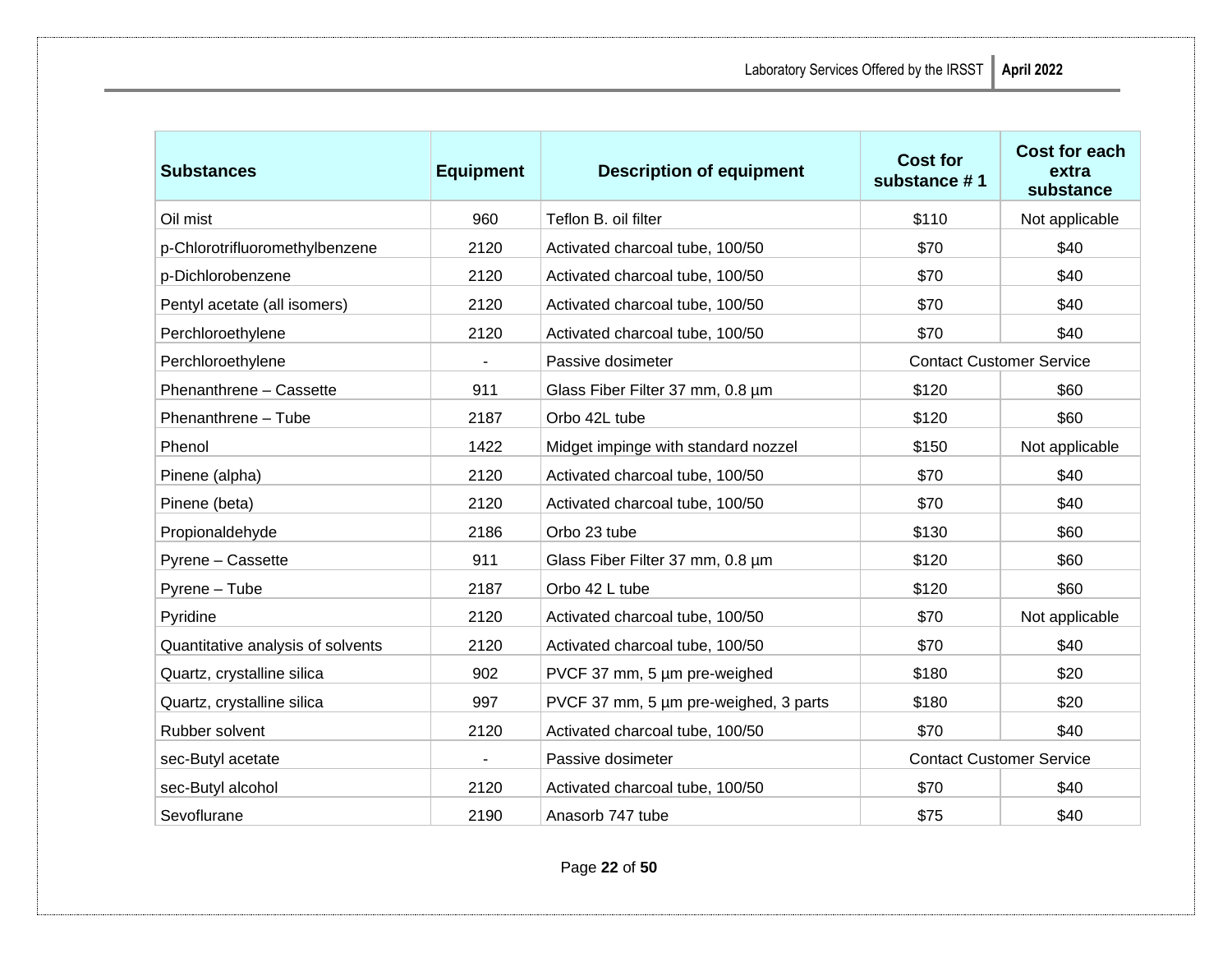| <b>Substances</b>                    | <b>Equipment</b> | <b>Description of equipment</b>         | <b>Cost for</b><br>substance #1 | <b>Cost for each</b><br>extra<br>substance |
|--------------------------------------|------------------|-----------------------------------------|---------------------------------|--------------------------------------------|
| Silver                               | 905              | MCEF 37 mm, 0.8 µm                      | \$48                            | Not applicable                             |
| Soluble fraction in benzene          | 911              | Glass Fiber Filter 37 mm, 0.8um         | \$110                           | Not applicable                             |
| Solvent composition                  | 100              | Miscellaneous                           | \$180                           | Not applicable                             |
| Solvent composition                  | 2120             | Activated charcoal tube, 100/50         | \$180                           | Not applicable                             |
| Stoddard solvent                     | 2120             | Activated charcoal tube, 100/50         | \$70                            | \$40                                       |
| Styrene (monomer)                    | 2120             | Activated charcoal tube, 100/50         | \$70                            | \$40                                       |
| Styrene (monomer)                    | $\blacksquare$   | Passive dosimeter                       | <b>Contact Customer Service</b> |                                            |
| TDI-2,4 (monomer)                    | 917              | Teflon and Glass fibre filters with jar | See package                     | See package                                |
| TDI-2,4 (oligomers)                  | 917              | Teflon and Glass fibre filters with jar | See package                     | See package                                |
| TDI-2,4 (monomer)                    | 1415             | Impinger                                | See package                     | See package                                |
| TDI-2,4 (oligomers)                  | 1415             | Impinger                                | See package                     | See package                                |
| TDI-2,4 (monomer)                    | 981              | Impinger with filter for isocyanate     | See package                     | See package                                |
| TDI-2,4 (oligomers)                  | 981              | Impinger with filter for isocyanate     | See package                     | See package                                |
| TDI-2,4 (monomer) - High sensitivity | 970              | Impregnated GF filter                   | \$185                           | \$105                                      |
| TDI-2,6 (monomer)                    | 917              | Teflon and Glass fibre filters with jar | See package                     | See package                                |
| TDI-2,6<br>(oligomers)               | 917              | Teflon and Glass fibre filters with jar | See package                     | See package                                |
| TDI-2,6<br>(monomer)                 | 1415             | Impinger                                | See package                     | See package                                |
| TDI-2,6<br>(oligomers)               | 1415             | Impinger                                | See package                     | See package                                |
| TDI-2,6 (monomer)                    | 981              | Impinger with filter for isocyanate     | See package                     | See package                                |
| TDI-2,6 (oligomers)                  | 981              | Impinger with filter for isocyanate     | See package                     | See package                                |
| TDI-2,6 (monomer) - High sensitivity | 970              | Impregnated GF filter                   | \$185                           | \$105                                      |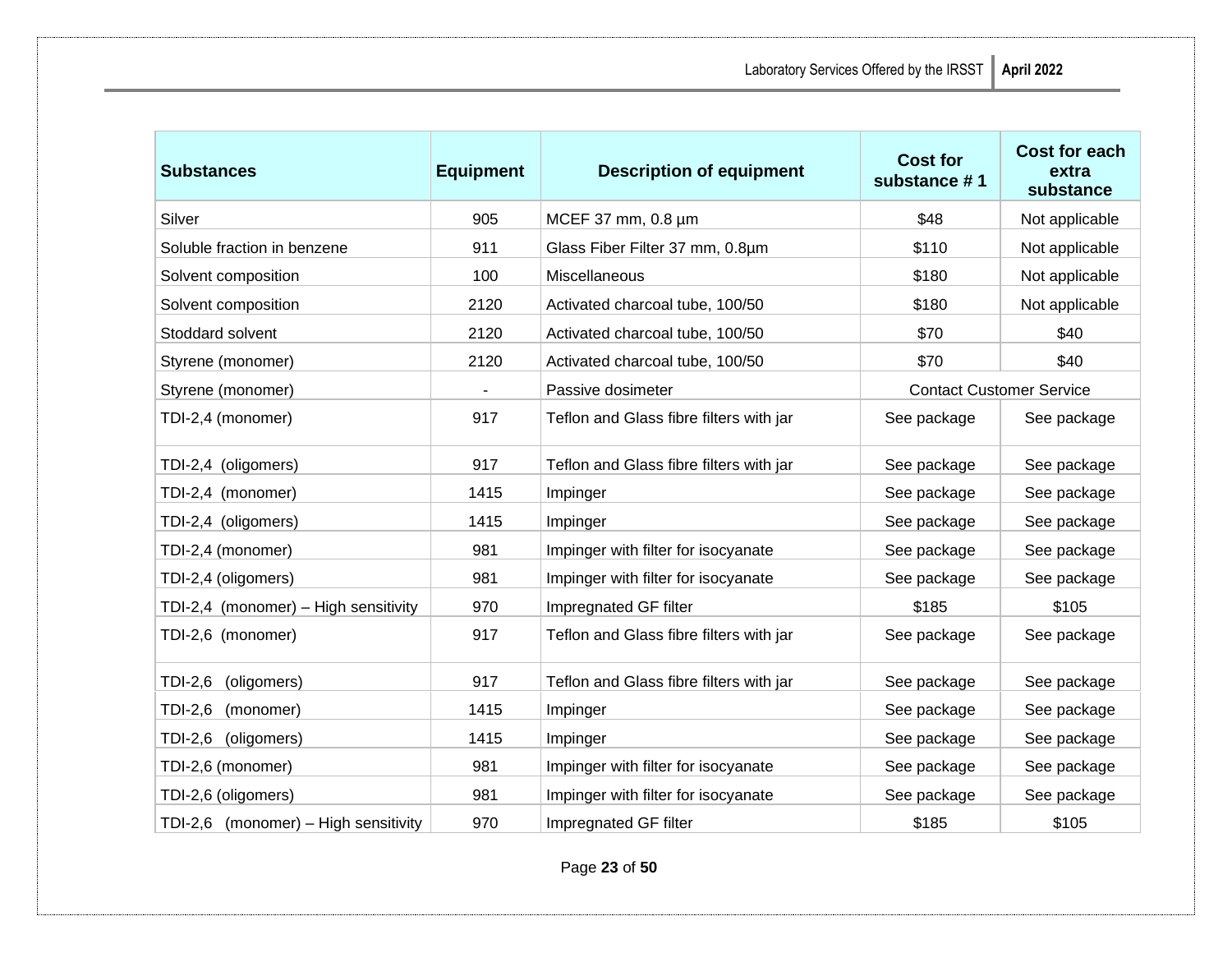| <b>Substances</b>                     | <b>Equipment</b>         | <b>Description of equipment</b>                         | <b>Cost for</b><br>substance #1 | <b>Cost for each</b><br>extra<br>substance |
|---------------------------------------|--------------------------|---------------------------------------------------------|---------------------------------|--------------------------------------------|
| tert-Butyl alcohol                    | 2120                     | Activated charcoal tube, 100/50                         | \$70                            | \$40                                       |
| Tetrahydrofuran                       | 2120                     | Activated charcoal tube, 100/50                         | \$70                            | \$40                                       |
| Thallium                              | 905                      | MCEF 37 mm, 0.8 µm                                      | \$48                            | Not applicable                             |
| Thallium                              | 913                      | MCEF 37 mm, 0.8 um, pre-weighed                         | \$48                            | Not applicable                             |
| Thallium                              | 915                      | MCEF 25 mm, 0.8 µm                                      | \$48                            | Not applicable                             |
| Thallium                              | 916                      | MCEF 25 mm, 0.8 um, pre-weighed                         | \$48                            | Not applicable                             |
| Toluene                               | 2120                     | Activated charcoal tube, 100/50                         | \$70                            | \$40                                       |
| Toluene                               | $\overline{\phantom{a}}$ | Passive dosimeter                                       | <b>Contact Customer Service</b> |                                            |
| Total organic matter- (asphalt fumes) | 937                      | PTFE filter 1um 37 mm pre-weighed with<br>Orbo 42L tube | \$160                           | Not applicable                             |
| Trichloroethylene                     | 2120                     | Activated charcoal tube, 100/50                         | \$70                            | \$40                                       |
| Trichloroethylene                     | $\overline{\phantom{a}}$ | Passive dosimeter                                       | <b>Contact Customer Service</b> |                                            |
| Trichlorotrifluoroethane              | 2120                     | Activated charcoal tube, 100/50                         | \$70                            | Not applicable                             |
| Triglycidyl isocyanurate              | 910                      | PVCF 37 mm, pre-weighed Accucap insert,<br>$5 \mu m$    | \$185                           | Not applicable                             |
| Trimethyl benzene                     | 2120                     | Activated charcoal tube, 100/50                         | \$70                            | \$40                                       |
| Trimethyl benzene                     | $\overline{\phantom{a}}$ | Passive dosimeter                                       |                                 | <b>Contact Customer Service</b>            |
| Turpentine                            | 2120                     | Activated charcoal tube, 100/50                         | \$70                            | \$40                                       |
| Valeraldehyde                         | 2186                     | Orbo 23 tube                                            | \$130                           | \$60                                       |
| Vanadium                              | 913                      | MCEF 37 mm, 0.8 µm, pre-weighed                         | \$48                            | \$28                                       |
| Vanadium                              | 916                      | MCEF 25 mm, 0.8 um, pre-weighed                         | \$48                            | \$28                                       |
| Vanadium                              | 990                      | Solu-Sert™ filter 25 mm                                 | \$60                            | \$28                                       |
| Vanadium                              | 992                      | Solu-Sert <sup>™</sup> filter 37 mm                     | \$60                            | \$28                                       |

Page **24** of **50**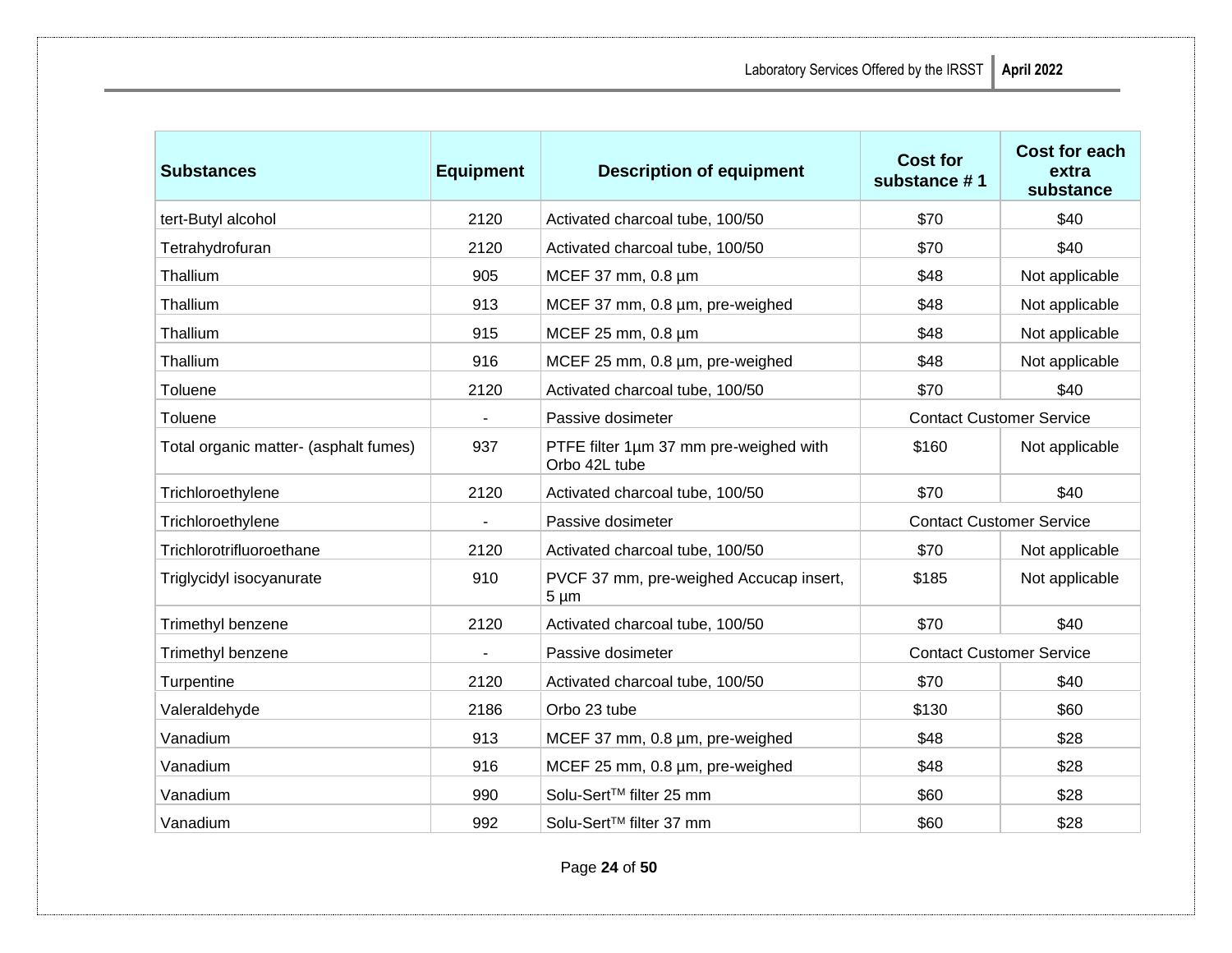| <b>Substances</b>             | <b>Equipment</b> | <b>Description of equipment</b>        | <b>Cost for</b><br>substance #1 | <b>Cost for each</b><br>extra<br>substance |
|-------------------------------|------------------|----------------------------------------|---------------------------------|--------------------------------------------|
| Vanadium (Inhalable fraction) | 928              | MCEF 0.8 µm, 25 mm, IOM in plastic     | \$65                            | \$28                                       |
| Vanadium                      | 3090             | Wipe sample kit for metals             | \$80                            | See package                                |
| Vanadium                      | 100              | Miscellaneous                          | \$45                            | \$24                                       |
| Vinyl acetate                 | 2195             | Orbo 92 tube                           | \$115                           | Not applicable                             |
| Vinyl chloride (monomer)      | 2120             | Activated charcoal tube, 100/50        | \$70                            | Not applicable                             |
| Xylenes (o, m, p isomers)     | 2120             | Activated charcoal tube, 100/50        | \$70                            | \$40                                       |
| Xylenes (o, m, p isomers)     |                  | Passive dosimeter                      | <b>Contact Customer Service</b> |                                            |
| Yttrium                       | 905              | MCEF 37 mm, 0.8 µm                     | \$48                            | Not applicable                             |
| Yttrium                       | 913              | MCEF 37 mm, 0.8 um, pre-weighed        | \$48                            | Not applicable                             |
| Yttrium                       | 915              | MCEF 25 mm, 0.8 µm                     | \$48                            | Not applicable                             |
| Yttrium                       | 916              | MCEF 25 mm, 0.8 µm, pre-weighed        | \$48                            | Not applicable                             |
| Zinc                          | 913              | MCEF 37 mm, 0.8 µm pre-weighed         | \$48                            | \$28                                       |
| <b>Zinc</b>                   | 916              | MCEF 25 mm, 0.8 µm pre-weighed         | \$48                            | \$28                                       |
| Zinc                          | 990              | Solu-Sert™ filter 25 mm                | \$60                            | \$28                                       |
| Zinc                          | 992              | Solu-Sert <sup>™</sup> filter 37 mm    | \$60                            | \$28                                       |
| Zinc (Inhalable fraction)     | 928              | MCEF 0.8 $\mu$ m, 25 mm IOM in plastic | \$65                            | \$28                                       |
| Zinc                          | 100              | Miscellaneous                          | \$45                            | \$24                                       |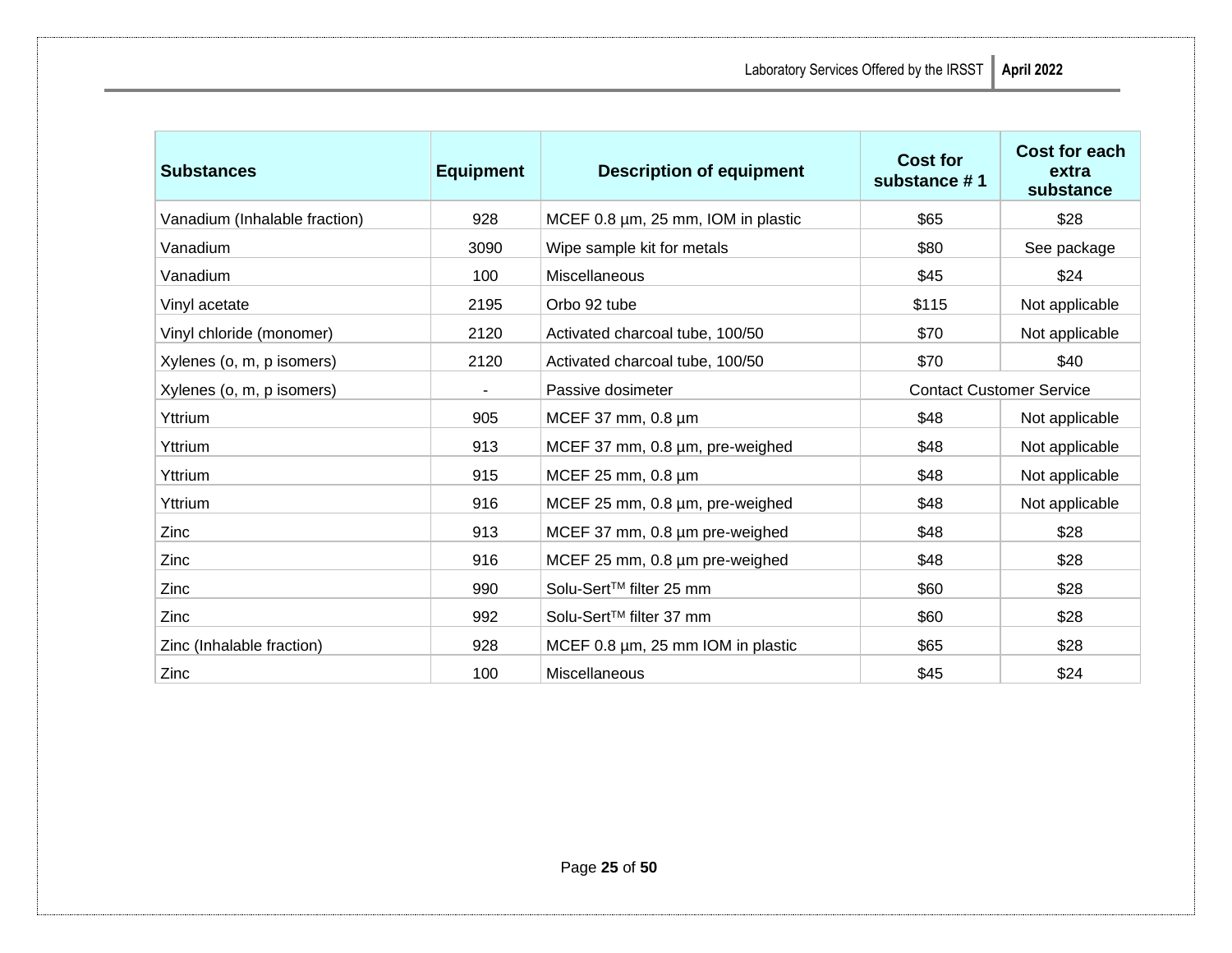# <span id="page-28-0"></span>**Toxicological analyses**

| <b>Analyses</b>                            | Cost * |
|--------------------------------------------|--------|
| Arsenic, urinary, by ICP-MS                | \$160  |
| Cadmium, urinary, by ICP-MS                | \$55   |
| Carboxyhemoglobin                          | \$18   |
| Chromium, urinary, by ICP-MS               | \$55   |
| Cobalt, urinary, by ICP-MS                 | \$55   |
| Fluorine, urinary                          | \$65   |
| Hemoglobin, total                          | \$18   |
| Lead, blood                                | \$45   |
| Mandelic acid, urinary (AML)               | \$160  |
| Mercury, blood                             | \$45   |
| Mercury, urinary                           | \$55   |
| 4,4'-Diaminodiphenylmethane, urinary (MDA) | \$190  |
| o,m,p-Methylhippuric acids, urinary (AMH)  | \$160  |
| Nickel, urinary, by ICP-MS                 | \$55   |
| Phenylglyoxylic acid, urinary (AP)         | \$160  |
| S-Phenylmercapturic acid, urinary (SPMA)   | \$160  |

*\*Urinary density and creatinine analyses are included in the cost of the analysis*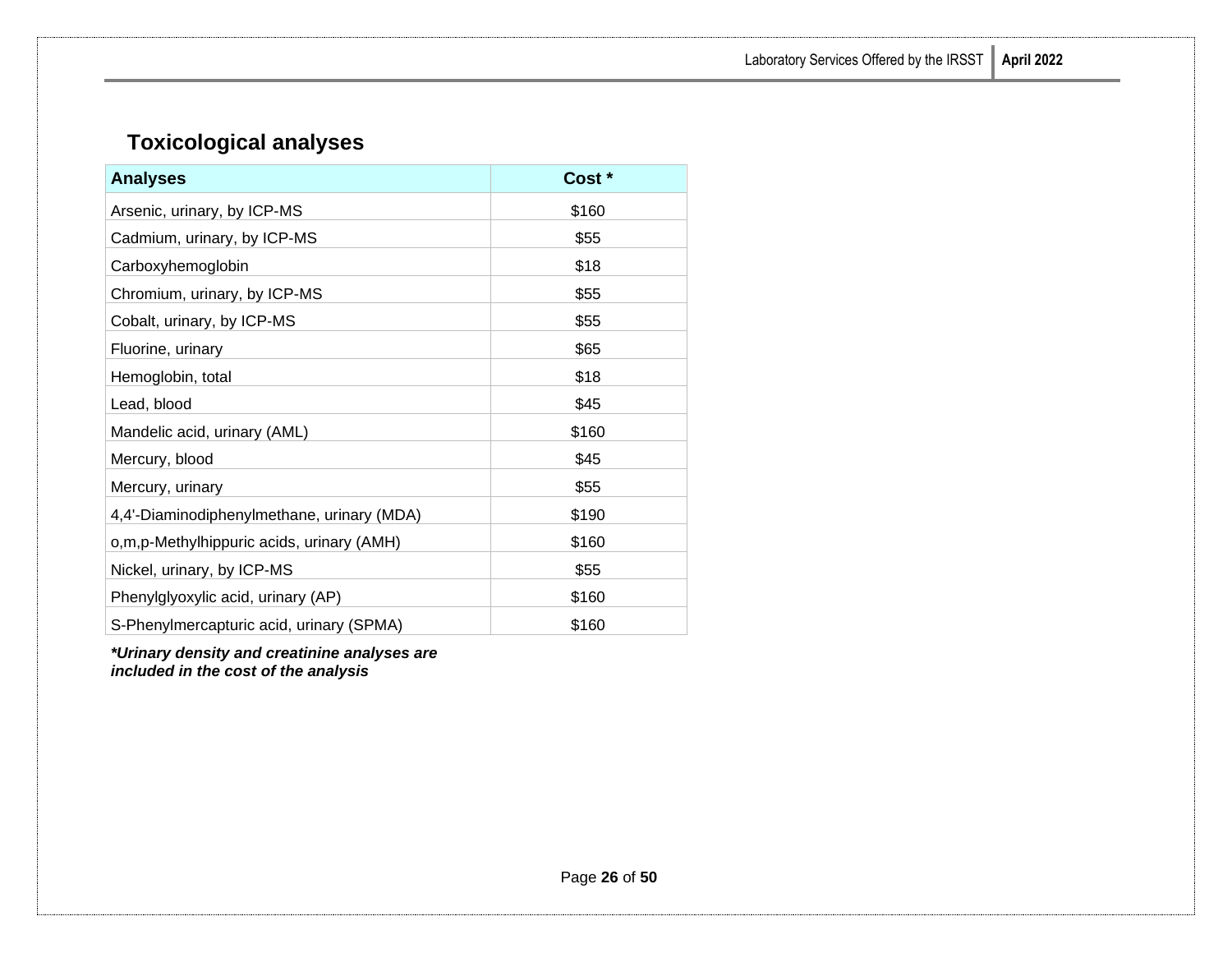### <span id="page-29-0"></span>**Microbiological analyses**

Our team offers a tailor-made service for assessment and monitoring of biological risks in the workplace. Please contact us at [risquesbio@irsst.qc.ca](mailto:risquesbio@irsst.qc.ca) for requests and needs that are beyond the analyzes listed below.

| <b>Analyses</b>                                                                                   | <b>Basic cost</b> | <b>Additional</b><br>cost * | Cost by genus             | Cost by<br>species |
|---------------------------------------------------------------------------------------------------|-------------------|-----------------------------|---------------------------|--------------------|
| Bacterial count                                                                                   | \$50              | \$30                        | n/a                       | n/a                |
| Bacterial identification **                                                                       | \$50              | \$30                        | \$50                      | \$75               |
| <b>Endotoxins</b>                                                                                 | \$215             | n/a                         | n/a                       | n/a                |
| Gram negative count                                                                               | \$50              | \$30                        | n/a                       | n/a                |
| Gram negative identification **                                                                   | \$50              | \$30                        | \$50                      | \$75               |
| Identification and enumeration of Legionella pneumophila and<br>Legionella sp (culture method) ** | \$300             | n/a                         | Included in<br>basic cost | \$10               |
| Mycological count                                                                                 | \$50              | \$30                        | n/a                       | n/a                |
| Mycological identification **                                                                     | \$50              | \$30                        | \$75                      | \$100              |
| Mycological structure (bulk)                                                                      | \$90              | n/a                         | n/a                       | n/a                |
| Mycological structure on slides                                                                   | \$65              | n/a                         | n/a                       | n/a                |

**\***Additional cost for sampling on cassette, for liquid or solid process samples, and for water samples. No additional cost for air samples with a petri.

**\*\*** The identification includes the counts for quantitative samples (air or liquid process).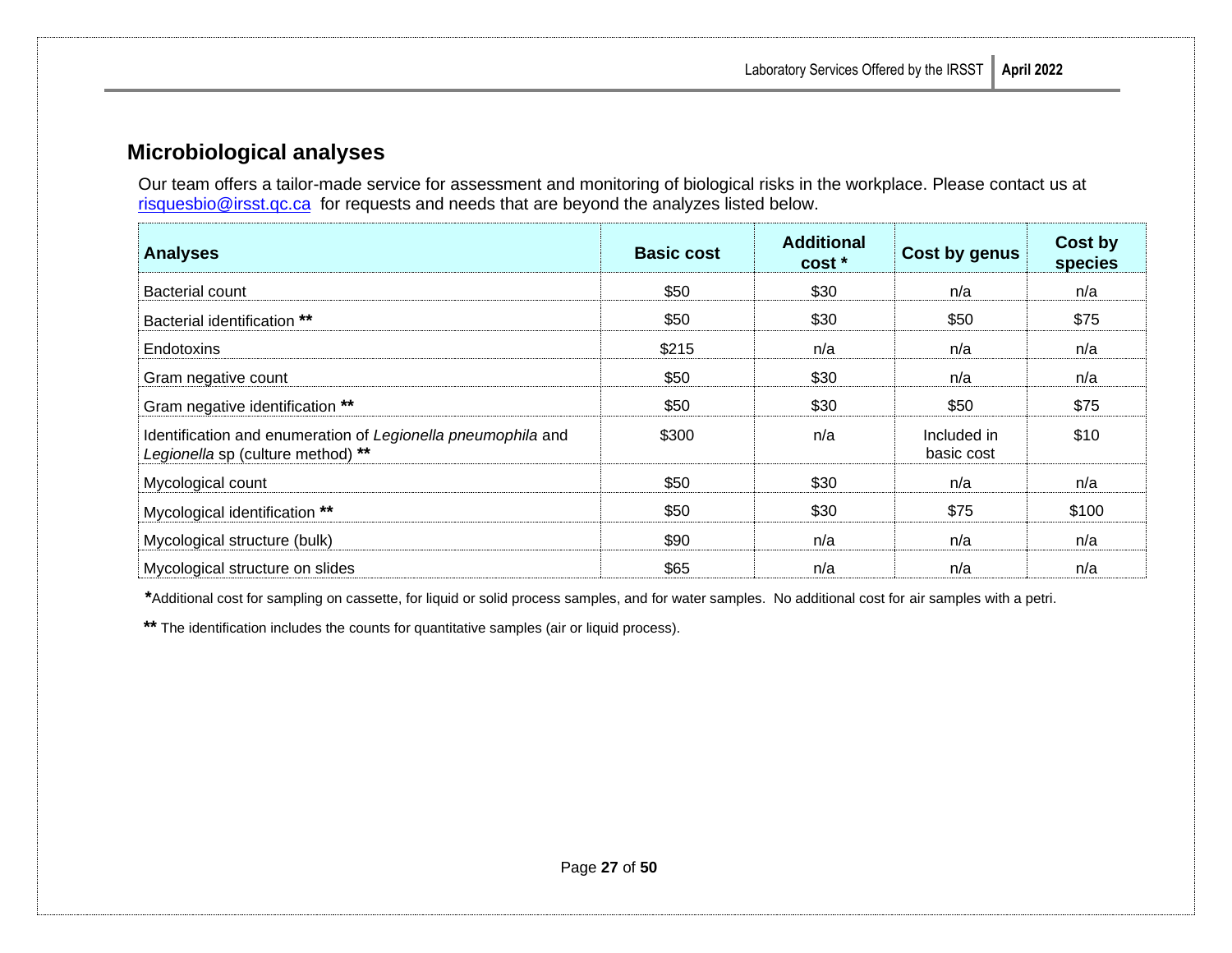# <span id="page-30-0"></span>**Efficacy evaluation Tests on Masks**

### **Type of mask : N95-Type Respiratory Protective Device (APR)**

| Evaluation of the filtration efficacy of an N95-type respiratory protective device (RPD)                                                             |             |
|------------------------------------------------------------------------------------------------------------------------------------------------------|-------------|
| Respiratory Filtration efficiency and differential pressure evaluation by comparaison to an N95 NIOSH certified<br>respirator under title 42 CFR 84. | \$1100      |
| A minimum of 10 RPD per lot is required, per each testing request (one lot = one request).                                                           | per request |

# **Type of mask : Filtering Face Protection (FFP)**

| FFP performance evaluation for BNQ* certification                                                                                                                      |                      |
|------------------------------------------------------------------------------------------------------------------------------------------------------------------------|----------------------|
| Filtering Face Protection (FFP) filtration efficiency determination for 20 nm to 4000 nm particules following Appendix A<br>of BNQ 1922-900/2020 attestation document. | $225$ \$<br>per mask |
| A minimum of 5 masks per lot is required, per each testing request (one lot = one request).                                                                            |                      |

**\*** BNQ : Bureau de Normalisation du Québec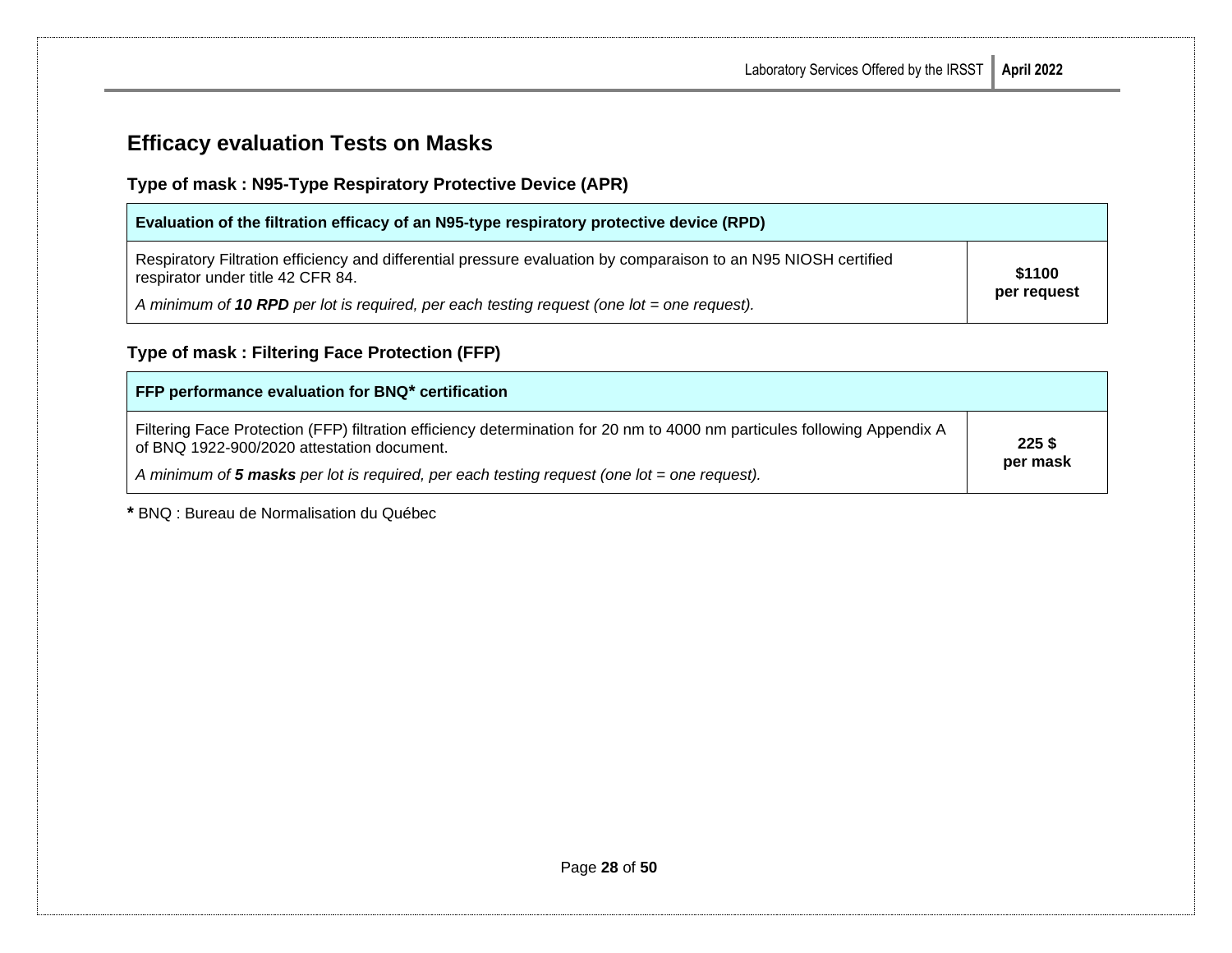# <span id="page-31-0"></span>**PACKAGES**

|           | 12 metals by ICP-MS<br>Cassette (air sample) or<br>bulk sample |
|-----------|----------------------------------------------------------------|
|           | \$135                                                          |
| $\bullet$ | Aluminium                                                      |
|           | Cadmium                                                        |

• Chrome

- Cobalt
- **Cuivre**
- Fer
- Magnésium
- **Manganèse**
- Nickel
- Plomb
- Vanadium
- Zinc

### **11 PAHs (particulates) by GC-MS Cassette 911** • Acénaphthène • Anthracène • Benz(a)anthracène • Benzo(b+j+k)fluoranthène

- Benzo(a)pyrène
- Benzo(e)pyrène
- Chrysène
- Fluorène
- Fluoranthène
- Phénanthrène
- Pyrène

#### **11 metals by ICP-MS Ghost Wipe - 3090**

- Alumimium
- Cadmium
- Chrome
- Cobalt
- **Cuivre**
- Fer
- **Magnésium**
- **Manganèse**
- Nickel
	- Plomb
- Vanadium

#### **11 PAHs (vapour) by GC-MS Tube 2187 \$180 \$180 \$250**

- Acénaphthène
- Anthracène
- Benz(a)anthracène
- Benzo(b+j+k)fluoranthène
- Benzo(a)pyrène
- Benzo(e)pyrène
- Chrysène
- Fluorène
- Fluoranthène
- Phénanthrène
- Pyrène

#### **Solu-SertTM cassette - 990 et 992 \$135 \$160 \$150** • Aluminium **Arsenic** • Cadmium • Chrome **Cobalt Cuivre** • Fer **Magnésium Manganèse** • Nickel • Plomb • Vanadium • Zinc **11 aldehydes by GC-MS**

**13 metals by ICP-MS**

- **Tube 2186** • Acétaldéhyde **Acroléine Butyraldéhyde Furfural** • Formaldéhyde **Heptanal** • Hexanal **Isobutyraldéhyde Isovaléraldéhyde** • Propionaldéhyde
	- Valéraldéhyde

Page **29** of **50**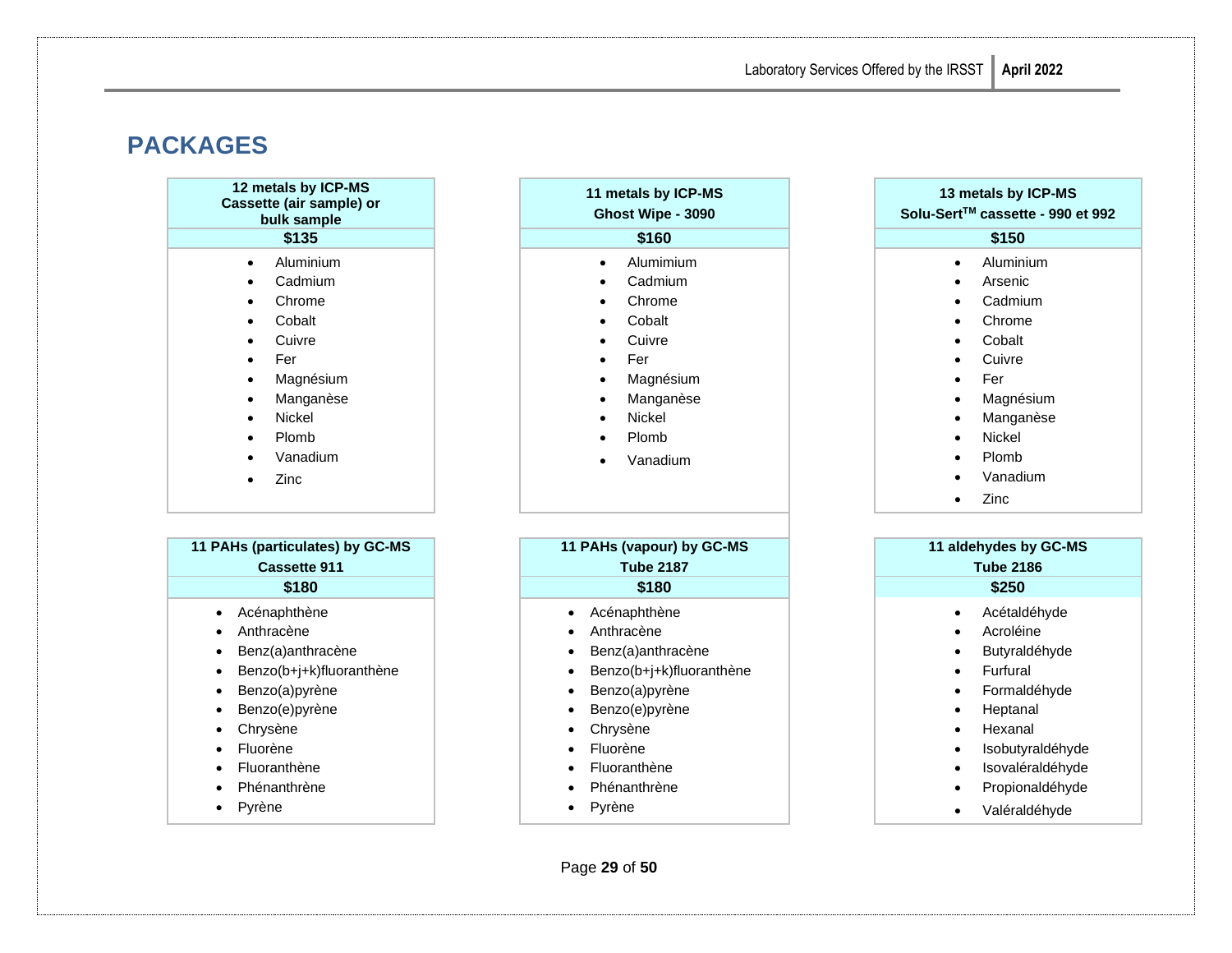# **PACKAGES (cont.)**

|                                   | Quantitative composition of 37 solvents by GC-MS on tube 2120 |
|-----------------------------------|---------------------------------------------------------------|
|                                   | \$530                                                         |
| n- Amyl acetate                   | Methylcyclohexane                                             |
| $\bullet$                         | $\bullet$                                                     |
| Acetone                           | Methylene chloride                                            |
| $\bullet$                         | $\bullet$                                                     |
| Benzene                           | n-Butyl acetate                                               |
| $\bullet$                         | $\bullet$                                                     |
| Chloroform                        | n-Butyl alcohol                                               |
| $\bullet$                         | $\bullet$                                                     |
| Cumene                            | n-Heptane                                                     |
| $\bullet$                         | $\bullet$                                                     |
| Cyclohexane                       | n-Hexane                                                      |
| $\bullet$                         | $\bullet$                                                     |
| Diethyl ether                     | Nonane                                                        |
| $\bullet$                         | $\bullet$                                                     |
| Ethyl acetate                     | n-Pentane                                                     |
| $\bullet$                         | $\bullet$                                                     |
| Ethyl alcohol                     | n-Propyl acetate                                              |
| $\bullet$                         | $\bullet$                                                     |
| Ethylbenzene                      | Octane                                                        |
| $\bullet$                         | $\bullet$                                                     |
| Isobutyl acetate                  | Perchloroethylene                                             |
| $\bullet$                         | $\bullet$                                                     |
| Isobutyl alcohol                  | sec-Butyl acetate                                             |
| $\bullet$                         | $\bullet$                                                     |
| Isopropyl acetate                 | Styrene                                                       |
| $\bullet$                         | $\bullet$                                                     |
| Isopropyl alcohol                 | Tetrahydrofuran                                               |
| ٠                                 | $\bullet$                                                     |
| Methyl acetate                    | Toluene                                                       |
| $\bullet$                         | $\bullet$                                                     |
| Methyl ethyl ketone               | Trichloroethylene                                             |
| $\bullet$                         | $\bullet$                                                     |
| Methyl isobutyl ketone            | Trimethylbenzenes                                             |
| $\bullet$                         | $\bullet$                                                     |
| Methyl n-amyl ketone              | Xylenes                                                       |
| $\bullet$                         | $\bullet$                                                     |
| Methyl propyl ketone<br>$\bullet$ |                                                               |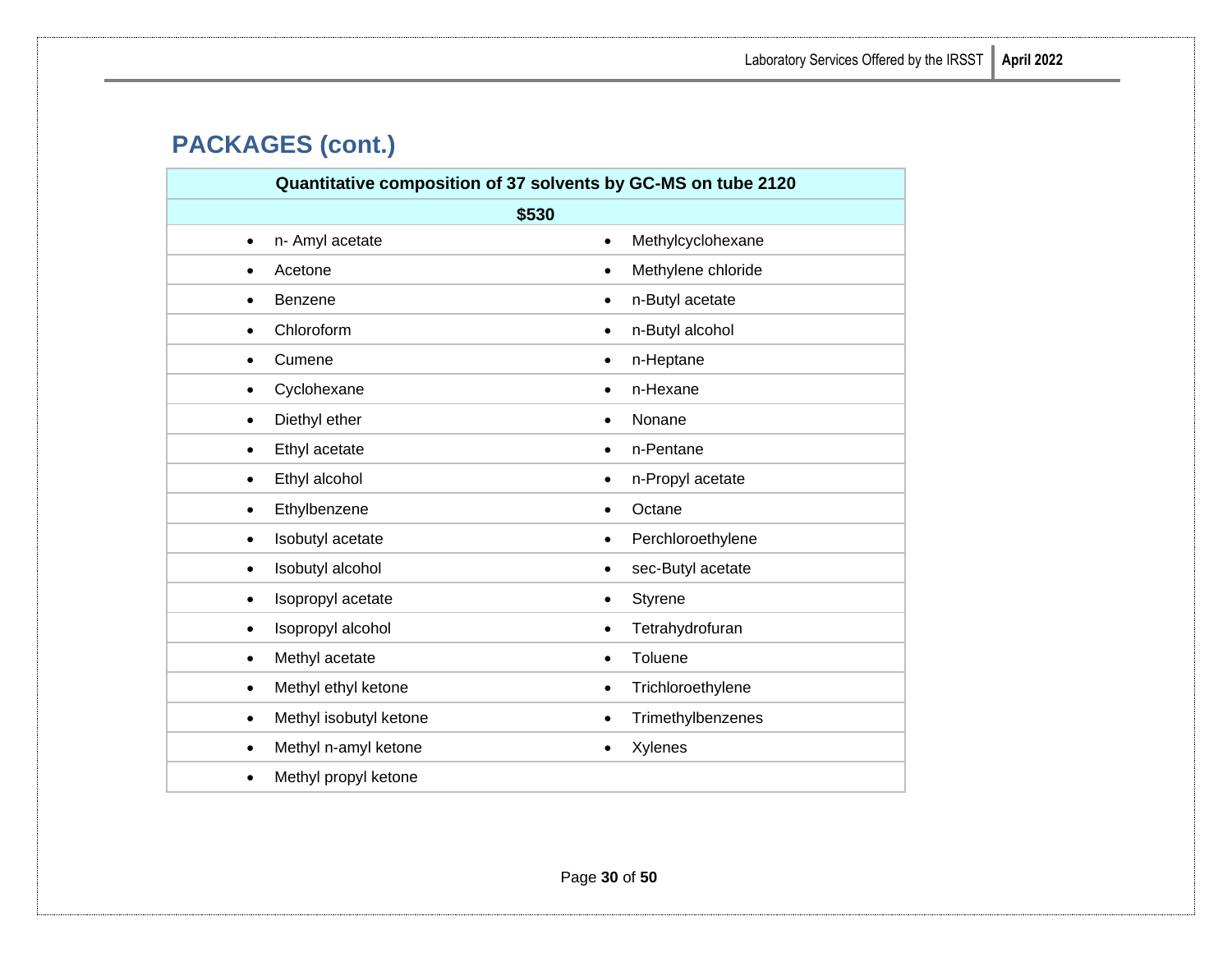# **PACKAGES (cont.)**

#### **Compressed Breathing air**

The portable device for sampling and analyzing compressed breathing air was designed by IRSST in reference to the standard CAN/CSA-Z180.1-00. This device allows the determination of the quality of the breathing air and compressed breathing air generated by systems such as supplied-air respirators, supplied-air suits, self-contained breathing apparatus (SCBA) (open-circuit) and other systems, as long as they generate a pressure equal or above 10 lbs/in² (10 psi).

| ed Breathing air                                                                                                                                                                                                                                | Isocyanates monomer et oligomers<br>Cassette 981 and Impinger 1415                                    |
|-------------------------------------------------------------------------------------------------------------------------------------------------------------------------------------------------------------------------------------------------|-------------------------------------------------------------------------------------------------------|
| \$400                                                                                                                                                                                                                                           | 2 results: total monomer and oligomers<br>\$250 for the first isocyanate and \$70 each for the others |
| and analyzing compressed breathing                                                                                                                                                                                                              | $2.4-TDI$<br>$\bullet$                                                                                |
| reference to the standard CAN/CSA-<br>he determination of the quality of the<br>eathing air generated by systems such<br>lied-air suits, self-contained breathing<br>and other systems, as long as they<br>yve 10 lbs/in <sup>2</sup> (10 psi). | $2.6 - TDI$                                                                                           |
|                                                                                                                                                                                                                                                 | HDI                                                                                                   |
|                                                                                                                                                                                                                                                 | <b>IPDI</b>                                                                                           |
|                                                                                                                                                                                                                                                 | MDI                                                                                                   |

| <b>Isocyanates monomer only</b>                              | Isocyanates monomer et oligomers                                           |
|--------------------------------------------------------------|----------------------------------------------------------------------------|
| cassette 917                                                 | cassette 917                                                               |
| 3 results : vapor monomer, aerosol monomer and total monomer | 4 results : vapor monomer, aerosol monomer, total<br>monomer and oligomers |
| \$220 for the first isocyanate and \$70 each for the others  | \$250 for the first isocyanate and \$70 each for the others                |
| 2,4-TDI<br>$\bullet$                                         | $\bullet$ 2,4-TDI                                                          |
| $2,6$ -TDI<br>$\bullet$                                      | 2,6-TDI<br>$\bullet$                                                       |
| <b>HDI</b><br>$\bullet$                                      | HDI<br>$\bullet$                                                           |
| HMDI<br>$\bullet$                                            | HMDI<br>$\bullet$                                                          |
| <b>IPDI</b><br>$\bullet$                                     | <b>IPDI</b><br>$\bullet$                                                   |
| MDI                                                          | MDI                                                                        |

| Isocyanates monomer et oligomers |                                                                            |
|----------------------------------|----------------------------------------------------------------------------|
|                                  | cassette 917                                                               |
|                                  | 4 results : vapor monomer, aerosol monomer, total<br>monomer and oligomers |
|                                  | \$250 for the first isocyanate and \$70 each for the others                |
|                                  | $2,4-TDI$                                                                  |
|                                  | $2,6-TDI$                                                                  |
|                                  | HDI                                                                        |
|                                  | HMDI                                                                       |
|                                  | IPDI                                                                       |
|                                  | MDI                                                                        |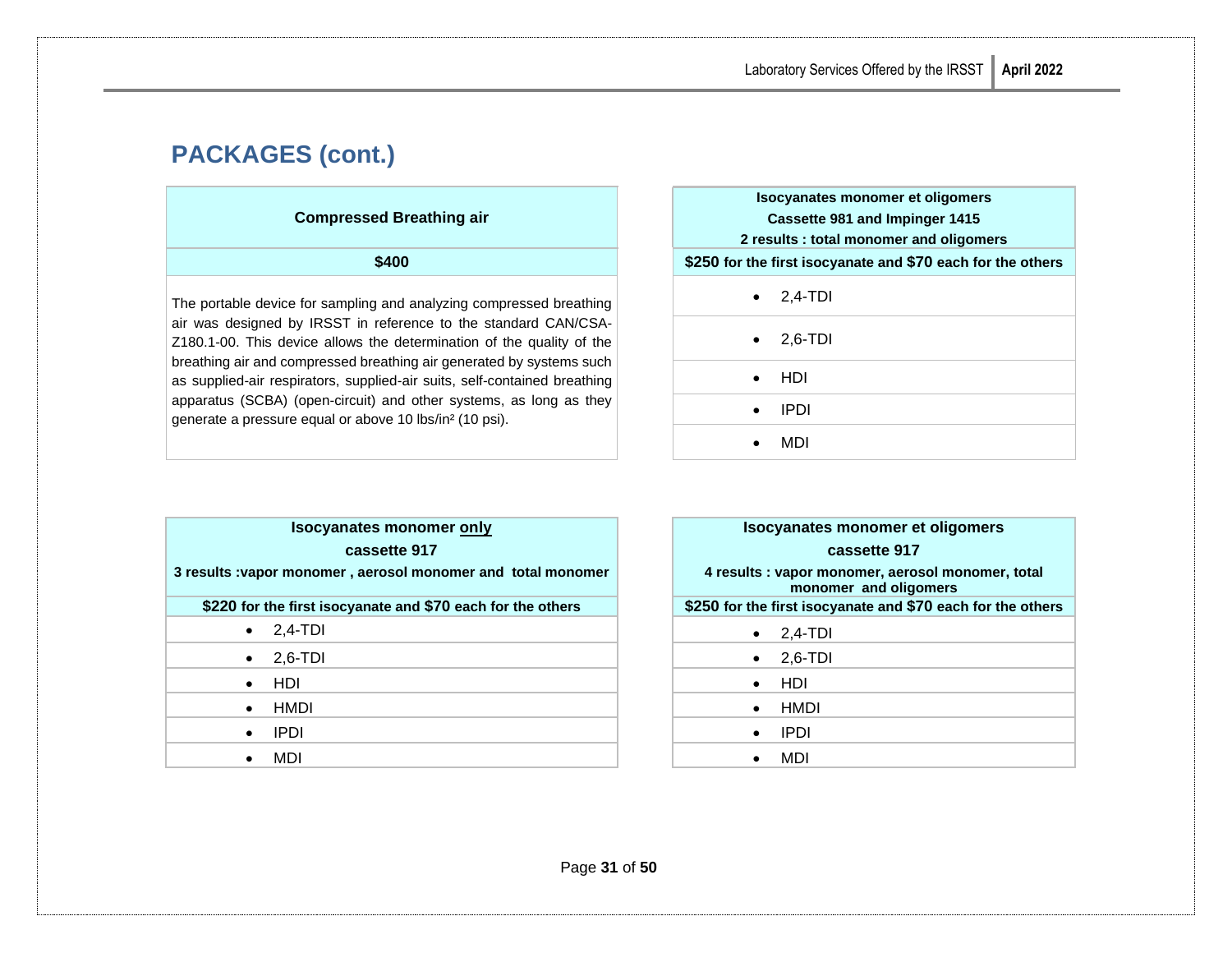# **PACKAGES (cont.)**



- N-Nitrosopiperidine
- N-Nitrosopyrrolidine

| <b>7 amines by LC-MS</b><br>Cassette 955 |
|------------------------------------------|
| \$265                                    |
| 2-Aminoéthanol                           |
| Aniline                                  |
|                                          |

- Diéthanolamine
- Diméthylamine
- Isopropylamine
- Méthylamine
- **Morpholine**

# <span id="page-34-0"></span>**LIST OF WIPE SAMPLE KITS AVAILABLE TO ORDER**

| <b>IRSST Inventory#</b> | <b>Description of the kit</b>                                      | Cost per kit |
|-------------------------|--------------------------------------------------------------------|--------------|
| 2625                    | Surface sample kit (25 wipes) - Chromium VI                        | \$50         |
| 3020                    | Surface sample kit (5 wipes) - Cyanides                            | \$50         |
| 3050                    | Surface sample kit (25 wipes) - Aliphatics Isocyanates (HDI)       | \$71         |
| 3060                    | Surface sample kit (25 wipes) - Aromatics Isocyanates (MDI et TDI) | \$71         |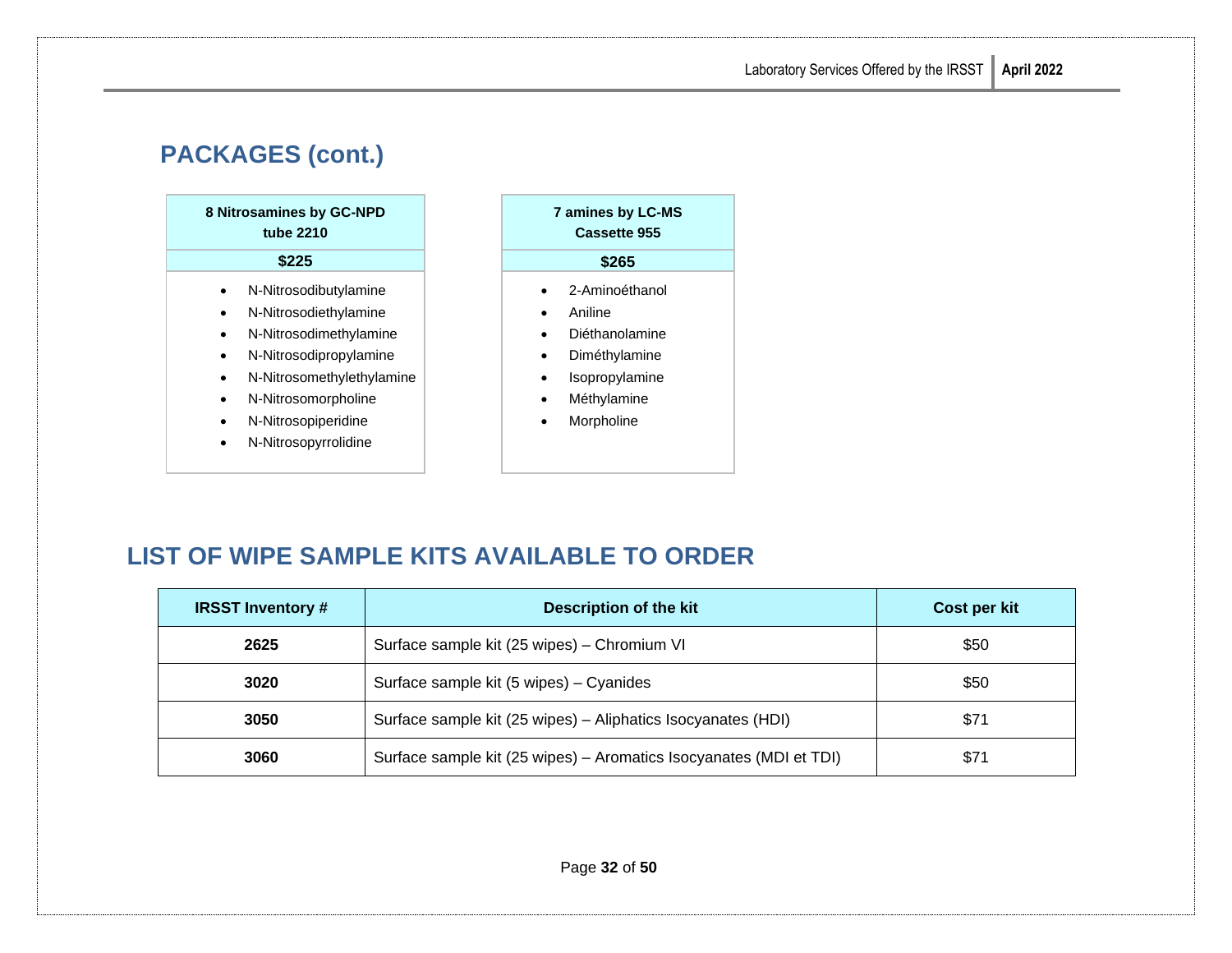# <span id="page-35-0"></span>**INSTRUMENT CALIBRATION COSTS**

**Sound calibrator (See models below)**

**For Acoustics, Electromagnetism and Flow meters, if a deviation from the manufacturer's method is required, authorization from the client is required before proceeding to the calibration of the instrument.**

### <span id="page-35-1"></span>**Acoustics**

| Sourid Calibrator (See models below)                                                                                                                                                                                          |  |  |
|-------------------------------------------------------------------------------------------------------------------------------------------------------------------------------------------------------------------------------|--|--|
| Calibration of sound level, frequency and percentage of total distortion of the acoustic signal generated according to IEC 60942: 2003-01,<br>Third edition "Electroacoustics – Sound calibrators – Annex B – Periodic tests. |  |  |
| \$156<br>Calibration of Sound Calibrator -250hz 114dB in conformance to CEI-60942: 2003                                                                                                                                       |  |  |
| \$156<br>Calibration of Sound Calibrator -1000hz 94dB in conformance to CEI-60942: 2003                                                                                                                                       |  |  |
| \$156<br>Calibration of Sound Calibrator -1000hz 114dB in conformance to CEI-60942 : 2003                                                                                                                                     |  |  |
| \$312<br>Package - Calibration Sound calibrator 1000hz-94dB and 1000hz-114dB according to the regulation CEI-60942:2003<br>(only on specific models)                                                                          |  |  |
| To be calibrated, the sound calibrator must allow the calibration of 1 inch or $\frac{1}{2}$ inch diameter microphones.                                                                                                       |  |  |
| For sound calibrators consisting of more than one level, each one constitutes a calibration. If the level is not specified, two levels will be<br>calibrated.                                                                 |  |  |
| - Brüel & Kjaer : 4230 et 4231<br><b>Models:</b><br>- Larson Davis: CAL150 and CAL200<br>- Quest : QC-10                                                                                                                      |  |  |
| Please note that all models of sound calibrators specified must comply with standards IEC 60942: 2003-01, IEC 60942:<br>1997-11 or IEC 942: 1988.                                                                             |  |  |
| For a sound calibrator model that is not included in this list, please contact Customer Service sac.labo@irsst.qc.ca to obtain<br>confirmation regarding its possible calibration by the Acoustical Laboratory.               |  |  |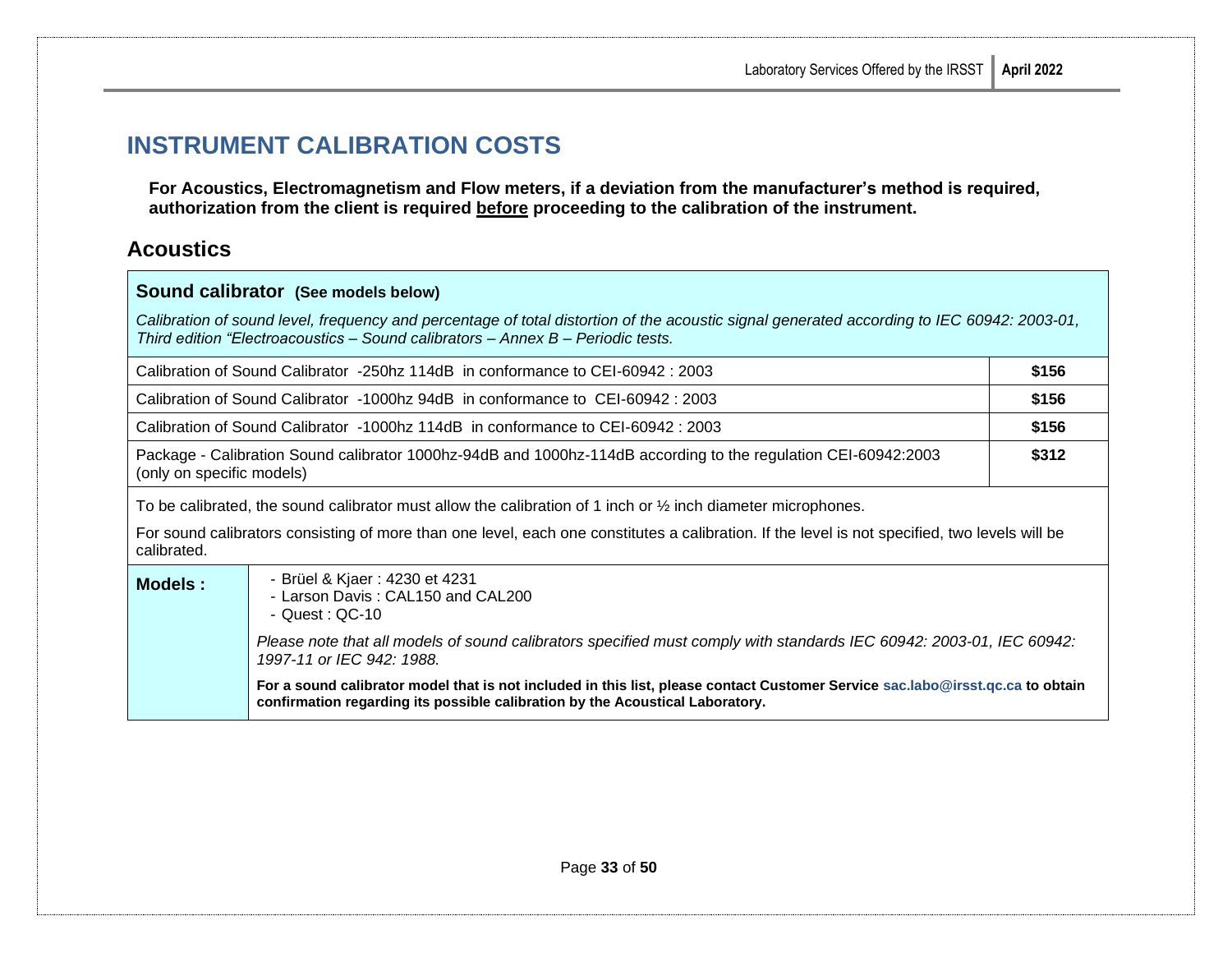### **Acoustics (cont.)**

#### **Noise dosimeter or**

#### **Sound level meter, integrating-averaging sound level meter, sound-level meter – frequency analyzer and microphone alone (See models below)**

*Free field acoustical calibration of the A weighting of the instrument compared to the tolerances of standard IEC 61672-1: 2002-05, First edition, "Electroacoustics – Sound level meters – Part 1: Specifications."*

*Acoustical calibration of the frequency weighting is done according to the instructions for tests in sections 9.4.2.2 to 9.4.2.5 of standard IEC 61672-2: 2003-04, First edition, "Electroacoustics - Sound level meters – Part 2: Pattern evaluation tests."*

| Acoustical calibration of noise dosimeter                                                                                                                                                                                                                                                                                                                                                                                                                                                                                                              |       |
|--------------------------------------------------------------------------------------------------------------------------------------------------------------------------------------------------------------------------------------------------------------------------------------------------------------------------------------------------------------------------------------------------------------------------------------------------------------------------------------------------------------------------------------------------------|-------|
| Acoustical calibration of sound level meter<br>Verifies the instantaneous response of a noise measuring instrument for 39 sound levels and frequencies between 125 Hz and<br>20 000 Hz<br>Identifies a problem with the microphone, or minimally, with the Rms value (Fast or Slow) measuring circuit or with the frequency<br>weighting circuit used.<br>\$260                                                                                                                                                                                        |       |
| Inappropriate if there is a need for demonstrating, beyond reasonable doubt, the compliance of the measuring instrument with<br>instrument standard IEC 61672-1 (2002-05). In legal metrology, this demonstration is now commonly required (e.g., calls for<br>tender for measuring the noise generated by wind turbines, etc.). Note also that all CSA International Canadian standards in<br>acoustics now stipulate the use of a noise measuring instrument that has been demonstrated compliant with the requirements<br>of IEC 61672-1 (2002-05). |       |
| Software update                                                                                                                                                                                                                                                                                                                                                                                                                                                                                                                                        | \$104 |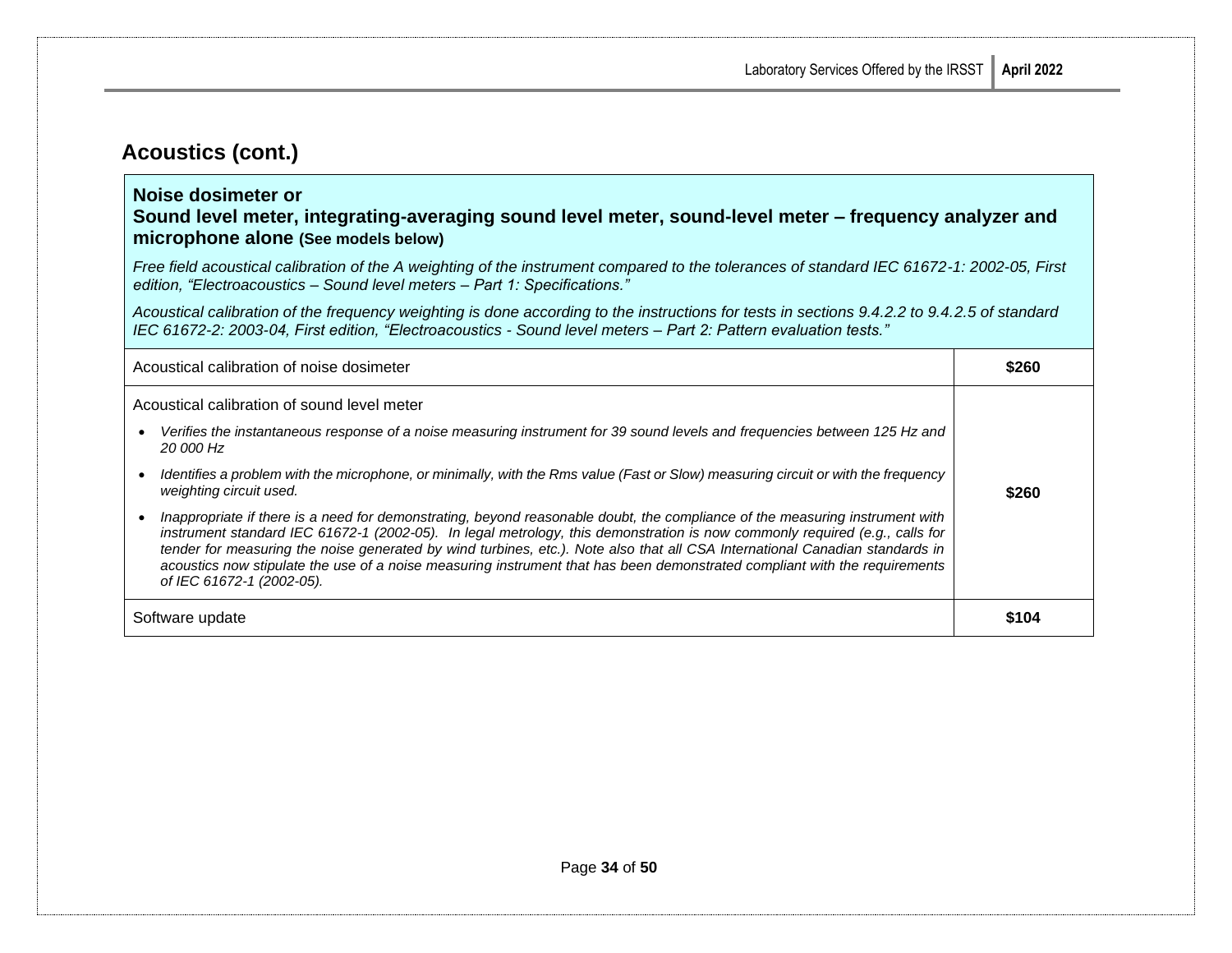### **Acoustics (cont.)**

#### **Sound level meter, integrating-averaging sound level meter, sound level meter - frequency analyzer (See models below)**

*Acoustical and electrical calibration of the instrument according to standard IEC 61672-3: 2006-10, First edition, "Electroacoustics – Sound level meters – Part 3: Periodic tests."*

| Software update                                                                                                                                                                                                                                                                                                                                                                                                                                                                          | \$104 |
|------------------------------------------------------------------------------------------------------------------------------------------------------------------------------------------------------------------------------------------------------------------------------------------------------------------------------------------------------------------------------------------------------------------------------------------------------------------------------------------|-------|
| The electrical tests stipulated by IEC 61672-3 (2006-10) allow minimum verifications of the following characteristics of a noise<br>measuring instrument: time and frequency weightings, linear operating range, self-generated electrical and acoustical noise,<br>precision of the peak detector, precision of the exposure level calculations, response of the noise measuring instrument to signals<br>of different polarities, initiation level for the overload detection circuit. |       |
| Required in legal metrology, because the Calibration Laboratory can, following this calibration, issue a declaration on the<br>compliance of the noise measuring instrument with the complete requirements of IEC 61672-1 (2002-05).                                                                                                                                                                                                                                                     | \$520 |
| Includes acoustical calibration as well as all the electrical tests periodically recommended by IEC 61672-3 (2006-10) for a noise<br>measuring instrument.                                                                                                                                                                                                                                                                                                                               |       |
| This calibration is available only for noise measuring instruments reported by the manufacturer as complying with standard<br>IEC 61672-1: 2002-05, First edition, "Electroacoustics - Sound level meters - Part 1: Specifications."                                                                                                                                                                                                                                                     |       |
| Calibration of sound level meter- acoustical and electrical -1 level, in conformance to 61672-3 : 2006-10                                                                                                                                                                                                                                                                                                                                                                                |       |

| Main models: | - Brüel et Kjaer 2240 and 2250<br>- Larson Davis - LXT1 series                                                                                                                                 |
|--------------|------------------------------------------------------------------------------------------------------------------------------------------------------------------------------------------------|
|              | For a model that is not included in this list, please contact Customer Service sac.labo@irsst.qc.ca to obtain confirmation<br>regarding its possible calibration by the Acoustical Laboratory. |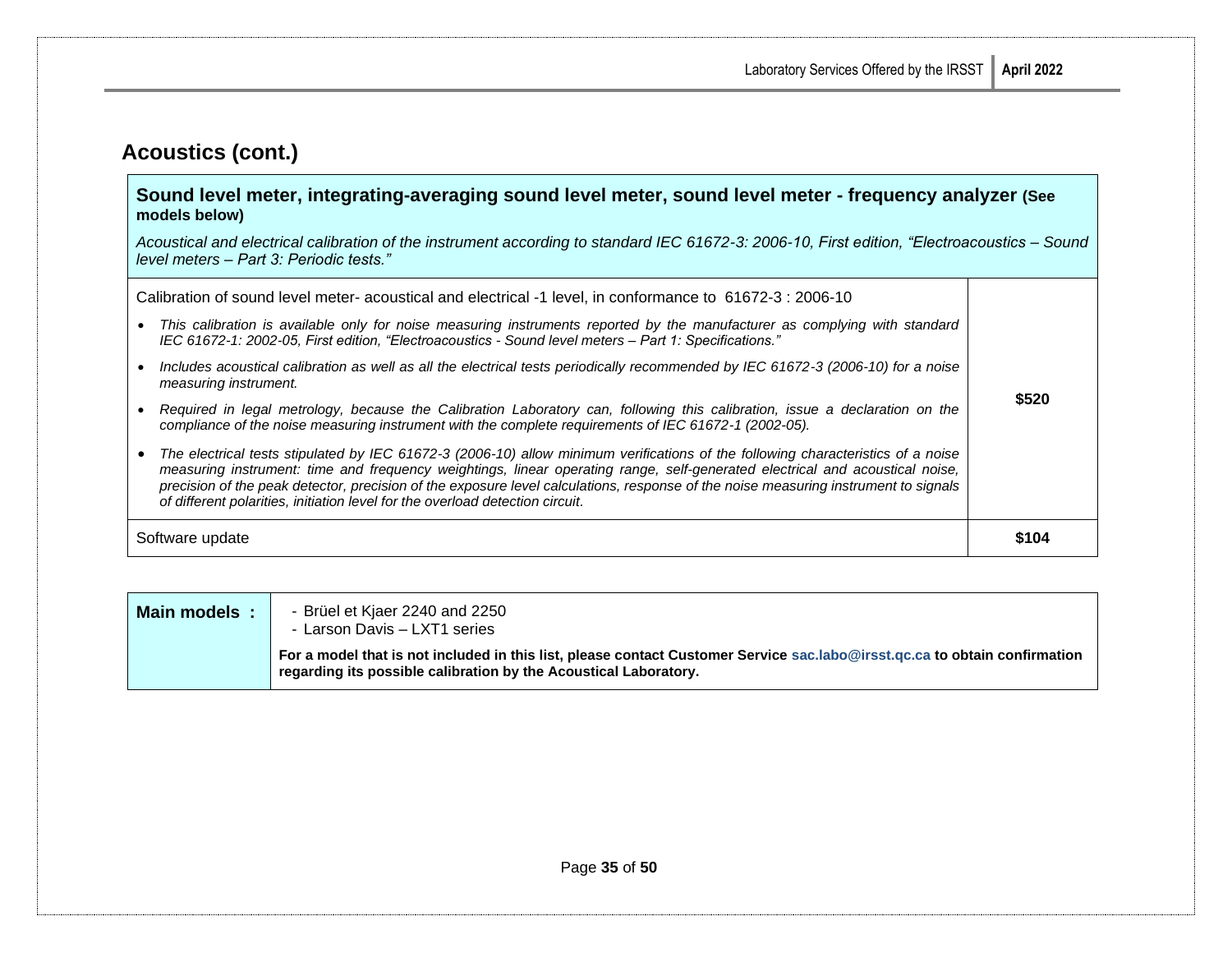### **Acoustics (cont.)**

### **Integrating-averaging sound level meter - Brüel and Kjaer, model 2240 only**

*Same calibrations as calibration of sound level meter- acoustical and electrical – 1 level (the range from 60-140 dB), with the addition of the electrical tests performed over the range from 30-110 dB, in conformance to 61672-3 : 2006-10*

| Calibration of sound level meter- acoustical and electrical -2 levels in conformance to 61672-3 : 2006-10 | \$832 |
|-----------------------------------------------------------------------------------------------------------|-------|
| Software update                                                                                           | \$104 |

### <span id="page-38-0"></span>**Lighting**

| Luxmeter                      |                                                                                                                                                                                                |       |
|-------------------------------|------------------------------------------------------------------------------------------------------------------------------------------------------------------------------------------------|-------|
| 5-point linearity calibration |                                                                                                                                                                                                | \$312 |
| Models:                       | - Cal-Light 400<br>- Haghner E2 and EC-1<br>- Topcon IM-2D                                                                                                                                     |       |
|                               | For a model that is not included in this list, please contact Customer Service sac.labo@irsst.qc.ca to<br>obtain confirmation regarding its possible calibration by the Acoustical Laboratory. |       |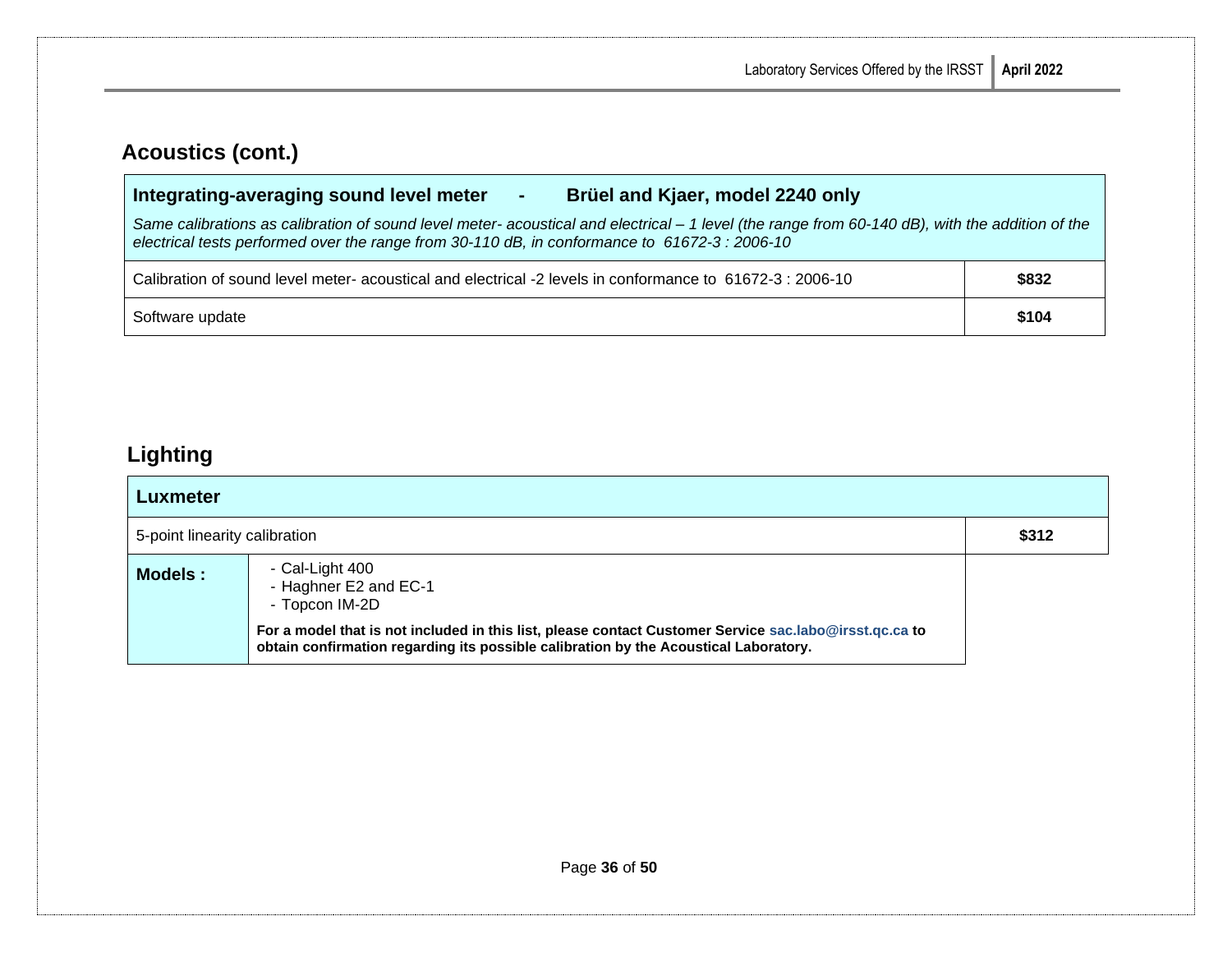# <span id="page-39-0"></span>**Chemical measurements – Direct Reading Instruments**

| $\mid$ CO <sub>2</sub> analyzer                                                      |       |
|--------------------------------------------------------------------------------------|-------|
| <b>Model: GasAlertMicro5 IR from BW</b>                                              |       |
| Calibration of CO2 analyzer- 3 points calibration according to the measurement scale | \$208 |

| <b>Mercury analyzer</b><br>Model: Jerome 405                                          |       |
|---------------------------------------------------------------------------------------|-------|
| Calibration without correction with suspension of mercury vapours at room temperature | \$208 |

| Personal detector for CO, NO, NO <sub>2</sub> , SO <sub>2</sub> , NH <sub>3</sub> and H <sub>2</sub> S |       |
|--------------------------------------------------------------------------------------------------------|-------|
| Models: PAC 7000, PAC 6500 and PAC 8000                                                                |       |
| Calibration of personal detector-3-points calibration according to the measurement scale               | \$208 |

| 4-Gas detector (explosivity, oxygen, CO, H <sub>2</sub> S)<br>Models: X-am 2000, X-am 2500, X-am 5000 and X-am 8000 from Dräger |       |
|---------------------------------------------------------------------------------------------------------------------------------|-------|
| Calibration of 4-Gas detector $-2$ points calibration of the oxygen sensor, 3 points for the other sensors                      | \$208 |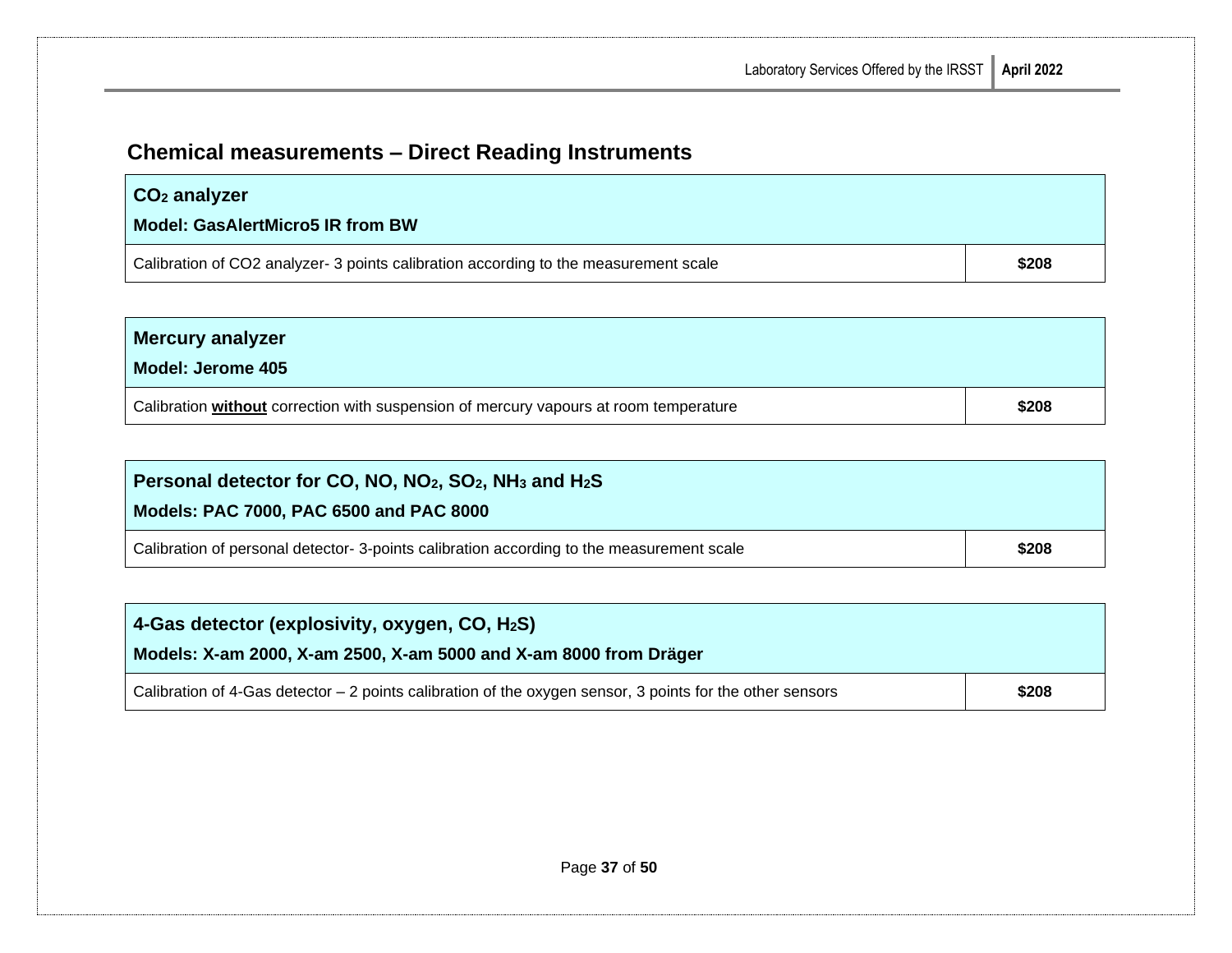# **Chemical measurements – Direct Reading Instruments (cont.)**

| <b>Photoionizer</b><br>Models MultiRAE Plus, MiniRAE 3000 and ToxiRAE PROPID     |       |
|----------------------------------------------------------------------------------|-------|
| Calibration of photionizer $-2$ points calibration with reference to isobutylene | \$208 |

| Indoor air quality analyzer |  |
|-----------------------------|--|
|-----------------------------|--|

### **Models: Fluke 975**

| Calibration of CO and $CO2$ sensors – 3 points calibration      | \$208 |
|-----------------------------------------------------------------|-------|
| Calibration of temperature sensors - 9 points calibration       | \$156 |
| Calibration of relative humidity sensors - 9 points calibration | \$156 |

#### **Ozone analyzer**

#### **Models POM and GazAlert extreme**

| $\vert$ Calibration with an ozone generator $-3$ points calibration | \$416 |
|---------------------------------------------------------------------|-------|
|                                                                     |       |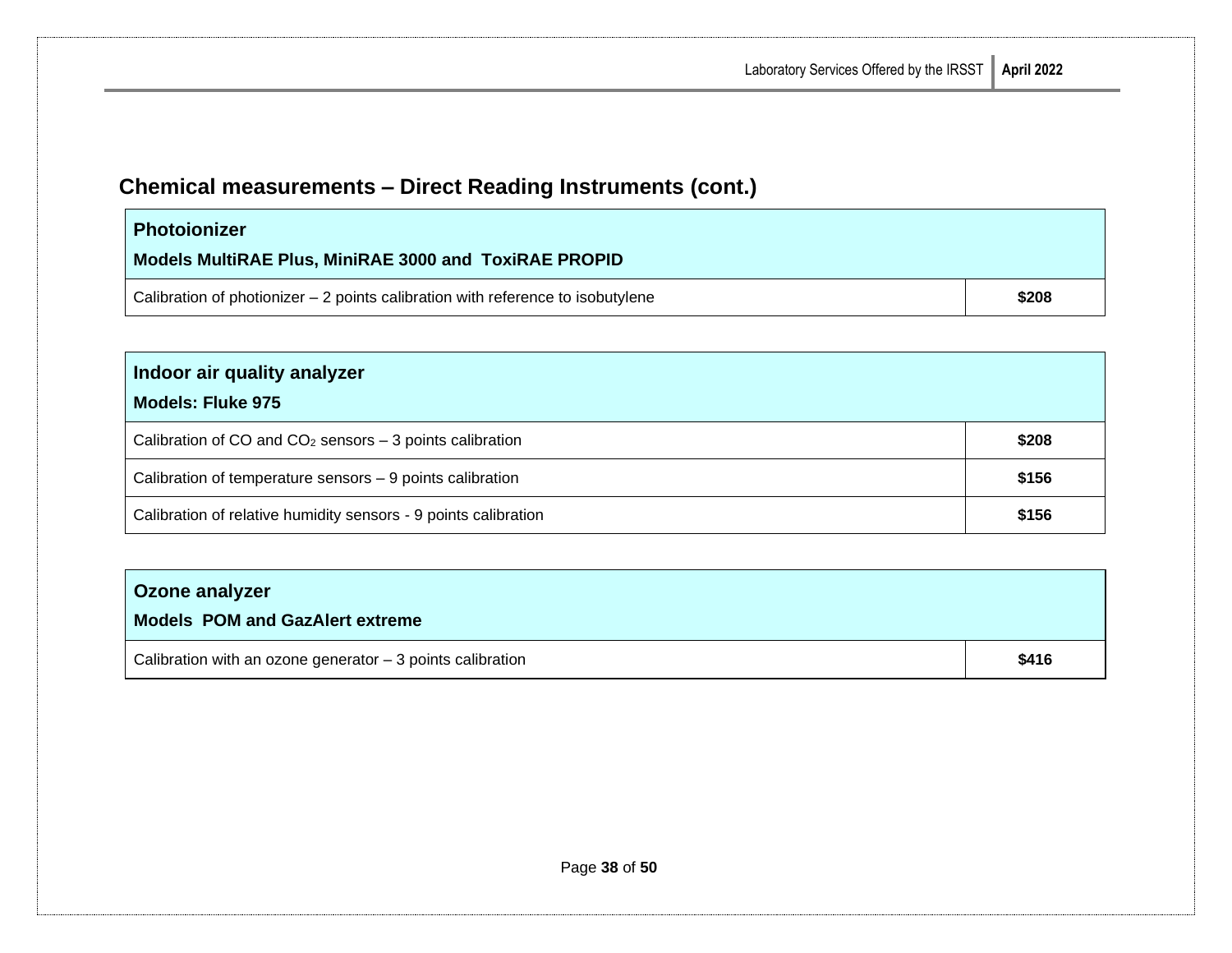<span id="page-41-0"></span>

| <b>Thermohygrometry</b> |  |
|-------------------------|--|
|-------------------------|--|

| WBGT heat stress monitor with datalogger module |                                              |       |
|-------------------------------------------------|----------------------------------------------|-------|
|                                                 | WBGT 9-point Temperature calibration of WBGT | \$260 |
| Models :                                        | - RSS-214 DL<br>- RSS-217                    |       |

| WBGT heat stress monitor with datalogger module                      |             |  |  |  |
|----------------------------------------------------------------------|-------------|--|--|--|
| Package – WBGT 9-point Temperature and Relative Humidity calibration |             |  |  |  |
| Model:                                                               | QuesTemp 34 |  |  |  |

| WBGT heat stress monitor without datalogger module |                                             |       |  |
|----------------------------------------------------|---------------------------------------------|-------|--|
|                                                    | <b>WBGT 3-point Temperature calibration</b> | \$416 |  |
| Model:                                             | - RSS-214<br>- QuesTemp 30<br>- QuesTemp 32 |       |  |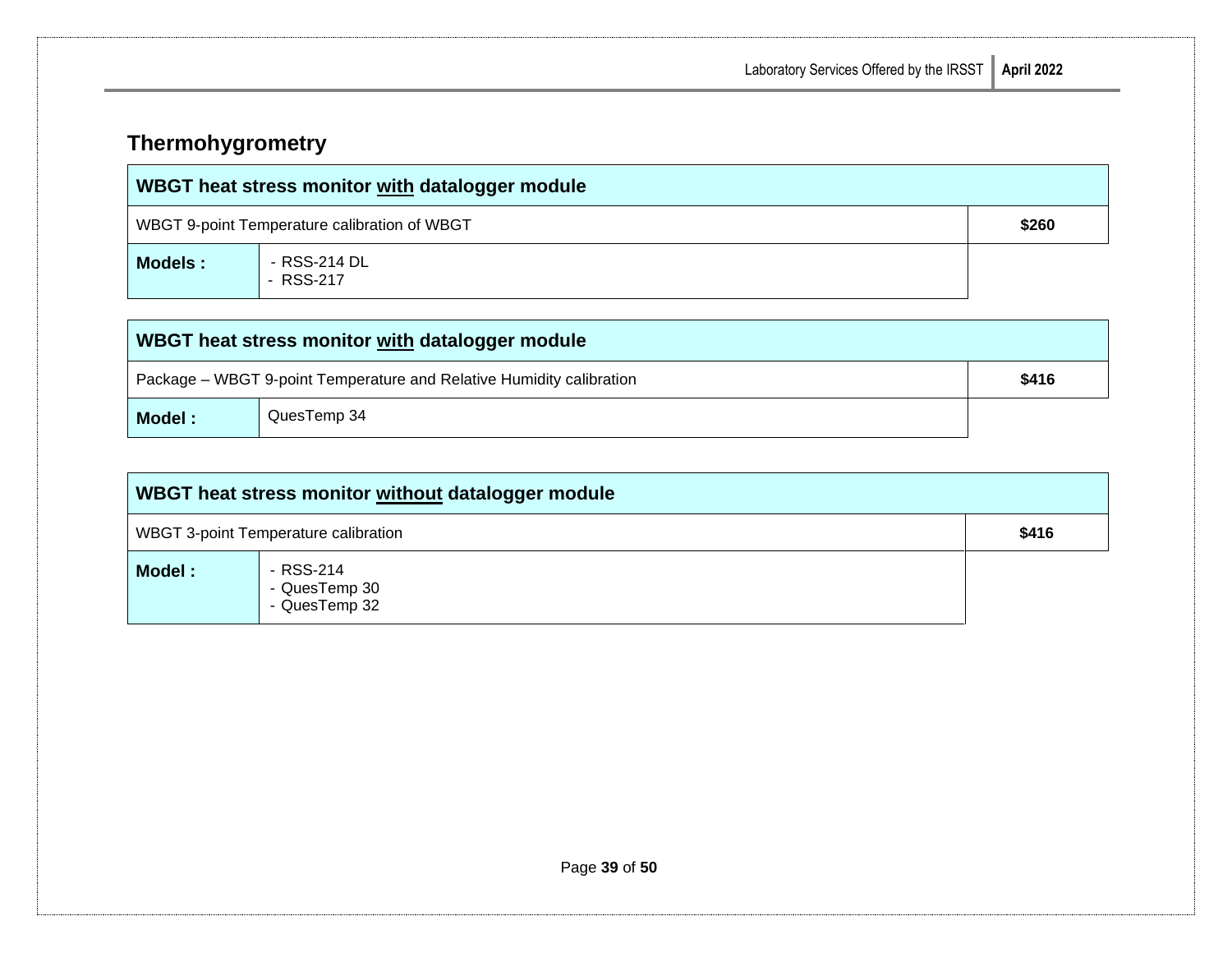# **Thermohygrometry (cont.)**

| Dry bulb temperature and relative humidity digital measuring instrument without datalogger module |                                    |  |  |  |
|---------------------------------------------------------------------------------------------------|------------------------------------|--|--|--|
| \$312<br>Package - Thermohygrometer 3-point Temperature and point Relative Humidity calibration   |                                    |  |  |  |
| Models:                                                                                           | - Vaisala HM 34<br>- Vaisala HM 40 |  |  |  |

| IR Infrared digital thermometer (without contact) without datalogger module |       |  |
|-----------------------------------------------------------------------------|-------|--|
| All makes                                                                   |       |  |
| Thermometer 4-point calibration between 35 and 500°C                        | \$208 |  |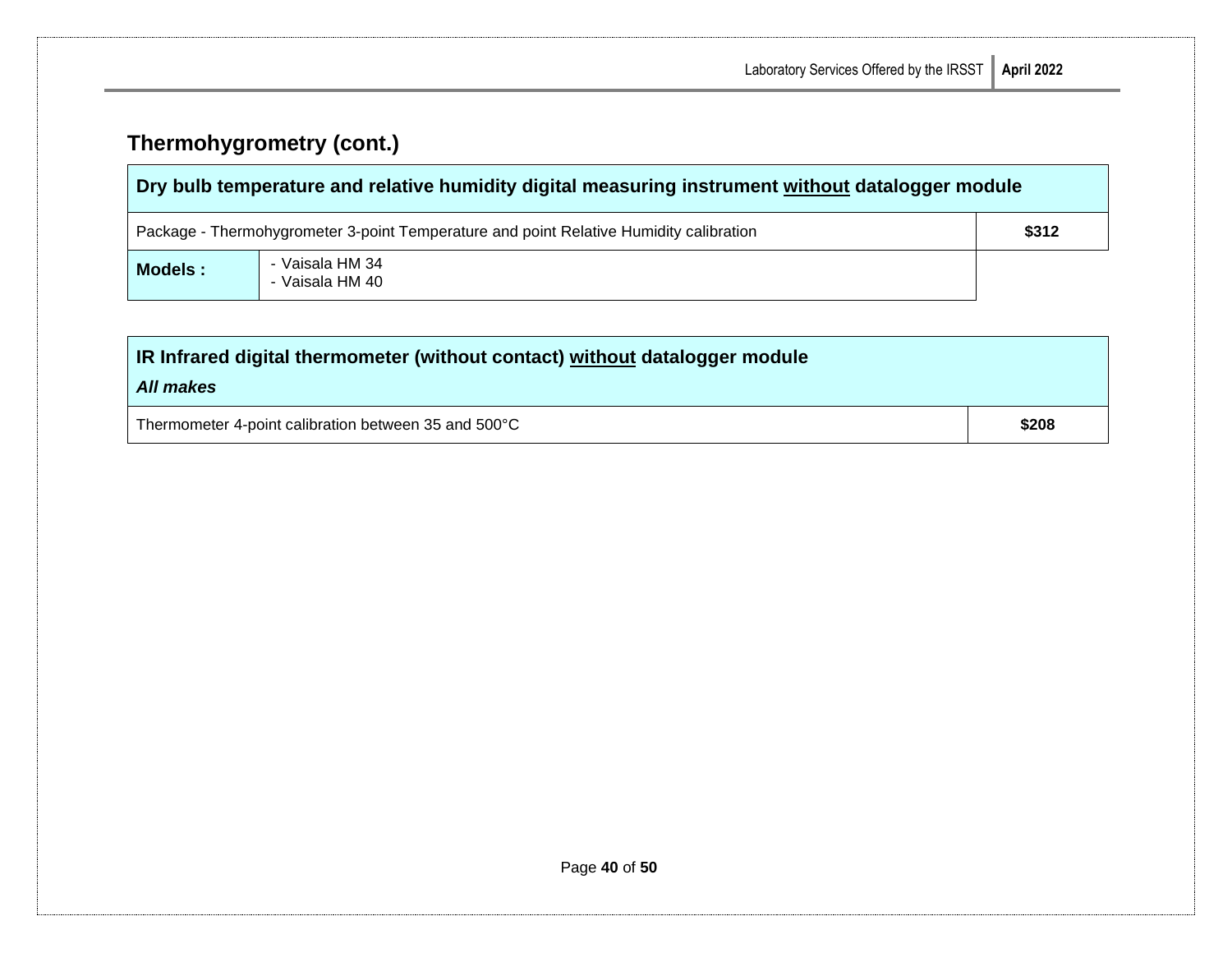## <span id="page-43-0"></span>**Ventilation**

| Anemometer<br><b>Models: TSI 8384A and 9535</b> |       |
|-------------------------------------------------|-------|
| 15-point calibration                            | \$416 |

### **Flow meters**

*Calibration in conformance to ILAC G8 (2009) except if the result is undetermined = failed, which represents a risk level lower than ILAC G8 (2009)*

| 5-pt calibration for low flow- flow meters        |                              | \$338 |
|---------------------------------------------------|------------------------------|-------|
| 5-pt calibration for high flow- flow meters       |                              | \$338 |
| 5-pt calibration for very high flow - flow meters |                              | \$338 |
| Models:                                           | - Bios Defender<br>- DC Lite |       |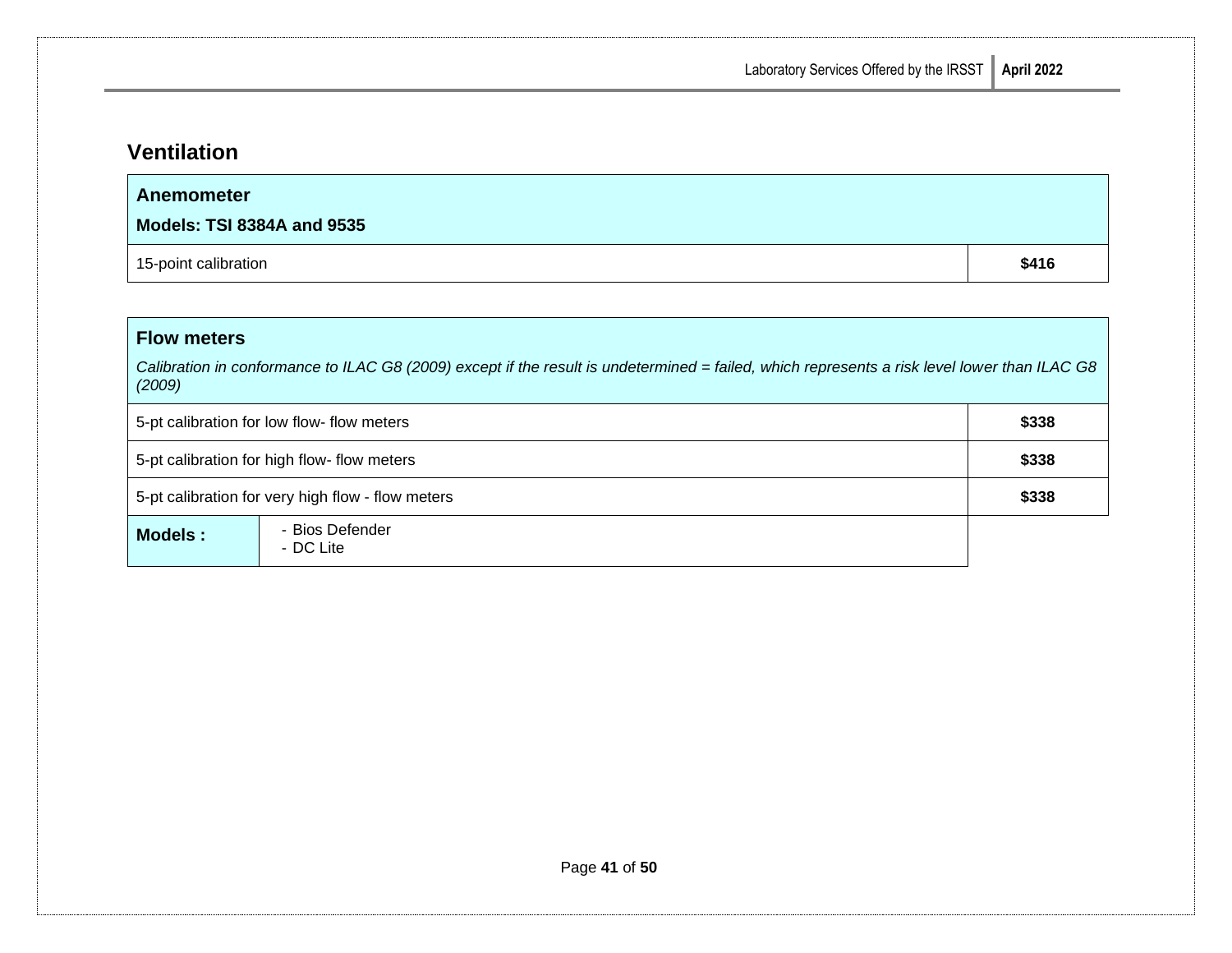**Laboratory Services Offered** 

| ed by the IRSST $\parallel$ April 2022 |  |
|----------------------------------------|--|
|                                        |  |

<span id="page-44-0"></span>

| <b>High flow pump</b><br>Models: Gilian Gil Air, Gilian Gil-Air 5, SKC PCXR and Aircheck Touch |       |  |  |
|------------------------------------------------------------------------------------------------|-------|--|--|
| Verification and adjustment                                                                    | \$156 |  |  |
| Low flow pump<br><b>Models: Gilian LFS-113 and SKC Pocket Touch</b>                            |       |  |  |
| Verification and adjustment                                                                    | \$156 |  |  |
| <b>Very High flow pump</b><br><b>Models: Leland Legacy et Quick take</b>                       |       |  |  |
| Verification and adjustment                                                                    | \$156 |  |  |
| <b>Charger</b>                                                                                 |       |  |  |
| Verification                                                                                   | \$104 |  |  |
| <b>5-Station charger</b>                                                                       |       |  |  |
| Verification                                                                                   | \$104 |  |  |
| <b>Manual pump</b><br><b>Makes: Draeger and Gastec</b>                                         |       |  |  |
| Verification and adjustment                                                                    | \$104 |  |  |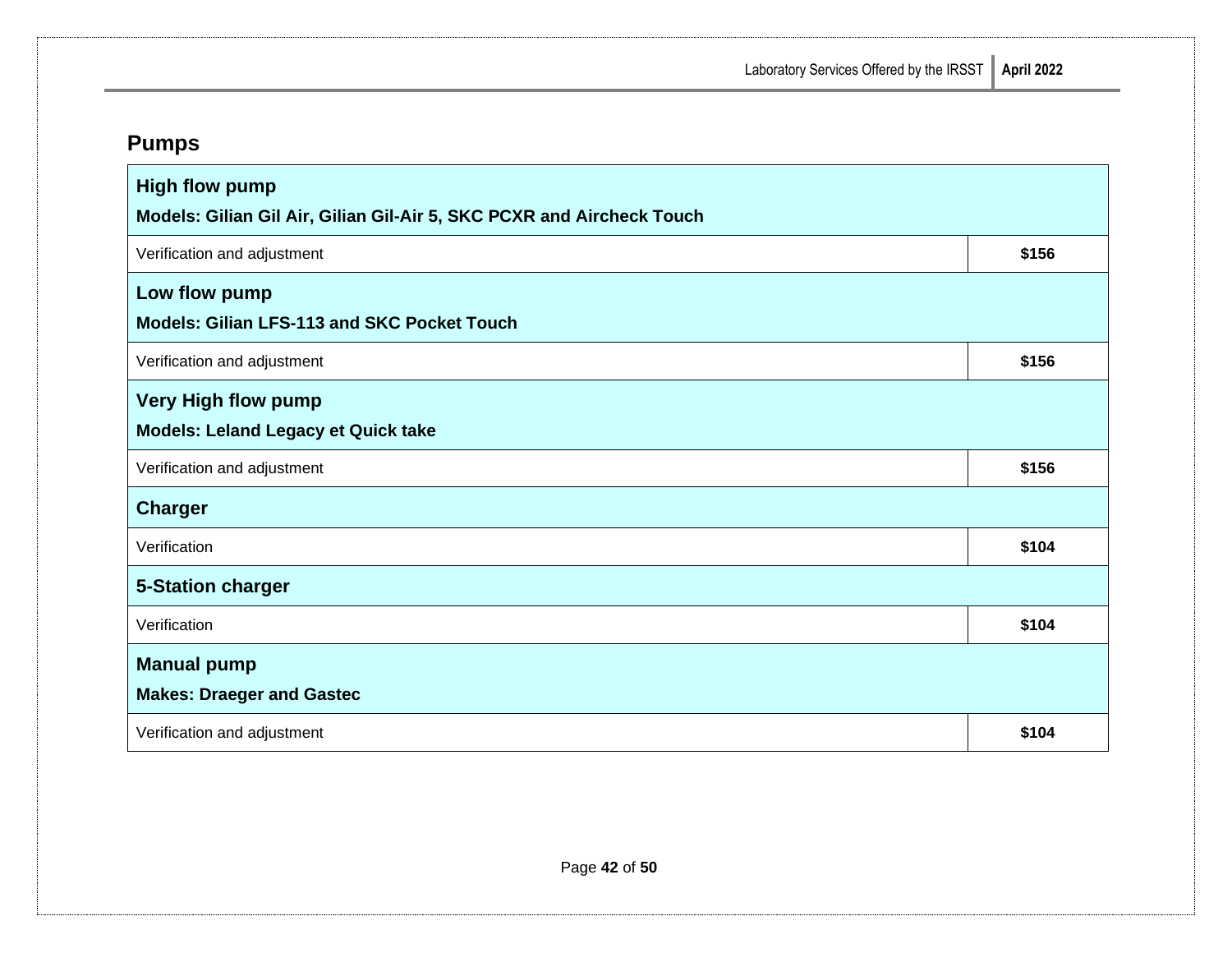# <span id="page-45-0"></span>**INSTRUMENT RENTAL - COSTS**

### **Acoustics**

| <b>Description</b>                     | Type / Model          | Rental<br>1 day | Rental<br>5 business<br>days | Rental<br>calendar<br>month |
|----------------------------------------|-----------------------|-----------------|------------------------------|-----------------------------|
| Sound level calibrator (94 and 114 dB) | <b>BK 4231</b>        | \$55            | \$137                        | \$275                       |
| Noise dosimeter                        | <b>Spark 706 (RC)</b> | \$105           | \$262                        | \$525                       |
| Portable computer and software         | For Spark 706         | \$95            | \$237                        | \$475                       |
| Integrating sound level meter          | <b>BK 2240</b>        | \$135           | \$337                        | \$675                       |

| <b>Physics measurement</b> |              |               |                              |                             |
|----------------------------|--------------|---------------|------------------------------|-----------------------------|
| <b>Description</b>         | Type / Model | Rental<br>day | Rental<br>5 business<br>days | Rental<br>calendar<br>month |
| Thermohygrometer           | HM34C        | \$95          | \$237                        | \$475                       |
| Luxmeter                   | <b>CL400</b> | \$105         | \$262                        | \$525                       |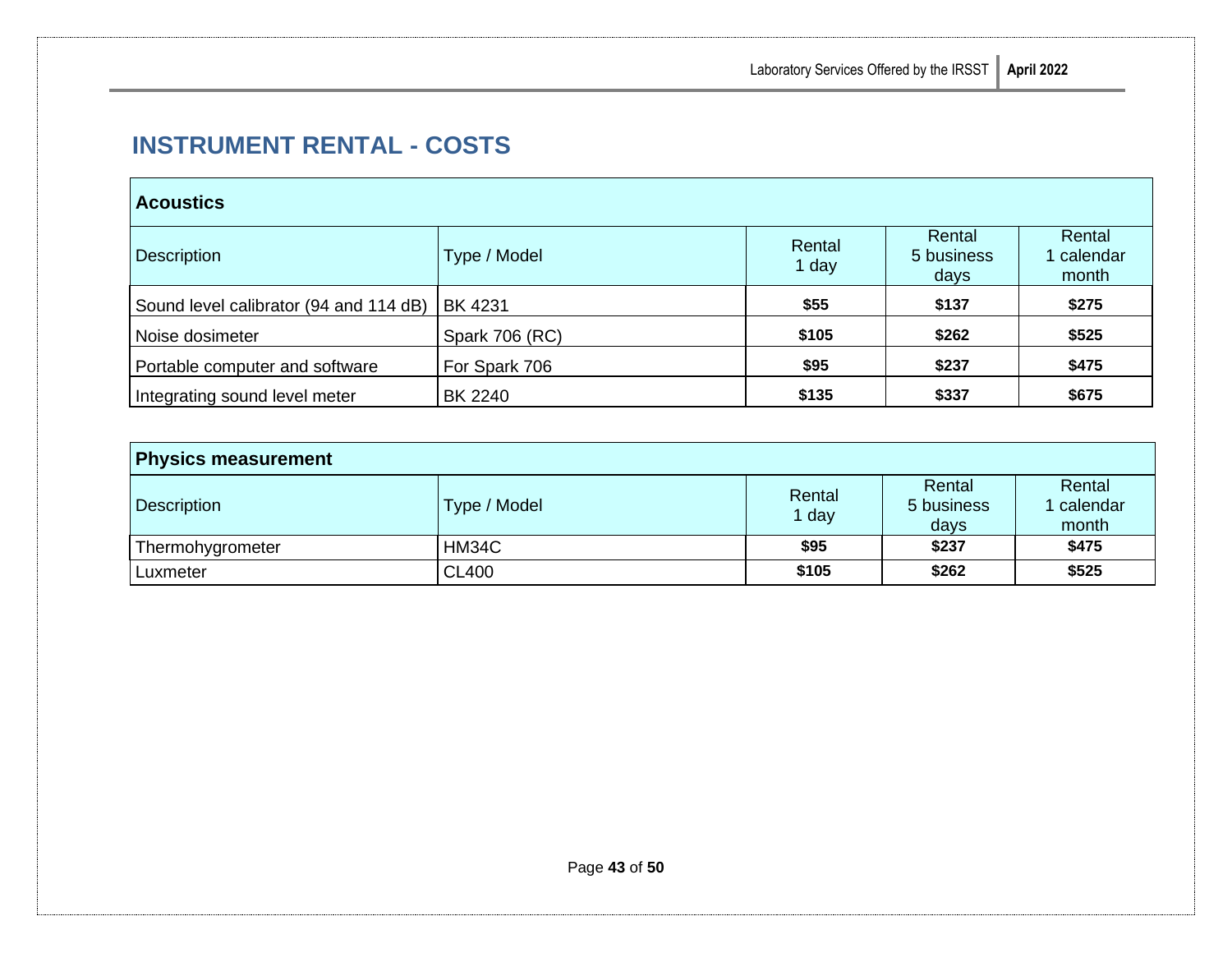| <b>Gas analyzers</b>              |                         |                 |                              |                               |  |
|-----------------------------------|-------------------------|-----------------|------------------------------|-------------------------------|--|
| <b>Description</b>                | Type / Model            | Rental<br>1 day | Rental<br>5 business<br>days | Rental<br>1 calendar<br>month |  |
| 4-gas detector explosivity meter  | X-am 8000               | \$200           | \$500                        | \$1000                        |  |
| CO-LC personal detector           | <b>PAC 7000</b>         | \$105           | \$262                        | \$525                         |  |
| DRI - Indoor air quality          | Fluke 975               | \$160           | \$400                        | \$800                         |  |
| Formaldehyde detector             | Formaldemeter htv-m     | \$150           | \$375                        | \$750                         |  |
| Mercury analyzer                  | Jerome 405              | \$160           | \$400                        | \$800                         |  |
| $NO2$ personal detector           | <b>PAC 7000</b>         | \$105           | \$262                        | \$525                         |  |
| Ozone personal detector           | <b>GasAlert Extreme</b> | \$160           | \$400                        | \$800                         |  |
| Personal photoionization detector | <b>ToxiRae PRO PID</b>  | \$160           | \$400                        | \$800                         |  |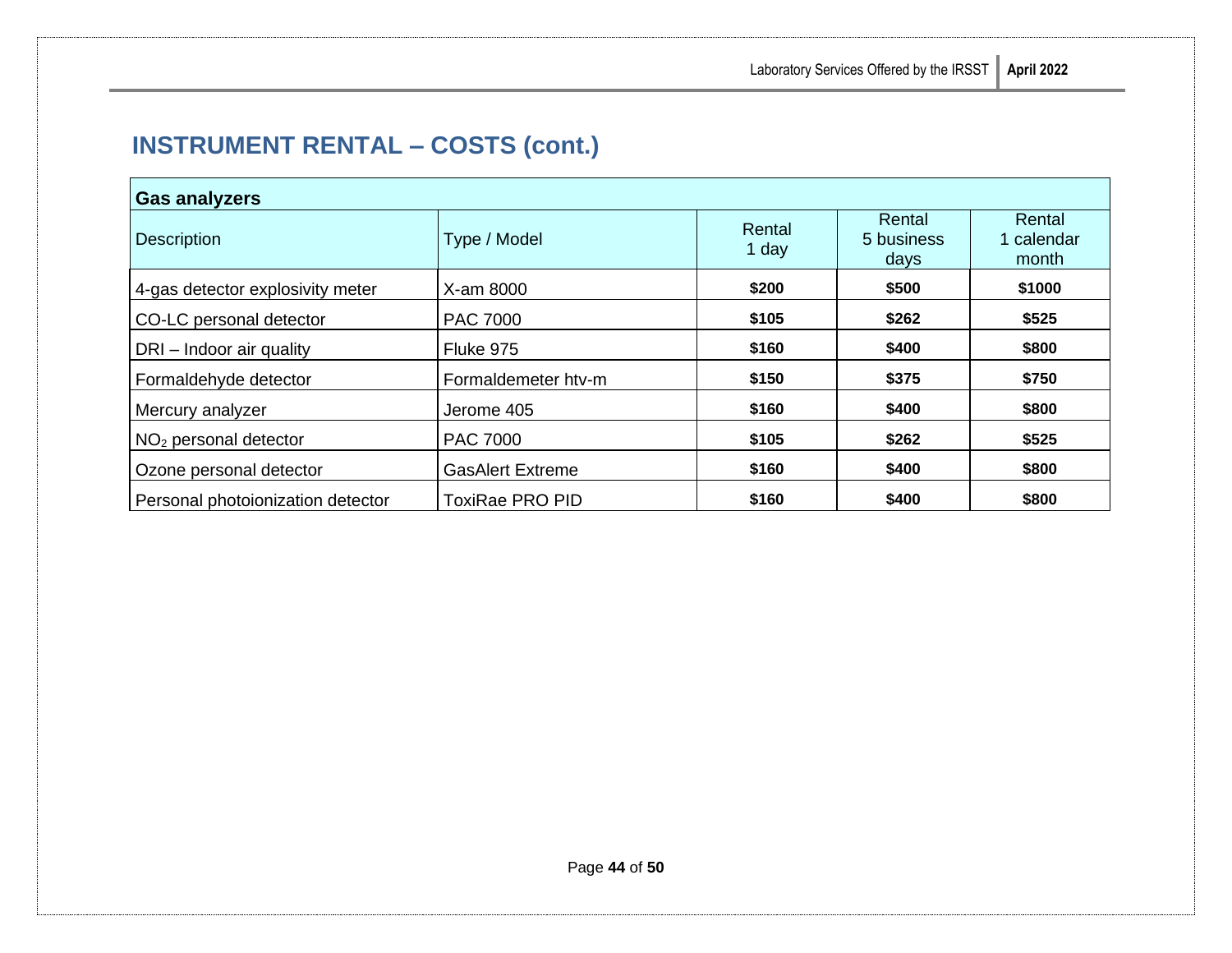| <b>Pumps and flow meters</b>     |                         |                               |                               |                               |
|----------------------------------|-------------------------|-------------------------------|-------------------------------|-------------------------------|
| <b>Description</b>               | Type / Model            | Rental<br>1 day               | Rental<br>5 business<br>days  | Rental<br>1 calendar<br>month |
| 5-station charger                | Various models          | Included in a<br>pumps rental | Included in a<br>pumps rental | Included in a<br>pumps rental |
| Charger                          | Various models          | Included in<br>pumps rental   | Included in<br>pumps rental   | Included in a<br>pump rental  |
| Flow meter                       | Defender                | \$75                          | \$187                         | \$375                         |
| Gastec pump                      | Gastec                  | \$60                          | \$150                         | \$300                         |
| High flow pump                   | <b>SKC PCXR</b>         | \$75                          | \$187                         | \$375                         |
| High flow pump                   | Aircheck Touch          | \$75                          | \$187                         | \$375                         |
| Impactor                         | Andersen N6             | \$160                         | \$400                         | \$800                         |
| Low flow pump                    | <b>LFS 113</b>          | \$75                          | \$187                         | \$375                         |
| Low flow pump                    | <b>SKC Pocket Touch</b> | \$75                          | \$187                         | \$375                         |
| Very high flow pump (for spores) | Leland Legacy           | \$75                          | \$187                         | \$375                         |
| Very high flow pump (30 L/min)   | Aircon                  | \$160                         | \$400                         | \$800                         |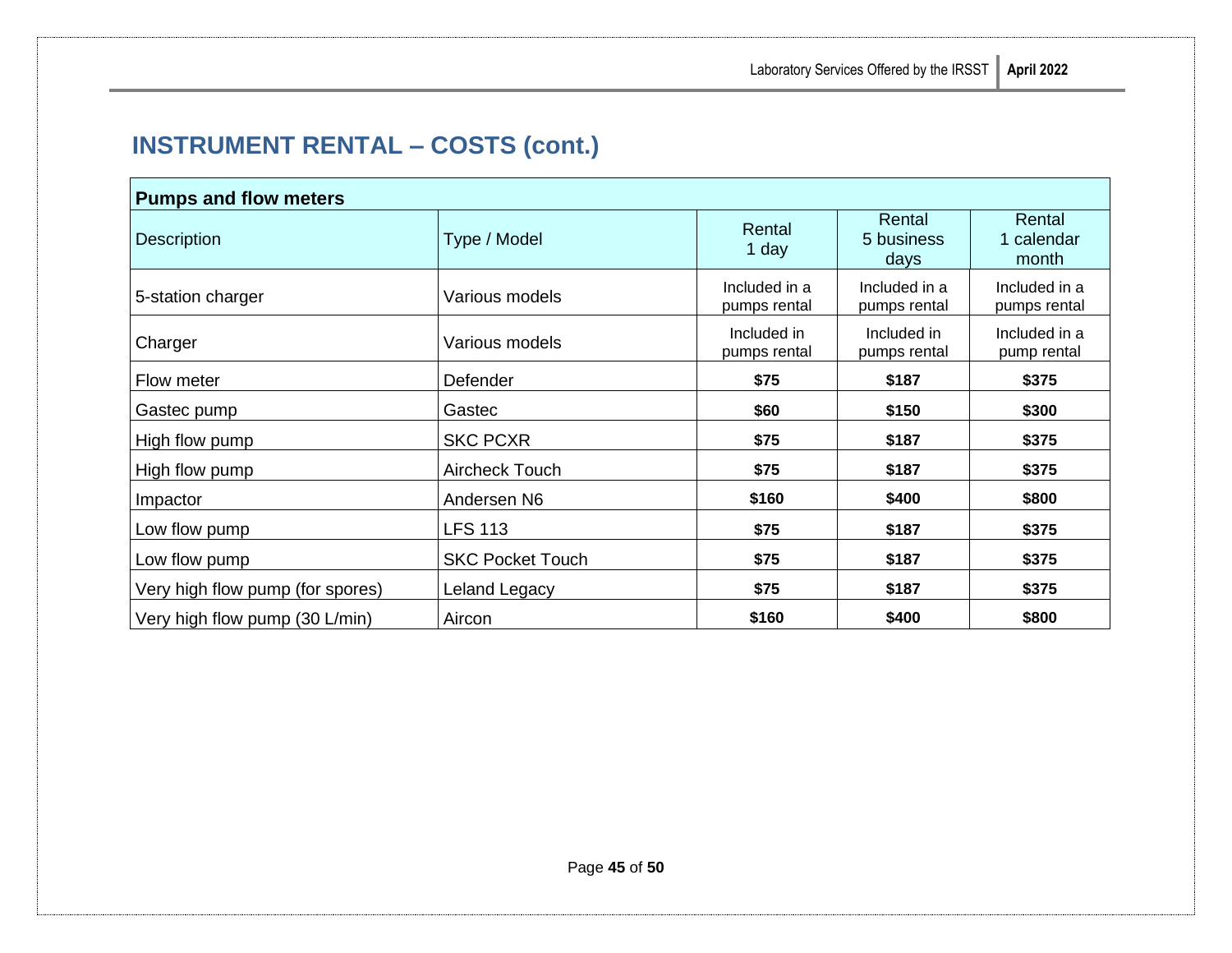| Air quality                  |                                              |                 |                              |                             |
|------------------------------|----------------------------------------------|-----------------|------------------------------|-----------------------------|
| <b>Description</b>           | Type / Model                                 | Rental<br>1 day | Rental<br>5 business<br>days | Rental<br>calendar<br>month |
| Anemometer                   | <b>TSI 8384A-M-GB</b>                        | \$95            | \$237                        | \$475                       |
| DRI-for aerosols             | Dust Trak II 8530                            | \$160           | \$400                        | \$800                       |
| Impactor with pump           | Impactor: SKC Biostage<br>Pump: QuickTake 30 | \$130           | \$325                        | \$650                       |
| Moisture meter (penetration) | Surveymaster SM                              | \$75            | \$187                        | \$375                       |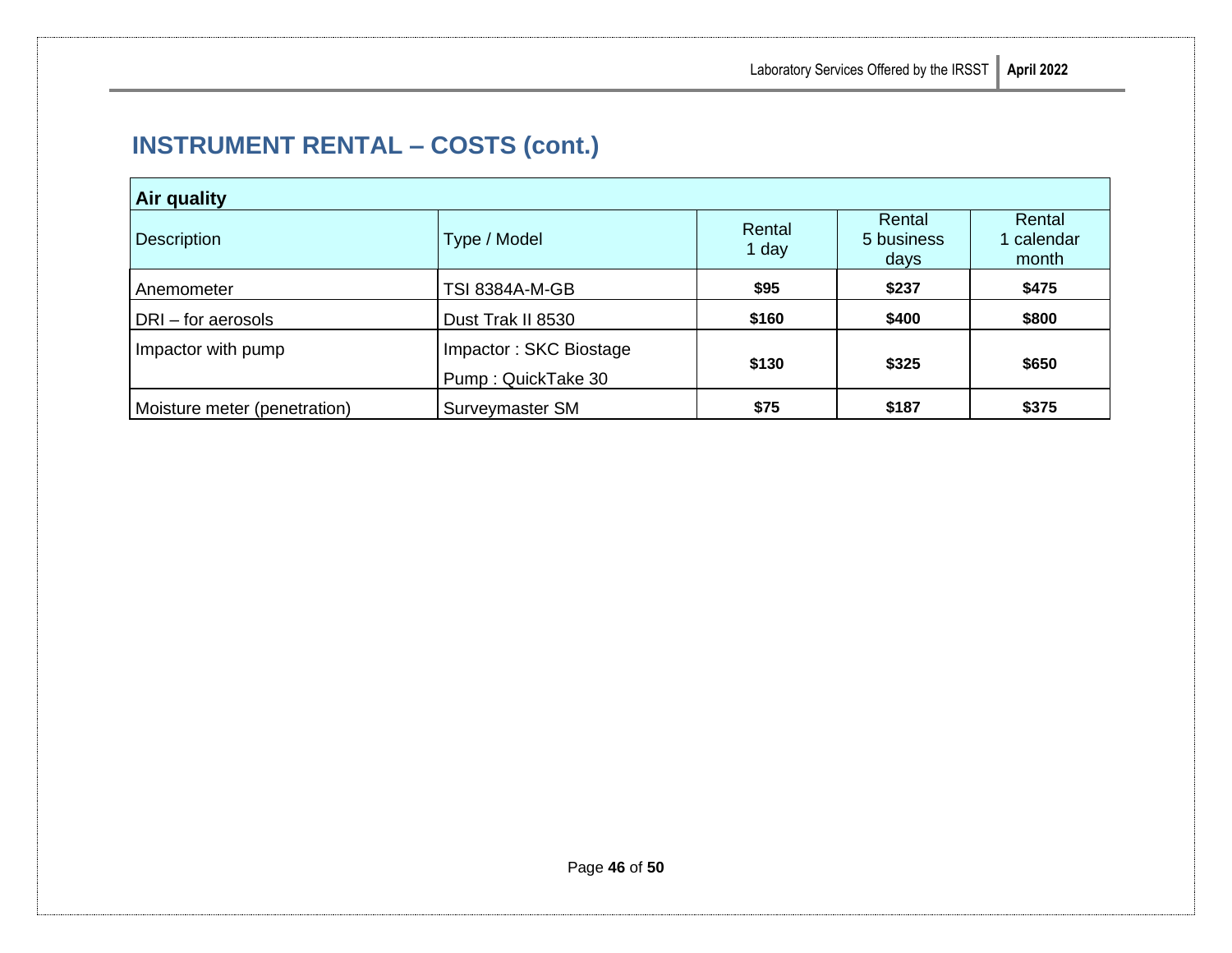| Electromagnetism                                 |                |                 |                              |                               |
|--------------------------------------------------|----------------|-----------------|------------------------------|-------------------------------|
| <b>Description</b>                               | Type / Model   | Rental<br>1 day | Rental<br>5 business<br>days | Rental<br>1 calendar<br>month |
| Static Triaxial Fieldmeter (B)                   | THM-7025       | \$150           | \$375                        | \$750                         |
| Ion Meter Kit                                    | Simco 4007273  | \$130           | \$325                        | \$650                         |
| Laser Distance Meter                             | Leica Disto A5 | \$80            | \$200                        | \$400                         |
| Triaxial Teslameter (B, O, P)<br>5 Hz to 32 kHz  | Narda EFA-200  | \$250           | \$625                        | \$1250                        |
| Triaxial Fieldmeter (B, O, P)<br>1 Hz to 400 kHz | Narda ELT-400  | \$180           | \$450                        | \$900                         |

#### **Notes**

E : Electric Field (V/m)

H : Magnetic Field (A/m)

B : Magnetic Density (Tesla)

S : Power Density (mW/cm<sup>2</sup>)

O : Percentage of the ICNIRP(1998) **O**ccupational Recommendation

P : Percentage of the ICNIRP(1998) **P**ublic Recommendation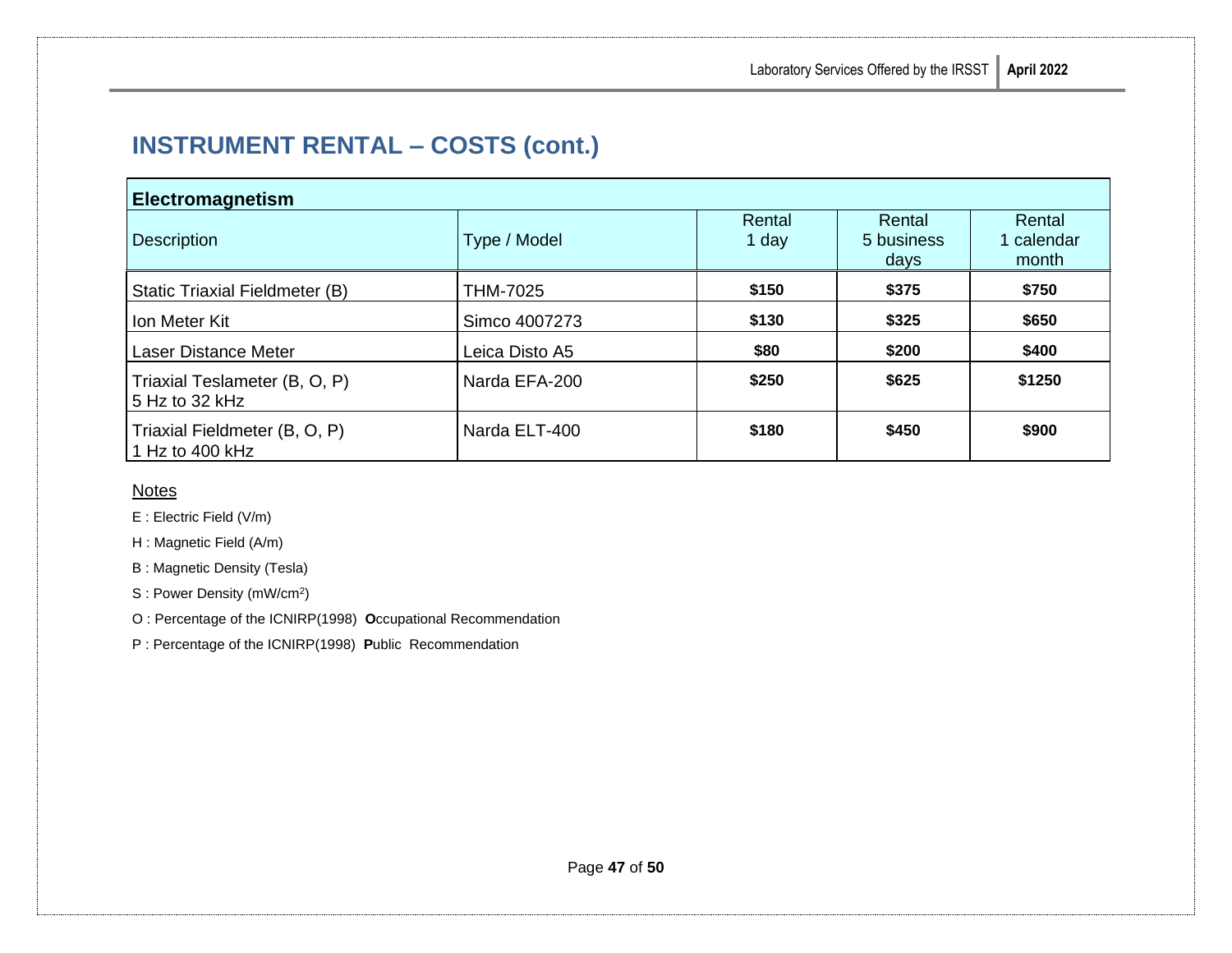| <b>Compressed Breathing air</b> |                                |                      |                              |                             |
|---------------------------------|--------------------------------|----------------------|------------------------------|-----------------------------|
| Description                     |                                | Preparation<br>costs | Rental<br>5 business<br>days | Rental<br>calendar<br>month |
| Compressed Breathing Air case   | Costs of analysis not included | \$208                | n/a                          | n/a                         |

| <b>Cyclones</b>             |                          |                 |                              |                             |
|-----------------------------|--------------------------|-----------------|------------------------------|-----------------------------|
| <b>Description</b>          | Type / Model             | Rental<br>1 day | Rental<br>5 business<br>days | Rental<br>calendar<br>month |
| Cyclone                     | $GS-3$                   | \$30            | \$75                         | \$150                       |
| Cyclone, nylon              | York- Dorr Oliver        | \$30            | \$75                         | \$150                       |
| Jar for cyclone calibration | 2 liters jar / IP7013376 | \$30            | \$75                         | \$150                       |